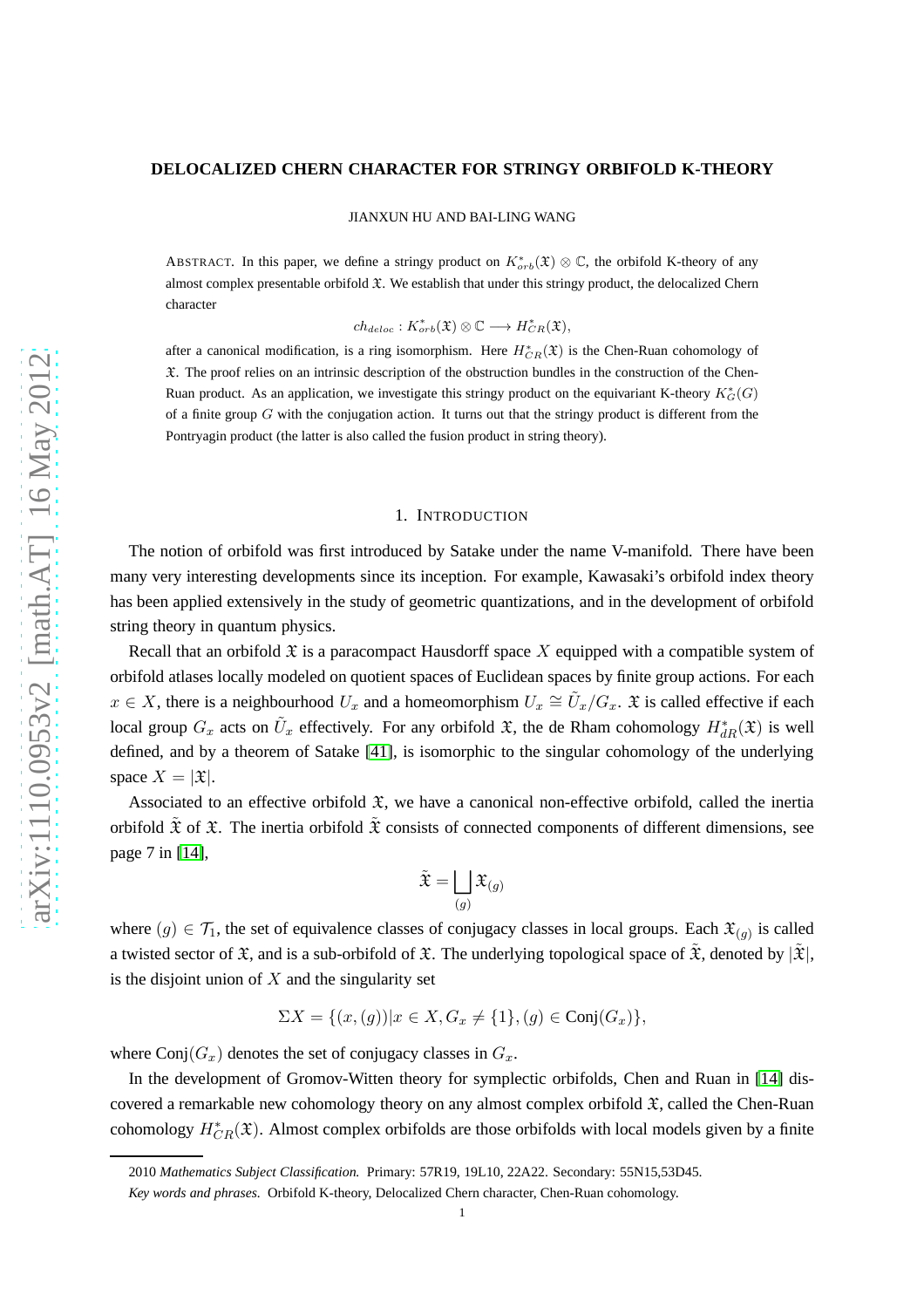group acting unitarily on complex spaces. The Chen-Ruan cohomology  $H^*_{CR}(\mathfrak{X})$ , as a classical limit of an orbifold quantum cohomology, is a cohomology of the inertia orbifold  $\tilde{\mathfrak{X}}$ 

$$
H^*_{CR}(\mathfrak{X})=(H^*_{dR}(\tilde{\mathfrak{X}},\mathbb{C}),\circ_{CR})
$$

with a new product  $\circ_{CR}$ , utilising the obstruction bundles over the moduli spaces of stable pseudoholomorphic orbifold curves in  $\mathfrak{X}$ . The obstruction bundle  $E^{[2]}$  in the construction of the Chen-Ruan product is a complex orbifold vector bundle over  $\tilde{\mathfrak{X}}^{[2]} = \tilde{\mathfrak{X}} \times_e \tilde{\mathfrak{X}}$ , where  $e : \tilde{\mathfrak{X}} \to \mathfrak{X}$  is the immersion defined by the sub-orbifold structure on each connected component of  $\tilde{\mathfrak{X}}$ . The associativity of the Chen-Ruan product follows from a property of the obstruction bundles discovered by Chen-Ruan in [\[14\]](#page-29-0) using the gluing construction in Gromov-Witten theory.

For a compact almost complex orbifold  $\mathfrak{X}$ , Adem, Ruan and Zhang in [\[4\]](#page-28-0) defined a stringy product on  $K^*_{orb}(\tilde{\mathfrak{X}}, \tau)$ , the twisted K-theory of the inertia orbifold  $\tilde{\mathfrak{X}}$  with a transgressive twisting  $\tau$ . This product will be called the Adem-Ruan-Zhang product, denoted by  $\bullet$ <sub>ARZ</sub>. For an orbifold  $\mathfrak X$  arising from a smooth, projective variety  $M$  with an action of a finite group  $G$  or a Deligne-Mumford stack, an analogous product  $\bullet$ <sub>JKK</sub> was defined by Jarvis, Kaufmann and Kimura in [\[24\]](#page-29-1) on the untwisted orbifold K-theory of  $\tilde{\mathfrak{X}}$ . The ring  $(K^*_{orb}(\tilde{\mathfrak{X}}), \bullet_{JKK})$  is called the full orbifold K-theory in [\[24\]](#page-29-1). This full orbifold K-theory was generalized to any compact abelian quotient orbifold  $\mathfrak X$  by Becerra and Uribe in [\[10\]](#page-29-2). The associated stringy product will be called the Becerra-Uribe produt, denoted by  $\bullet_{BU}$ . They also established an isomorphism

$$
(K^*_{orb}(\tilde{\mathfrak{X}}), \bullet_{BU}) \cong (K^*_{orb}(\tilde{\mathfrak{X}}), \bullet_{ARZ}).
$$

In [\[10\]](#page-29-2), Becerra and Uribe also established a ring homomorphism between the orbifold K-theory of  $\tilde{\mathfrak{X}}$ and the Chen-Ruan cohomology under a modified Chern character map

$$
\widetilde{ch} : (K^*_{orb}(\tilde{\mathfrak{X}}), \bullet_{BU}) \longrightarrow (H^*_{CR}(\mathfrak{X}), \circ_{CR}).
$$

We remark that this Chern character map is not an isomorphism over the complex coefficients. The full orbifold K-theory  $(K^*_{orb}(\tilde{\mathfrak{X}}), \bullet_{JKK})$  was further studied by Goldin, Harada, Holm and Kimura for abelian symplectic quotients in [\[20\]](#page-29-3). They gave a complete description of the ring structure of the full orbifold K-theory of weighted projective spaces obtained as symplectic quotients of  $\mathbb{C}^n$  by weighted  $S^1$ -actions.

It is known that there is a delocalized Chern character (Cf. [\[8\]](#page-28-1) for proper actions of discrete groups and [\[12\]](#page-29-4) for étale groupoids)

$$
ch_{deloc}: K^*_{orb}(\mathfrak{X}) \longrightarrow H^*(\tilde{\mathfrak{X}}, \mathbb{C}) = \bigoplus_{(g)} H^*(\mathfrak{X}_{(g)}, \mathbb{C})
$$

relating the orbifold K-theory  $K^*_{orb}(\mathfrak{X})$  to the 2-periodic de Rham cohomology of the inertia orbifold  $\tilde{\mathfrak{X}}$ . In this paper, we define a stringy product on the orbifold K-theory  $K^*_{orb}(\mathfrak{X})$  of an almost complex compact orbifold  $\mathfrak X$ . The main result of this paper is that after a canonical modification,  $ch_{deloc}$  is an isomorphism over the complex coefficients, and sends the stringy product on  $K^*_{orb}(\mathfrak{X})$  to the Chen-Ruan cup product on  $H^*_{dR}(\tilde{\mathfrak{X}}, \mathbb{C})$ .

The construction of this modified  $ch_{deloc}$  relies on an intrinsic description of the obstruction bundle for the Chen-Ruan product and Adem-Ruan-Zhang's stringy product. Associated to the orbifold immersion

$$
e = \bigsqcup_{(g)} e_{(g)} : \tilde{\mathfrak{X}} = \bigsqcup_{(g)} \mathfrak{X}_{(g)} \to \mathfrak{X},
$$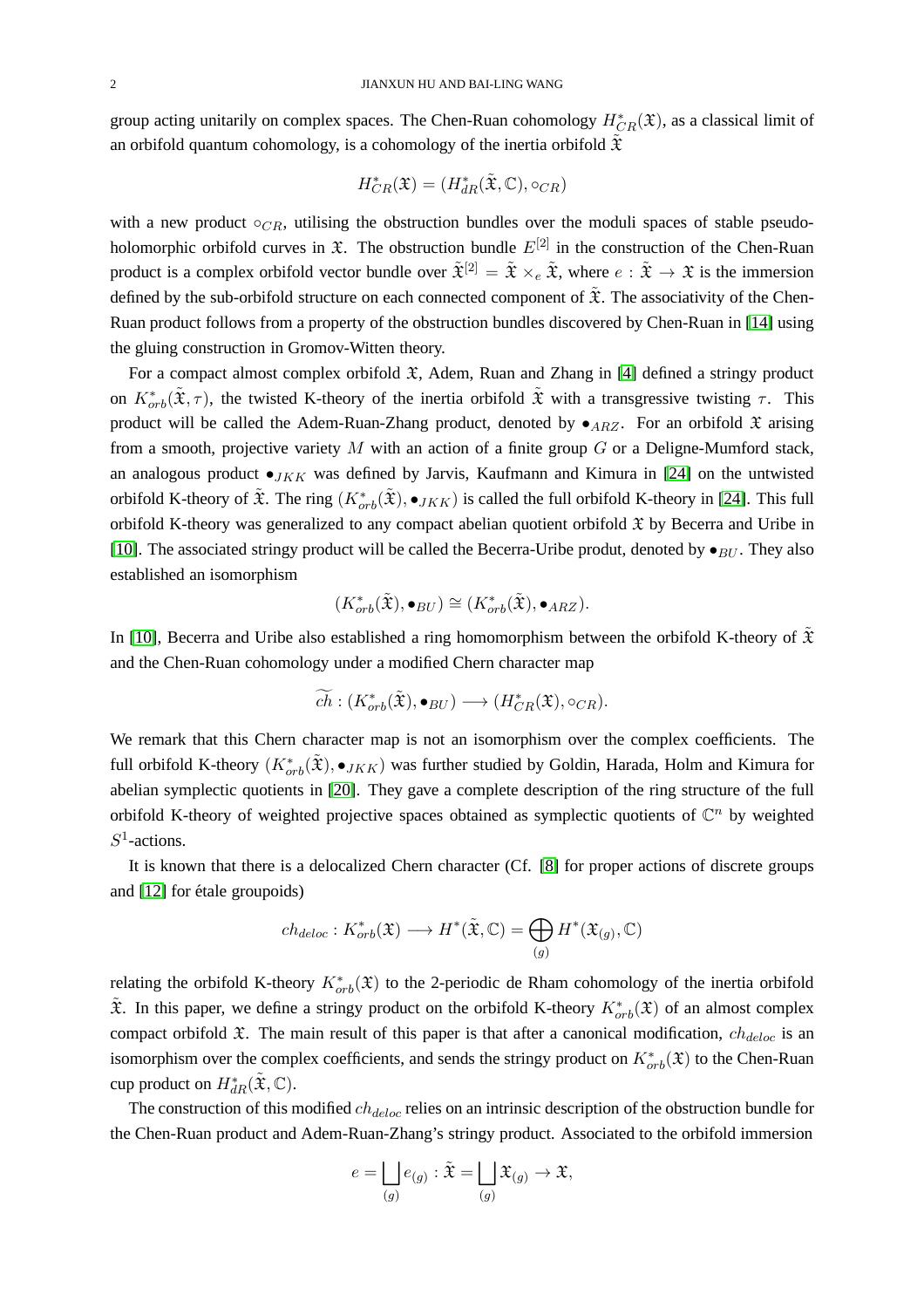there is a 2-sector orbifold  $\tilde{\mathfrak{X}}^{[2]} = \tilde{\mathfrak{X}} \times_e \tilde{\mathfrak{X}}$ , which consists of a disjoint union of sub-orbifolds of  $\mathfrak{X}$ 

$$
\bigsqcup_{(g_1, g_2)} \mathfrak{X}_{(g_1, g_2)}
$$

each of which is labelled by an equivalence class of conjugacy pairs in local groups. Consider the following commutative diagram



Then the obstruction bundle  $E^{[2]}$  is a complex orbifold vector bundle over  $\tilde{\mathfrak{X}}^{[2]}$ , whose component over each  $\mathfrak{X}_{(g_1,g_2)}$  is denoted by  $E_{(g_1,g_2)}^{[2]}$  $\binom{[2]}{(g_1,g_2)}$  (see [\[14\]](#page-29-0) for its definition).

Over the inertia orbifold  $\tilde{\mathfrak{X}}$ , there is an orbifold complex vector bundle

$$
\mathcal{N}_e = \bigsqcup_{(g)} \mathcal{N}_{(g)} \longrightarrow \bigsqcup_{(g)} \mathfrak{X}_{(g)}
$$

given by the orbifold normal bundle of each  $\mathfrak{X}_{(g)}$  in  $\mathfrak{X}$ , each of which admits an automorphism of finite order. We can choose a Hermitian metric on the tangent bundle of  $\mathfrak X$  such that the automorphism  $\Phi$  acts unitarily on  $\mathcal{N}_e$ . Then each  $\mathcal{N}_{(g)}$  has an eigen-bundle decomposition

$$
\mathcal{N}_{(g)} = \bigoplus_{\theta_{(g)} \in \mathbb{Q} \cap (0,1)} \mathcal{N}(\theta_{(g)})
$$

where  $\Phi$  on  $\mathcal{N}(\theta_{(g)})$  is multiplication by  $e^{2\pi\sqrt{-1}\theta_{(g)}}$  with  $\theta_{(g)} \in \mathbb{Q} \cap (0,1)$ . Define

<span id="page-2-1"></span>(1.1) 
$$
\mathcal{N}_{e,\Phi} = \bigoplus_{(g)} \sum_{\theta(g)} \theta_{(g)} \mathcal{N}(\theta_{(g)}), \qquad \mathcal{N}_{e,\Phi^{-1}} = \bigoplus_{(g)} \sum_{\theta(g)} (1 - \theta_{(g)}) \mathcal{N}(\theta_{(g)}),
$$

as linear combinations of vector bundles with rational coefficients, or as elements in

$$
K^{0}_{orb}(\tilde{\mathfrak{X}}) \otimes \mathbb{Q} = \bigoplus_{(g)} K^{0}_{orb}(\mathfrak{X}_{(g)}) \otimes \mathbb{Q}.
$$

<span id="page-2-0"></span>**Theorem 1.1.** *Given an almost complex orbifold*  $\mathfrak{X}$ *, let*  $\mathcal{N}$  *be the normal bundle of*  $\tilde{\mathfrak{X}}^{[2]}$  *in*  $\mathfrak{X}$ *. Then the obstruction bundle* E[2] *in* [\[14\]](#page-29-0) *satisfies the following identity*

$$
E^{[2]} \oplus \mathcal{N} = e_1^* \mathcal{N}_{e, \Phi} + e_2^* \mathcal{N}_{e, \Phi} + e_{12}^* \mathcal{N}_{e, \Phi^{-1}}
$$

 $\mathop{in} K^0(\tilde{\mathfrak{X}}^{[2]}) \otimes \mathbb{Q} = \bigoplus_{(g_1, g_2)} K^0_{orb}(\mathfrak{X}_{(g_1, g_2)}) \otimes \mathbb{Q}.$ 

Theorem [1.1](#page-2-0) implies that the linear combination of vector bundle with rational coefficients

$$
e_1^* \mathcal{N}_{e,\Phi} + e_2^* \mathcal{N}_{e,\Phi} + e_{12}^* \mathcal{N}_{e,\Phi^{-1}} - \mathcal{N},
$$

after combining like terms, is a genuine vector bundle, which can be identified with the obstruction bundle  $E^{[2]}$ . This theorem was obtained in [\[13\]](#page-29-5) for abelian orbifolds and in [\[24\]](#page-29-1) for smooth Deligne-Mumford stacks. In this paper, we give a direct proof of this theorem using an equivariant version of Kawasaki's orbifold index theorem. We also employ this theorem to give an intrinsic definition of Chen-Ruan cohomology as Chen and Hu did for abelian orbifolds [\[13\]](#page-29-5).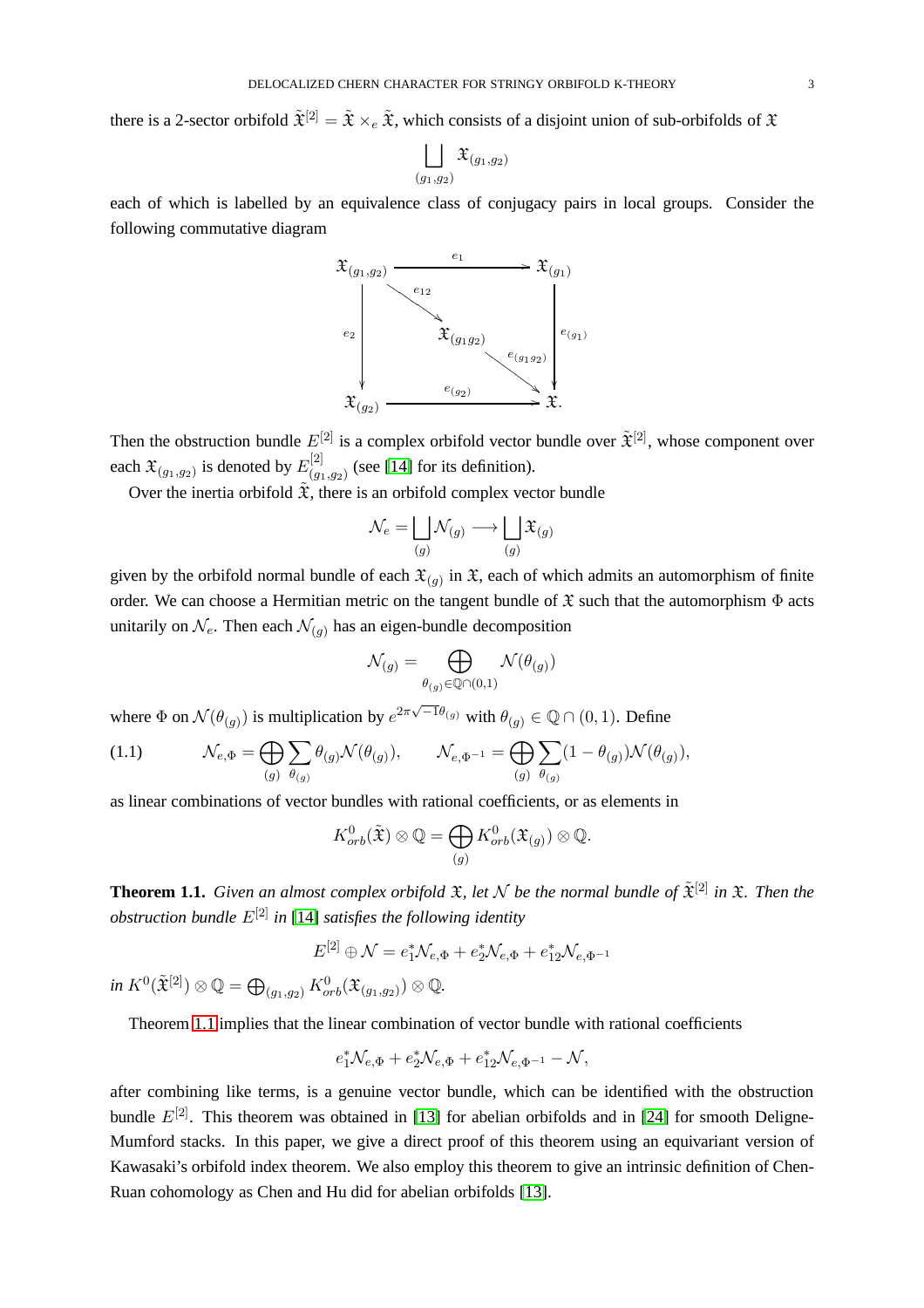The modified delocalized Chern character is given by

$$
\widetilde{ch}_{deloc} = \mathfrak{T}(\mathcal{N}_e, \Phi) \wedge ch_{deloc} : K^*_{orb}(\mathfrak{X}) \longrightarrow \bigoplus_{(g)} H^*(\mathfrak{X}_{(g)}, \mathbb{C})
$$

where on each component  $\mathfrak{X}_{(g)}$ ,  $\mathfrak{T}(\mathcal{N}_e, \Phi)$  is defined by

$$
\prod_{\theta(g)}\mathfrak{T}(\mathcal{N}(\theta(g)))^{\theta(g)}\in H^*(\mathfrak{X}_{(g)}),
$$

associated to the eigen-bundle decomposition [\(1.1\)](#page-2-1). Here  $\mathfrak{T}(V)^m$  is the multiplicative characteristic class of an orbifold complex vector bundle V corresponding to the formal power series  $\left( \frac{1 - e^x}{\sqrt{1 - e^x}} \right)$  $\frac{-e}{x}$ )<sup>*m*</sup> for  $m \in \mathbb{Q} \cap (0,1).$ 

<span id="page-3-0"></span>**Theorem 1.2.** *Let* X *be a compact, almost complex, effective orbifold. Then there is an associative*  $p$ roduct  $\circ$  *on the orbifold K-theory*  $K^*_{orb}(\mathfrak{X})\otimes \mathbb{C}$  *such that the modified delocalized Chern character* 

$$
ch_{deloc}: (K^*_{orb}(\mathfrak{X}) \otimes \mathbb{C}, \circ) \longrightarrow (H^*_{CR}(\mathfrak{X}, \mathbb{C}), *_{CR}),
$$

*is a ring isomorphism.*

In Section 2, we review some basics of orbifold, orbifold K-theory and orbifold index theorem used in this paper. In Section 3, we give an intrinsic definition of the Chen-Ruan cohomology after we establish Theorem [1.1.](#page-2-0) In Section 4, we define the stringy product on orbifold K-theory of an almost complex compact orbifold, and prove Theorem [1.2.](#page-3-0) We also compute a few examples in Section 4, and discover that the stringy product on the orbifold K-theory of the orbifold  $[G/G]$  (obtained from the conjugation of a finite group on itself) is different from the Pontrjagin product on  $K_G(G)$ . In Section 5, we briefly discuss the stringy product on twisted orbifold K-theory for orbifolds with torsion twistings.

# 2. REVIEW OF ORBIFOLDS AND ORBIFOLD INDEX THEORY

In this section, we will give a brief review of the notion of orbifolds in terms of orbifold atlas and proper ´etale groupoids. Then we review the orbifold index theory using delocalized Chern character. The main references for this section are [\[2\]](#page-28-2), [\[25\]](#page-29-6), [\[28\]](#page-29-7), [\[30\]](#page-29-8) and [\[42\]](#page-30-1).

### 2.1. **Orbifolds and orbifold groupoids.**

Let X be a paracompact Hausdorff space. An n-dimensional orbifold chart for an open subset  $U$  of X is a triple  $(\tilde{U}, G, \pi)$  given by a connected open subset  $\tilde{U} \subset \mathbb{R}^n$ , together with a smooth action of a finite group G such that  $\pi : \tilde{U} \to U$  is the induced quotient map. An orbifold chart  $(\tilde{U}, G, \pi)$  is called effective if the action of G on  $\tilde{U}$  is effective. Given an inclusion  $\iota_{ij}: U_i \hookrightarrow U_j$ , an embedding of orbifold charts

$$
(\phi_{ij}, \lambda_{ij}) : (\tilde{U}_i, G_i, \pi_i) \hookrightarrow (\tilde{U}_j, G_j, \pi_j)
$$

consists of an injective group homomorphism  $\lambda_{ij}:G_i\to G_j,$  and an embedding  $\phi_{ij}:\tilde U_i\hookrightarrow \tilde U_j$  covering the inclusion  $\iota_{ij}$  such that  $\phi_{ij}$  is  $G_i$ -equivariant with respect to  $\phi_{ij}$ , that is,

$$
\phi_{ij}(gx) = \lambda_{ij}(g)\phi_{ij}(x),
$$

for  $x \in \tilde{U}_i$  and  $g \in G_i$ . In the noneffective case, we further require that the subgroup of  $G_i$  acting trivially on  $U_i$  is isomomorphically mapped to the subgroup of  $G_j$  acting trivially on  $U_j$ . Whenever  $U_i \subset U_j \subset U_k$ , there exists an element  $g \in G_k$  such that

$$
g \circ \phi_{ik} = \phi_{jk} \circ \phi_{ij}, \qquad g\lambda_{ik}g^{-1} = \lambda_{jk} \circ \lambda_{ij}.
$$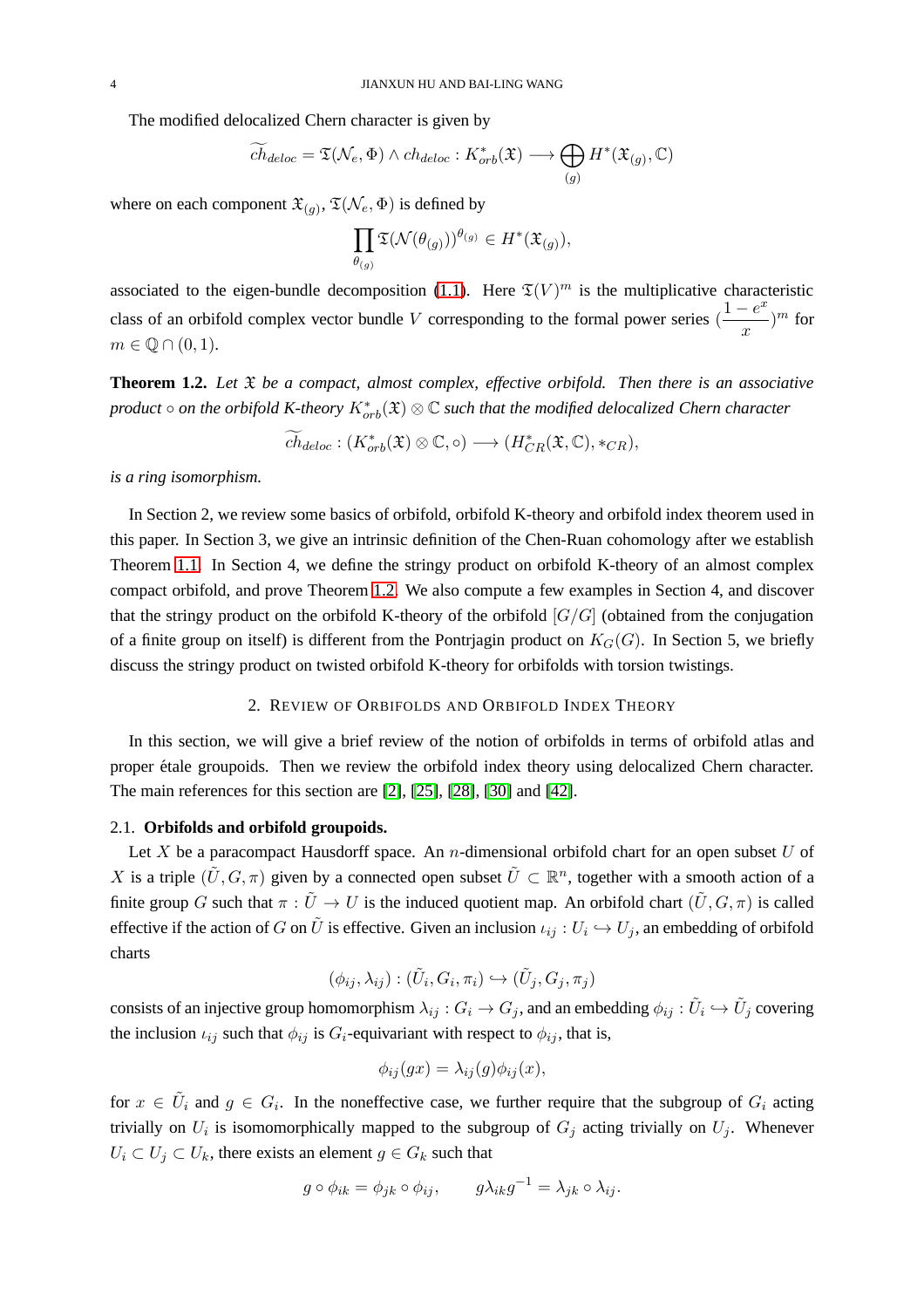**Definition 2.1.** An *orbifold atlas* on X is a collection of orbifold charts  $\mathcal{U} = \{(\tilde{U}_i, G_i, \pi_i)\}\$ for an open covering  $\{U_i\}$  of X such that

- (1)  $\{U_i\}$  is closed under finite intersection.
- (2) Given any inclusion  $U_i\subset U_j$ , there is an embedding of orbifold charts  $(\phi_{ij},\lambda_{ij}):(\tilde U_i,G_i,\pi_i)\hookrightarrow$  $(\tilde U_j, G_j, \pi_j).$

Two orbifold atlases U and V are equivalent if there is a common orbifold atlas W refining U and V. An orbifold  $\mathfrak{X} = (X, \mathcal{U})$  is a paracompact Hausdorff space X with an equivalence class of orbifold atlases. Given an orbifold  $\mathfrak{X} = (X, \mathcal{U})$  and a point  $x \in X$ , let  $(\tilde{U}, G, \pi)$  be an orbifold chart around x. Then the local group at x is defined to be the stabilizer of  $\tilde{x} \in \pi^{-1}(x)$ , which is uniquely defined up to conjugation.

The notion of an orbifold and many of its invariants can be reformulated using the language of groupoids. For general orbifolds, the groupoid viewpoint is also essential for the  $C^*$ -algebraic definition of K-theory and its twisted version in order to get a cohomology theory satisfying the Mayer-Vietoris axiom. We briefly recall the definition of groupoids and their roles in the orbifold theory.

A Lie groupoid  $\mathcal{G} = (\mathcal{G}_1 \implies \mathcal{G}_0)$  consists of two smooth manifolds  $\mathcal{G}_1$  and  $\mathcal{G}_0$ , together with five smooth maps  $(s, t, m, u, i)$  satisfying the following properties.

- (1) The source map and the target map  $s, t : \mathcal{G}_1 \to \mathcal{G}_0$  are submersions.
- (2) The composition map

$$
m: \mathcal{G}_{1\ t} \times_{s} \mathcal{G}_{1} = \{(g_{1}, g_{2}) \in \mathcal{G}_{1} \times \mathcal{G}_{1}: t(g_{1}) = s(g_{2})\} \rightarrow \mathcal{G}_{1}
$$

written as  $m(g_1, g_2) = g_1 \cdot g_2$ , satisfies the obvious associative property.

- (3) The unit map  $u : \mathcal{G}_0 \to \mathcal{G}_1$  is a two-sided unit for the composition.
- (4) The inverse map  $i: \mathcal{G}_1 \to \mathcal{G}_1$ ,  $i(g) = g^{-1}$ , is a two-sided inverse for the composition.

A Lie groupoid  $\mathcal{G} = (\mathcal{G}_1 \rightrightarrows \mathcal{G}_0)$  is proper if  $(s, t) : \mathcal{G}_1 \rightarrow \mathcal{G}_0 \times \mathcal{G}_0$  is proper, and called étale if s and t are local diffeomorphisms.

Let  $\mathcal{G}_1 \rightrightarrows \mathcal{G}_0$  and  $\mathcal{H}_1 \rightrightarrows \mathcal{H}_0$  be two Lie groupoids. A generalized morphism between  $\mathcal{G}$  and  $\mathcal{H}$  is a right principal H-bundle  $P_f$  over  $\mathcal{G}_0$  which is also a left  $\mathcal{G}$ -bundle over  $\mathcal{H}_0$  such that the left  $\mathcal{G}$ -action and the right  $H$ -action commute, formally denoted by

<span id="page-4-0"></span>
$$
\begin{array}{ccc}\n\mathbf{G}_1 & P_f & \mathcal{H}_1 \\
\parallel & \parallel & \parallel & \parallel \\
\mathcal{G}_0 & & \mathcal{H}_0\n\end{array}
$$

For example, a rank k Hermitian vector bundle over a Lie groupoid G is defined by a  $U(k)$ -valued cocycle over G, that is, a generalized morphism  $G \to U(k)$  where  $U(k)$  is viewed as a Lie groupoid with one object. Note that generalized morphisms can be composed. This implies that the pull-back of a vector bundle over a groupoid by any generalized morphism is well-defined. Note that a generalized morphism f between G and H is invertible if  $P_f$  in [\(2.1\)](#page-4-0) is also a principal G-bundle over  $H_0$ . Then G and H are called Morita equivalent.

*Remark* 2.2. (1) As observed in [\[31\]](#page-29-9) and [\[27\]](#page-29-10), given an orbifold  $\mathfrak{X} = (X, \mathcal{U})$ , there is a canonical proper étale Lie groupoid  ${\cal G}[{\cal U}]$ , locally given by the action groupoid  $\tilde{U}_i\rtimes G_i\rightrightarrows \tilde{U}_i.$  For two equivalent orbifold atlases  $U$  and  $V$ ,  $G[U]$  and  $G[V]$  are Morita equivalent.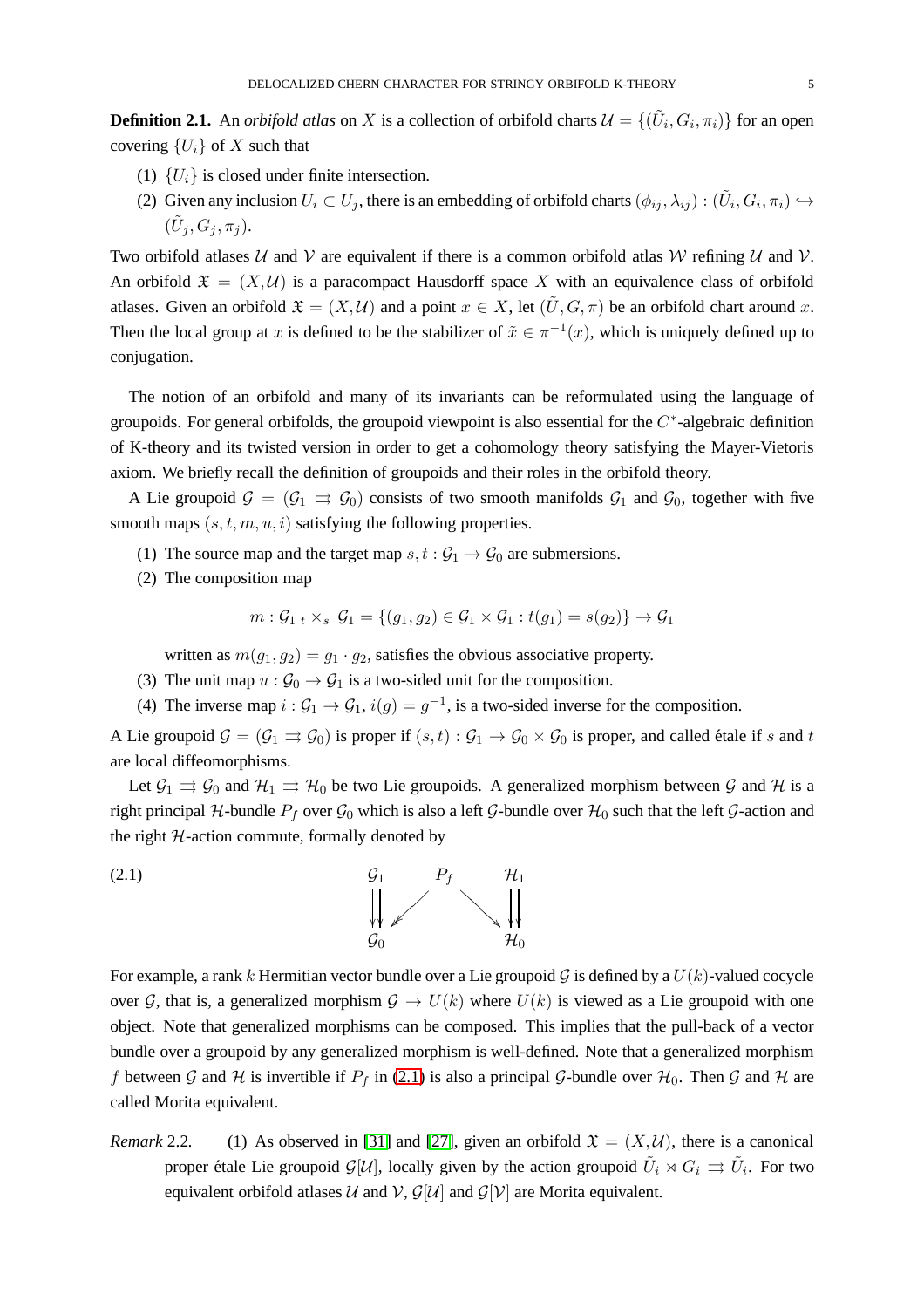- (2) Given a proper étale Lie groupoid G, there is a canonical orbifold structure on its orbit space  $|\mathcal{G}|$ , see  $[30]$  and Proposition 1.44 in  $[2]$ . Two Morita equivalent proper étale Lie groupoids define the same orbifold up to isomorphism (Theorem 1.45 in [\[2\]](#page-28-2)).
- (3) Given an orbifold  $\mathfrak{X} = (X, \mathcal{U})$ , a proper étale Lie groupoid G is called a presentation of  $\mathfrak X$  if there is a homeomorphism  $f: |\mathcal{G}| \to X$  such that  $f^*\mathcal{U}$  agrees with the canonical orbifold structure on  $|\mathcal{G}|$ . A proper étale Lie groupoid is also called an orbifold groupoid for simplicity.
- (4) An orbifold is called effective if any local group acts effectively on its orbifold chart. For an *n*-dimensional effective orbifold  $\mathfrak{X} = (X, \mathcal{U})$ , the corresponding proper étale Lie groupoid is Morita equivalent to the action groupoid associated to the  $O(n)$ -action on the orthonormal frame bundle for a Riemannian metric on X.

<span id="page-5-0"></span>**Definition 2.3.** Let  $\mathfrak{X}$  be an orbifold with a presenting groupoid  $\mathcal{G}$ . If  $|\mathcal{G}|$  is compact, the de Rham cohomology of an orbifold  $\mathfrak{X} = (X, \mathcal{U})$ , denoted by  $H^*_{orb}(\mathfrak{X}, \mathbb{R})$ , is defined to be the de Rham cohomology of G which is the cohomology of the G-invariant de Rham complex  $(\Omega^p(G), d)$ , where

$$
\Omega^p(\mathcal{G}) = \{ \omega \in \Omega^p(\mathcal{G}_0) | s^* \omega = t^* \omega \}.
$$

If  $|G|$  is not compact, the de Rham cohomology of  $\mathfrak X$  is defined to be the de Rham cohomology with compact supports of G, where a differential form  $\omega \in \Omega^p(G)$  has compact support in  $|\mathcal{G}|$ .

An orbifold vector bundle E over an orbifold  $\mathfrak{X} = (X, \mathcal{U})$  is a family of equivariant vector bundles

$$
\{(\tilde{E}_i \to \tilde{U}_i, G_i)\}
$$

such that for any embedding of orbifold charts  $\phi_{ij} : (\tilde{U}_i, G_i) \hookrightarrow (\tilde{U}_j, G_j)$ , there is a  $G_i$ -equivariant bundle map  $\tilde{\phi}_{ij} : \tilde{E}_i \to \tilde{E}_j$  covering  $\phi_{ij} : \tilde{U}_i \to \tilde{U}_j$ . The total space  $E = \bigcup (\tilde{E}_i/G_i)$  of an orbibundle  $\mathcal{E} \to \mathfrak{X}$  has a canonical orbifold structure given by  $\{(\tilde{E}_i, G_i)\}\$ . A connection  $\nabla$  on an orbibundle  $\mathcal{E} \to \mathfrak{X}$  is a family of invariant connections  $\{\nabla_i\}$  on  $\{(\tilde{E}_i \to \tilde{U}_i, G_i)\}\$  which are compatible with the bundle maps  $\{\tilde{\phi}_{ij}\}$ . Examples of orbibundles over  $\mathfrak X$  include its tangent bundle  $T\mathfrak X$  and its cotangent bundle  $T^*\mathfrak{X}$ . In general, orbifold vector bundles over  $\mathfrak{X}$  do not define vector bundles over the underlying topological space X.

Recall that a vector bundle over a Lie groupoid  $\mathcal{G} = (\mathcal{G}_1 \rightrightarrows \mathcal{G}_0)$  is a  $\mathcal{G}$ -vector bundle E over  $\mathcal{G}_0$ , that is, a vector bundle E with a fiberwise linear action of G covering the canonical action of G on  $\mathcal{G}_0$ . One can check that an orbibundle  $\mathcal{E} = (E, \mathcal{U}_E)$  defines a canonical vector bundle over the groupoid  $\mathcal{G}[\mathcal{U}]$ .

**Definition 2.4.** Let  $\mathfrak{X}$  be an orbifold with a presenting groupoid  $\mathcal{G}$ . If  $|\mathcal{G}|$  is compact, the orbifold Ktheory of  $\mathfrak X$ , denoted by  $K^0_{orb}(\mathfrak X)$ , is defined to be the Grothendieck ring of isomorphism classes of vector bundles over G. If  $|\mathcal{G}|$  is not compact, the orbifold K-theory of  $\mathfrak X$  is defined to be the Grothendieck ring of isomorphism classes of complex vector bundles with compact supports over  $\mathcal G$ . Here a vector bundle with compact support over G is a  $\mathbb{Z}_2$ -graded G-equivariant complex vector bundle  $E = E^0 \oplus E^1$  with a G-equivariant bundle morphism  $\sigma : E_0 \to E_1$  such that the support of  $\sigma$ 

$$
\{x \in \mathcal{G}_0 | \sigma_x : E_x^0 \to E_x^1 \text{ is not an isomorphism}\}
$$

defines a compact set in  $|\mathcal{G}|$ .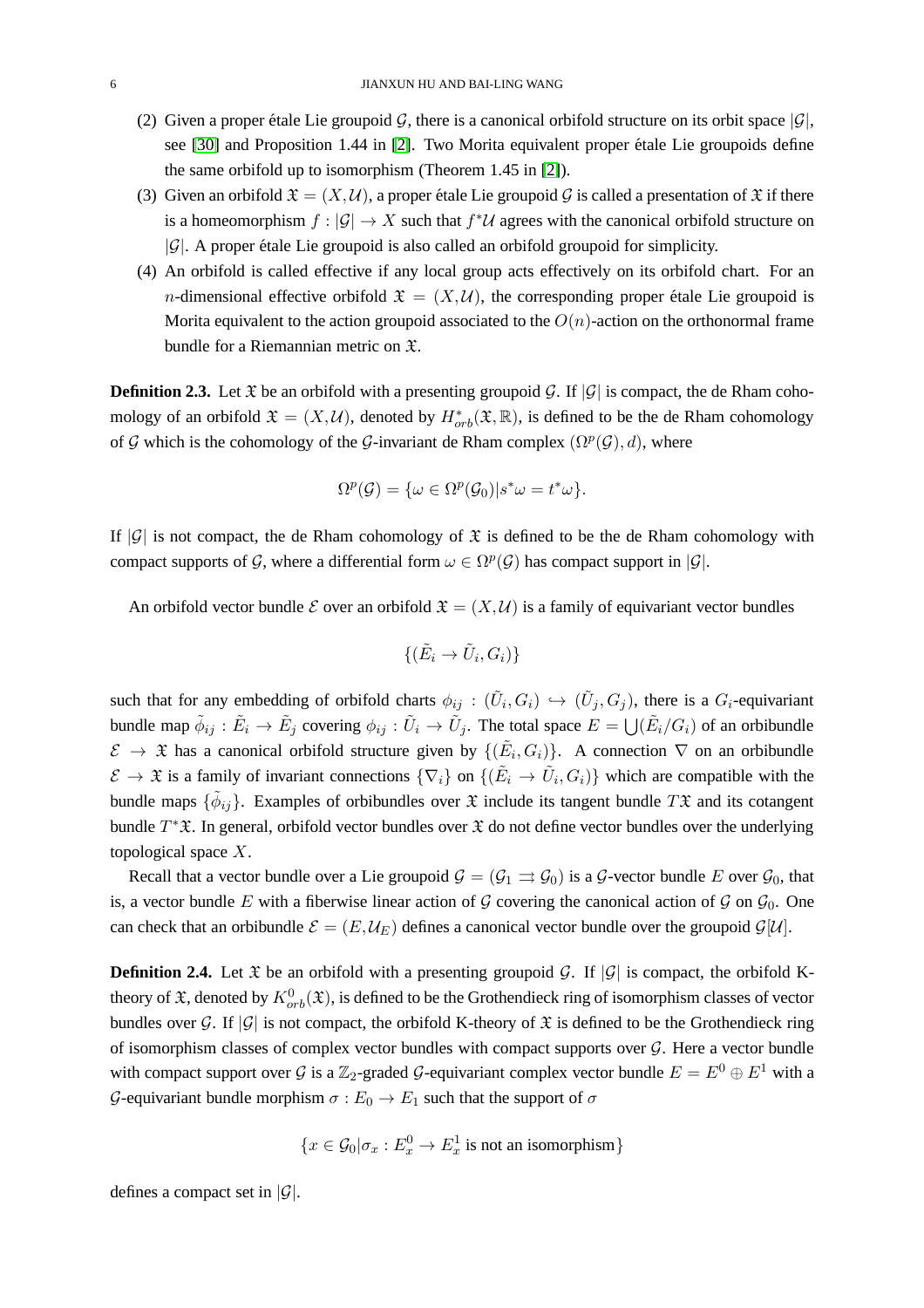The de Rham cohomology and the orbifold K-theory are well-defined, as a Morita equivalence between two groupoids induces an isomorphism on de Rham cohomology and orbifold K-theory respectively. The Satake-de Rham theorem for an orbifold  $\mathfrak{X} = (X, \mathcal{U})$  leads to an isomorphism

$$
H^*_{orb}(\mathfrak{X}, \mathbb{R}) \cong H^*(X, \mathbb{R})
$$

between the de Rham cohomology and the singular cohomology of the underlying topological space. The standard Chern-Weil construction applied to a compact orbifold  $\mathfrak X$  gives rise to the Chern character map

$$
ch: K^0_{orb}(\mathfrak{X}) \longrightarrow H^{ev}_{orb}(\mathfrak{X}, \mathbb{C}),
$$

which is a ring homomorphism. Here the ring structure on  $K_{orb}^0(\mathfrak{X})$  is given by the tensor product of vector bundles and the ring structure on  $H^{ev}_{orb}(\mathfrak{X}, \mathbb{C})$  is given by the wedge product of differential forms. This Chern character over the complex coefficients is not an isomorphism.

*Remark* 2.5. The definition of orbifold K-theory can be extended in the usual way to a  $\mathbb{Z}_2$ -graded cohomology theory, see [\[2\]](#page-28-2),

$$
K^*_{orb}(\mathfrak{X})=K^0_{orb}(\mathfrak{X})\oplus K^1_{orb}(\mathfrak{X}).
$$

For an orbifold as a quotient of a compact Lie group action on locally compact manifolds with finite stabilizers, the orbifold K-theory has the usual Bott periodicity, the Mayer-Vietoris exact sequence and the Thom isomorphism for orbifold  $Spin<sup>c</sup>$  vector bundles.

We can define the orbifold K-theory of an orbifold  $\mathfrak X$  as the K-theory of the reduced  $C^*$ -algebra  $C_{red}^*(\mathfrak{X})$  of the canonical proper étale groupoid (see Chapter 2 in [\[15\]](#page-29-11)). The  $C^*$ -algebraic orbifold Ktheory is a module over the orbifold K-theory using orbifold vector bundles. If  $\mathfrak X$  is presentable, that is,  $\mathfrak X$  is the orbifold obtained from a locally free action of a compact Lie group G on a smooth manifold M, then  $C^*(\mathfrak{X})$  is Morita equivalent to the cross-product  $C^*$ -algebra  $C(M) \rtimes G$ . This Morita equivalence can be used to define an isomorphism between the orbifold K-theory  $K^*_{orb}(\mathfrak{X})$  defined in Definition [2.3](#page-5-0) and the K-theory of the reduced  $C^*$ -algebra  $C^*_{red}(\mathfrak{X})$ 

$$
K_{orb}^*(\mathfrak{X}) \cong K_G^*(M) \cong K_*(C(M) \rtimes G) \cong K_*(C_{red}^*(\mathfrak{X})).
$$

Conjecturally, the isomorphism

$$
K^*_{orb}(\mathfrak{X}) \cong K_*(C^*_{red}(\mathfrak{X}))
$$

holds for general orbifolds.

2.2. **Delocalized Chern character and the orbifold index theory.** For any compact orbifold  $\mathfrak{X}$ , there is a delocalized Chern character,

$$
ch_{deloc}: K^*_{orb}(\mathfrak{X}) \longrightarrow H^*(\tilde{\mathfrak{X}}, \mathbb{C})
$$

from the orbifold K-theory of  $\mathfrak X$  to the 2-periodic de Rham cohomology of its inertia orbifold  $\tilde{\mathfrak X}$ . It was defined in [\[8\]](#page-28-1) for proper actions of discrete groups and in [\[12\]](#page-29-4) for étale groupoids. The delocalized Chern character made its first appearance in the Lefschetz formulas of Atiyah-Bott in [\[5\]](#page-28-3) and the Kawasaki orbifold index theorem in [\[25\]](#page-29-6).

Let  $\mathfrak{X} = (X, \mathcal{U})$  be an orbifold. Then the set of pairs

$$
\tilde{X} = \{(x, (g)_{G_x}) | x \in X, g \in G_x\},\
$$

where  $(g)_{G_x}$  is the conjugacy class of g in the local group  $G_x$ , has a natural orbifold structure given by

$$
\{(\tilde{U}^g, Z_G(g), \tilde{\pi}, \tilde{U}^g/C(g))|g \in G\}.
$$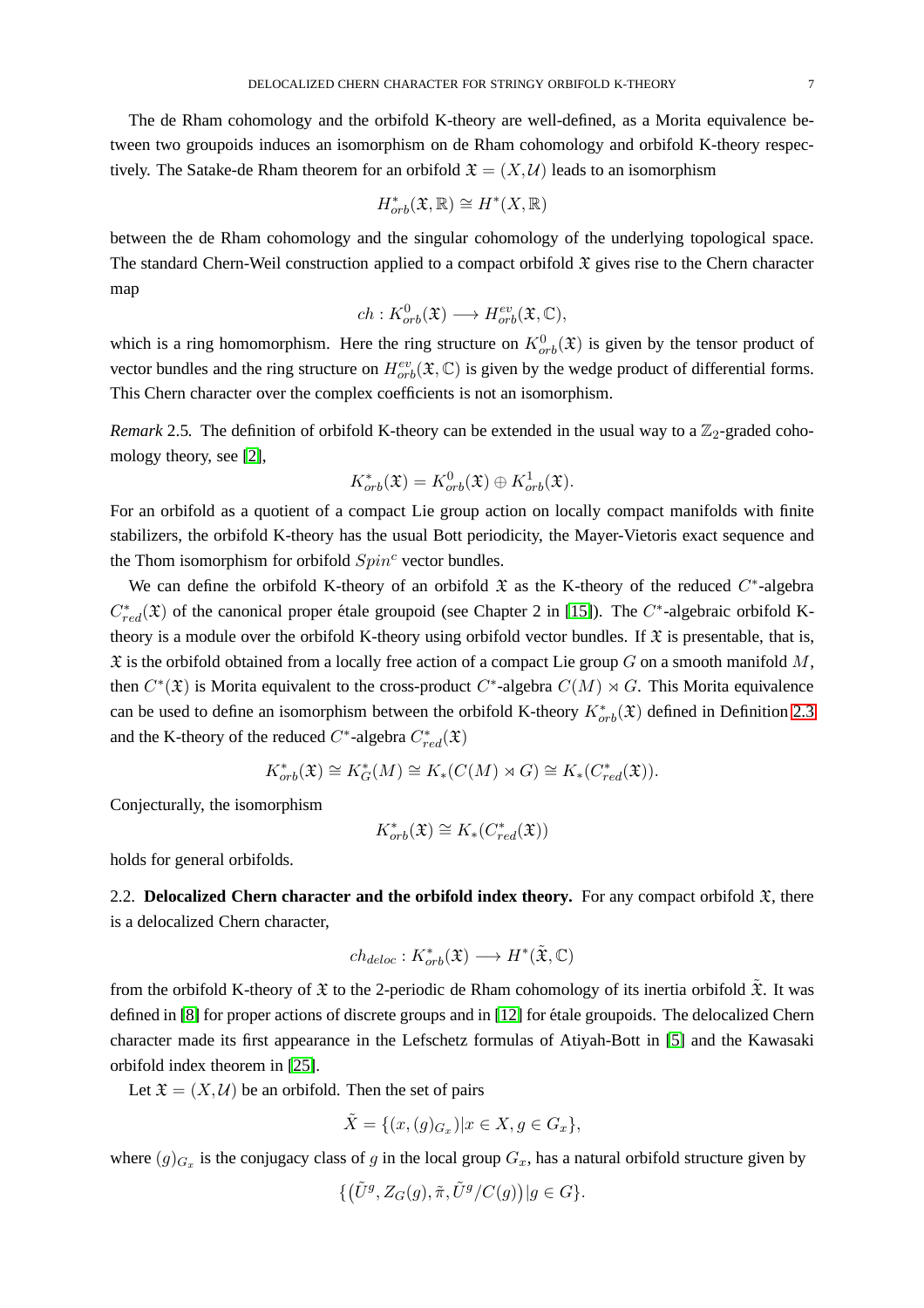Here for each orbifold chart  $(\tilde{U}, G, \pi, U) \in \mathcal{U}$ ,  $Z_G(g)$  is the centralizer of g in G and  $\tilde{U}^g$  is the fixedpoint set of g in  $\tilde{U}$ . This orbifold, denoted by  $\tilde{\mathfrak{X}}$ , is called the inertia orbifold of  $\mathfrak{X}$ . The inertia orbifold  $\tilde{\mathfrak{X}}$  consists of a disjoint union of sub-orbifolds of  $\mathfrak{X}$ .

To describe the connected components of  $\tilde{\mathfrak{X}}$ , we need to introduce an equivalence relation on the set of conjugacy classes in local groups as in [\[14\]](#page-29-0). For each  $x \in X$ , let  $(\tilde{U}_x, G_x, \pi_x, U_x)$  be a local orbifold chart at x. If  $y \in U_x$ , then up to conjugation, there is an injective homomorphism of local groups  $G_y \to G_x$ , hence the conjugacy class  $(g)_{G_x}$  is well-defined for  $g \in G_y$ . We define the equivalence to be generated by the relation  $(g)_{G_y} \sim (g)_{G_x}$ . Let  $\mathcal{T}_1$  be the set of equivalence classes. Then

$$
\tilde{\mathfrak{X}}=\bigsqcup_{(g)\in \mathcal{T}_1}\mathfrak{X}_{(g)},
$$

where  $\mathfrak{X}_{(g)} = \{(x, (g')_{G_x} | g' \in G_x, (g')_{G_x} \sim (g)\}\)$ . Note that  $\mathfrak{X}_{(1)} = \mathfrak{X}$  is called the non-twisted sector and  $\mathfrak{X}_{(g)}$  for  $g \neq 1$  is called a twisted sector of  $\mathfrak{X}$ .

Let G be a proper étale Lie groupoid representing a compact orbifold  $\mathfrak{X} = (X, \mathcal{U})$ . Then the groupoid associated to the inertia orbifold  $\tilde{\mathfrak X}$  is given by  $\tilde{\mathcal G}=((s,t):\tilde{\mathcal G}_1\rightrightarrows \tilde{\mathcal G}_0),$  where

$$
\tilde{\mathcal{G}}_0 = \{ g \in \mathcal{G}_1 | s(g) = t(g) \}, \qquad \tilde{\mathcal{G}}_1 = \{ (g, h) \in \mathcal{G}_1 \times \mathcal{G}_1 | g \in \tilde{\mathcal{G}}_0, t(g) = s(h) \},
$$

with the source map  $s(g, h) = g$  and the target map  $t(g, h) = h^{-1}gh$ . There is an obvious evaluation map  $e : \tilde{\mathcal{G}} \to \mathcal{G}$  which corresponds to the obvious orbifold immersion

$$
e = \bigsqcup e_{(g)} : \tilde{\mathfrak{X}} = \bigsqcup_{(g) \in \mathcal{T}_1} \mathfrak{X}_{(g)} \to \mathfrak{X}.
$$

Given a complex orbifold bundle  $E$  over  $\mathfrak{X}$ , or a complex vector bundle over its presenting groupoid G, the pull-back bundle  $e^*E$  over  $\tilde{\mathfrak X}$  or  $\tilde{\mathcal G}$  has a canonical automorphism  $\Phi$ . With respect to a G-invariant Hermitian metric on E, there is an eigen-bundle decomposition of  $e^*E$ 

$$
e^*E = \bigoplus_{\theta \in \mathbb{Q} \cap [0,1)} E_{\theta}
$$

where  $E_{\theta}$  is a complex vector bundle over  $\tilde{G}$ , on which  $\Phi$  acts by multiplying  $e^{2\pi\sqrt{-1}\theta}$ . Define

$$
ch_{deloc}(E) = \sum_{\theta} e^{2\pi\sqrt{-1}\theta} ch(E_{\theta}) \in H^{ev}(\tilde{\mathcal{G}}, \mathbb{C}) \cong H^{ev}_{orb}(\tilde{\mathfrak{X}}, \mathbb{C}),
$$

where  $ch(E_{\theta}) \in H^{ev}(\tilde{\mathcal{G}}, \mathbb{C})$  is the ordinary Chern character of  $E_{\theta}$ .

The odd delocalized Chern character

$$
ch_{deloc}: K^1_{orb}(\mathfrak{X}) \longrightarrow H^{odd}(\tilde{\mathfrak{X}}, \mathbb{C})
$$

can be defined in the usual way. Using the standard compactly supported condition, the delocalized Chern character can be defined for non-compact orbifolds.

*Remark* 2.6. For a compact quotient orbifold  $\mathfrak{X} = [M/G]$  where G is a compact Lie group acting on a compact manifold  $M$  with finite stablizers, Adem and Ruan obtained a decomposition (Cf. Theorem 5.1) and Corollary 5.2 in [\[3\]](#page-28-4))

$$
K_{orb}^*(\mathfrak{X}) \otimes \mathbb{C} \cong K_G^*(M) \otimes \mathbb{C} \cong \bigoplus_{\{\text{conjugacy class } \langle g \rangle : g \in G\}} K^*(M^g/Z_G(g)) \otimes \mathbb{C},
$$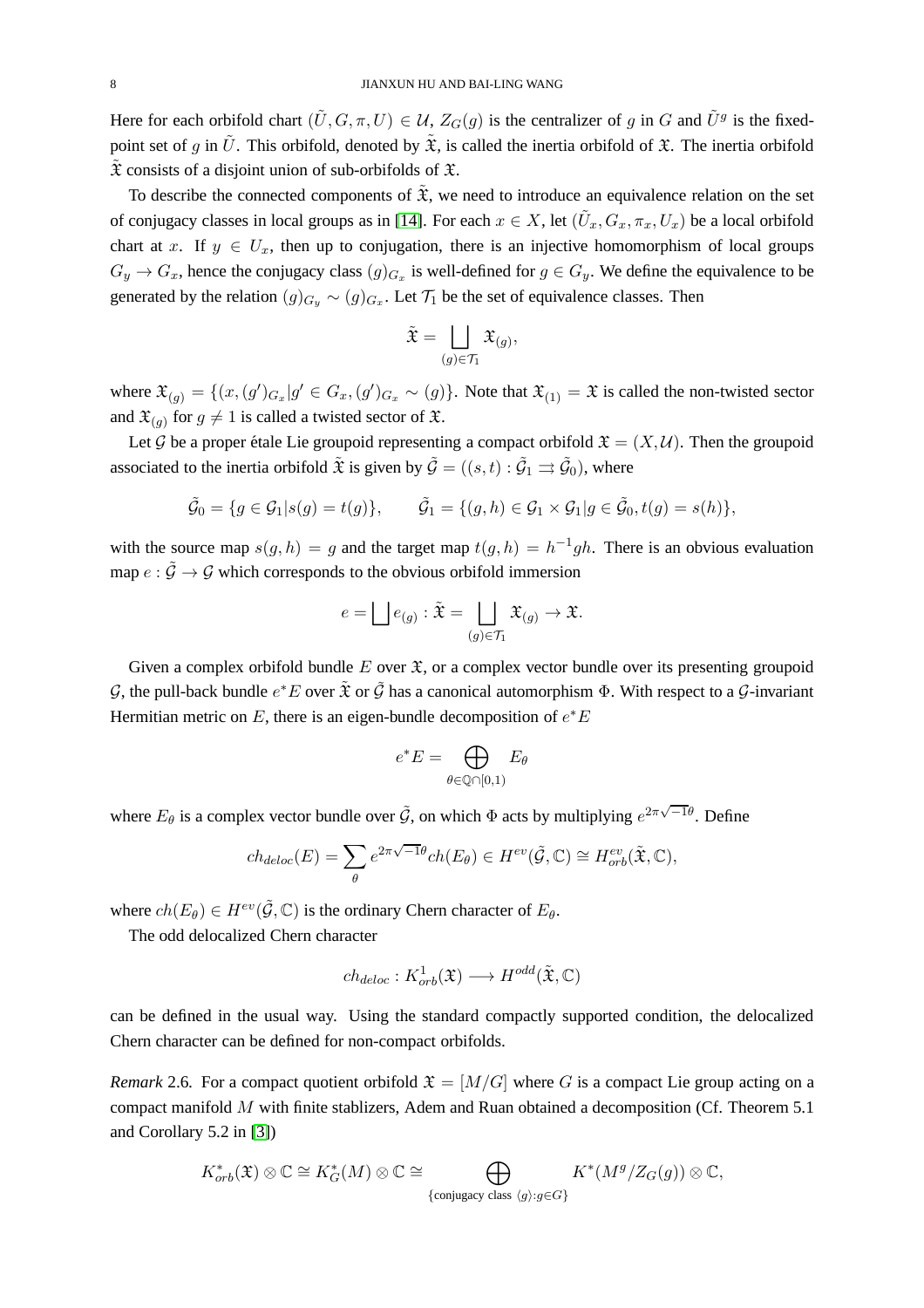where the closed submanifold  $M<sup>g</sup>$  is the fixed point set of the g-action, and  $Z<sub>G</sub>(g)$  is the centralizer of g in G. Applying the ordinary Chern character on each  $K^*(M^g/Z_G(g))$ , we get an alternative definition of the delocalized Chern character over C:

<span id="page-8-0"></span>(2.2) 
$$
ch_{deloc}: K^*_G(M) \otimes \mathbb{C} \longrightarrow \bigoplus_{\{\langle g\rangle : g \in G\}} H^*(M^g/Z_G(g), \mathbb{C}).
$$

Going through the proof of Theorem 5.1 in [\[3\]](#page-28-4), particularly the ring map from the representation ring of the cyclic subgroup  $\langle g \rangle$  generated by g to the the cyclotomic field  $\mathbb{Q}(e^{2\pi\sqrt{-1}/|(g)|})$ , one can check that the delocalized Chern character [\(2.2\)](#page-8-0) agrees with the delocalized Chern character defined by eigen-bundle decompositions. Here we identify the inertia orbifold  $\tilde{\mathfrak{X}}$  with the orbifold  $\bigsqcup_{\langle g \rangle}[M^g/Z_G(g)]$ .

<span id="page-8-2"></span>**Proposition 2.7.** For any compact presentable orbifold  $\mathfrak{X}$ , the delocalized Chern character gives a ring isomorphism

$$
\mathit{ch}_{deloc}: K^*_{orb}(\mathfrak{X}) \otimes_{\mathbb{Z}} \mathbb{C} \longrightarrow H^*(\tilde{\mathfrak{X}}, \mathbb{C})
$$

over C.

*Proof.* The proof follows from the isomorphism for orbifolds obtained from a finite group action on a locally compact manifold and the Mayer-Vietoris sequence for open covers. Recall that the canonical groupoid  $\cal G$  associated to an orbifold chart  $\{(\tilde U_i,G_i,\pi_i)\}$ , when restricted to each open set  $\tilde U_i$ , is an action groupoid  $\tilde{U}_i \rtimes G_i$ . With compactly supported K-theory and de Rham cohomology, one has the following isomorphism (Theorem 1.19 in [\[8\]](#page-28-1)) of vector spaces over C

$$
ch_{deloc}: K^*_{G_i}(\tilde{U}_i) \otimes_{\mathbb{Z}} \mathbb{C} \longrightarrow H^*_c(\tilde{U}_i, G_i)
$$

where  $H_c^*(\tilde{U}_i, G_i) = [\bigoplus_{g \in G_i} H_c^*(\tilde{U}_i^g, \mathbb{C})]^{G_i}$  with  $\tilde{U}_i^g$  the fixed point submanifold of the *g*-action. From the definition, we see that  $H_c^*(\tilde{U}_i, G_i)$  is the de Rham cohomology of the inertia groupoid of the action groupoid  $\tilde{U}_i \rtimes G_i$ . By an induction argument, we can apply the Mayer-Vietoris sequence for open covers and the five lemma to show that

$$
\mathit{ch}_{deloc}: K^*_{orb}(\mathfrak{X}) \otimes_{\mathbb{Z}} \mathbb{C} \longrightarrow H^*(\tilde{\mathfrak{X}}, \mathbb{C})
$$

is an isomorphism of vector spaces. For two vector bundles  $E$  and  $F$  with eigen-bundle decompositions

$$
e^*E = \bigoplus_{\theta} E_{\theta} \qquad e^*F = \bigoplus_{\zeta} F_{\zeta},
$$

we have

$$
e^*(E \otimes F) = \bigoplus_{\theta,\zeta} E_{\theta} \otimes F_{\zeta},
$$

from which one immediately gets

$$
ch_{deloc}(E \otimes F) = ch_{deloc}(E) \cup ch_{deloc}(F).
$$

Hence,  $ch_{deloc}: K^0_{orb}(\mathfrak{X}) \otimes_{\mathbb{Z}} \mathbb{C} \longrightarrow H^{ev}_{orb}(\tilde{\mathfrak{X}}, \mathbb{C})$  is a ring isomorphism. The ring isomorphism for the odd delocalized Chern character can be proved by the standard de-suspension argument.

<span id="page-8-1"></span>*Remark* 2.8*.* The delocalized Chern character can be applied to write the Kawasaki orbifold index [\[25\]](#page-29-6) as follows. Let  $\mathfrak X$  be a compact almost complex orbifold with a Hermitian connection on the tangent bundle  $T\tilde{\mathfrak{X}}$  of the inertia orbifold  $\tilde{\mathfrak{X}}$ . Let E be a complex orbifold Hermitian vector bundle with a Hermitian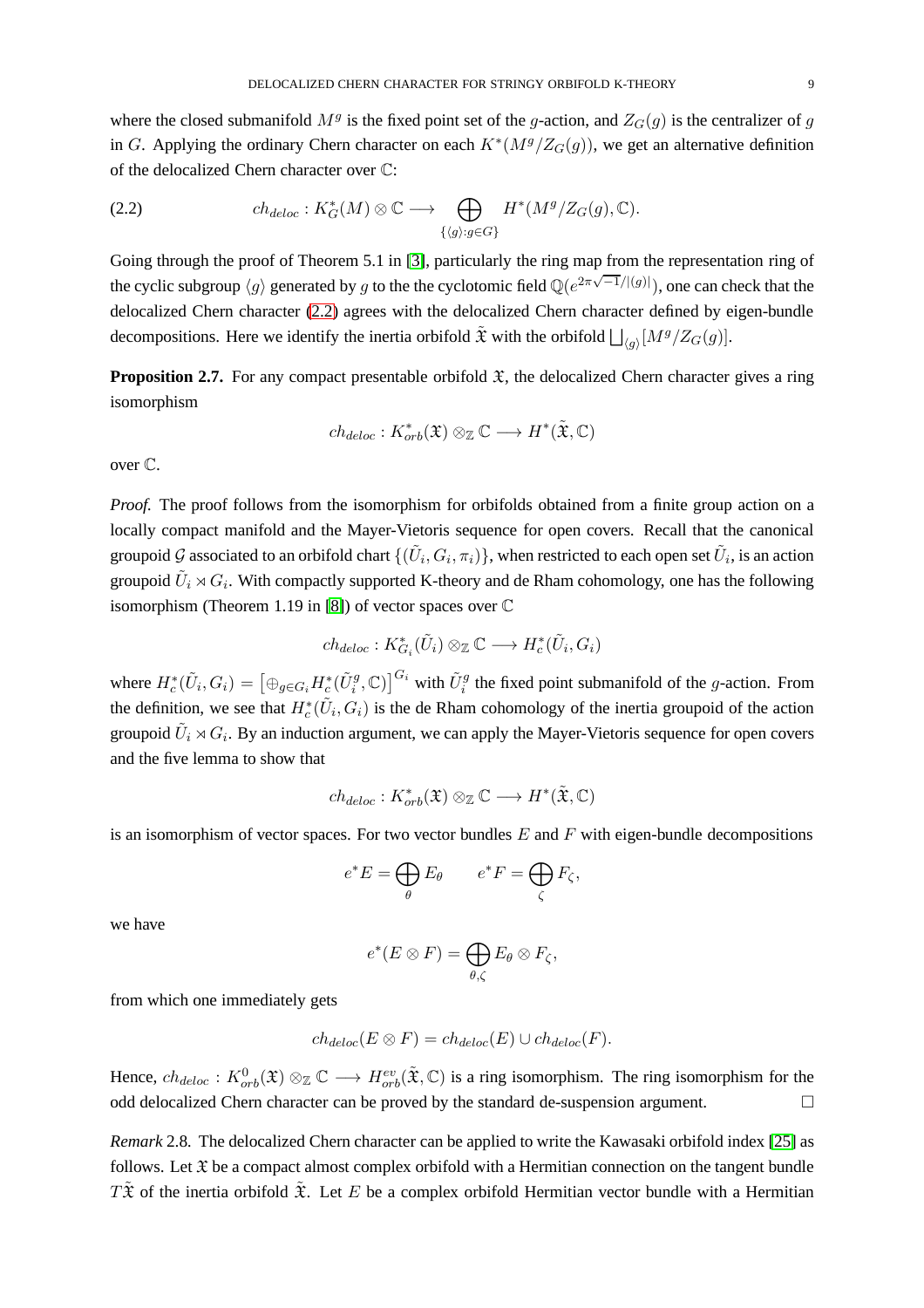connection. Let  $\psi_E^{\pm}$  be the corresponding  $Spin^c$  Dirac operator. The orbifold index formula in [\[25\]](#page-29-6) can be expressed as

$$
Index(\mathcal{D}_{E}^{+}) = \int_{\tilde{\mathfrak{X}}}^{orb} ch_{deloc}(E) T d_{deloc}(\mathfrak{X})
$$

where  $Td_{deloc}(\tilde{\mathfrak{X}}) \in H^*(\tilde{\mathfrak{X}})$  is the delocalized Todd class of  $\mathfrak{X}$ , whose  $\mathfrak{X}_{(g)}$ -component is given by

$$
\frac{Td(\mathfrak{X}_{(g)})}{det(1-g^{-1}e^{F_{\mathcal{N}_{(g)}}/2\pi i})}.
$$

Here  $Td(\mathfrak{X}_{(g)})$  is the Todd form of  $\mathfrak{X}_{(g)}$  and  $F_{\mathcal{N}_{(g)}}$  is the curvature of the induced Hermitian connection on the normal bundle  $\mathcal{N}_{(g)}$ . In this paper, we will use the equivariant orbifold index formula for a finite group  $H$  acting trivially on  $\mathfrak X$ . Here we briefly discuss this version of the equivariant orbifold index formula. When H acts trivially on  $\mathfrak{X}$ , we have

(2.3) 
$$
K_{orb,H}^0(\mathfrak{X}) \cong K_{orb}^0(\mathfrak{X}) \otimes R(H)
$$

where  $R(H)$  is the representation ring of H. Composing this isomorphism with the delocalized Chern character, we get

<span id="page-9-0"></span>
$$
ch_{deloc,H}: K^0_{orb,H}(\mathfrak{X}) \longrightarrow H^{ev}(\tilde{\mathfrak{X}}, \mathbb{C}) \otimes R(H).
$$

Then the equivariant orbifold index formula can be written as

$$
Index_H(\psi^+) = \int_{\tilde{\mathfrak{X}}}^{orb} ch_{deloc,H}(E) T d_{deloc}(\mathfrak{X}).
$$

In particular, for each  $h \in H$  and  $E = \bigoplus_i E_i \otimes V_i$  under the isomorphism [\(2.3\)](#page-9-0), we have

$$
Tr(h|_{Ker\mathcal{P}^+}) - Tr(h|_{Ker\mathcal{P}^-}) = \sum_i Index(\mathcal{P}^+_{E_i}) Tr(g|_{V_i}).
$$

# 3. INTRINSIC DESCRIPTION OF CHEN-RUAN COHOMOLOGY

For an almost complex abelian orbifold  $\mathfrak{X}$ , Chen and Hu gave a classical definition of the Chen-Ruan product using an intrinsic definition of Chen-Ruan's obstruction bundle, see the proof of Proposition 1 in section 3.4 of [\[13\]](#page-29-5). For a smooth Deligne-Mumford stack, a similar description of Chen-Ruan's obstruction bundle was obtained by Jarvis, Kaufmann and Kimura in [\[24\]](#page-29-1). In this section, we give an intrinsic definition of Chen-Ruan's obstruction bundle for an almost complex orbifold  $\mathfrak X$  with associated Lie groupoid  $\mathcal{G}$ .

Let  $\tilde{\mathfrak{X}} = \bigsqcup_{(g) \in \mathcal{T}_1} \mathfrak{X}_{(g)}$  be the inertia orbifold with associated inertia groupoid  $\tilde{\mathcal{G}}$  and the evaluation map  $e : \tilde{\mathcal{G}} \to \mathcal{G}$ . The k-sector  $\tilde{\mathfrak{X}}^{[k]}$  of  $\mathfrak{X}$  is defined to be the orbifold on the set of all pairs

$$
(x,(g_1,\cdots,g_k)_{G_x}),
$$

where  $(g_1, \dots, g_k)_{G_x}$  denotes the conjugacy class of k-tuples. Here two k-tuples  $(g_1^{(i)})$  $g_k^{(i)},\cdots,g_k^{(i)}$  $\binom{[i]}{k}G_x,$  $i = 1, 2$ , are conjugate if there is a  $g \in G_x$  such that  $g_j^{(2)} = gg_j^{(1)}$  $j^{(1)}g^{-1}$  for all  $j = 1, \cdots, k$ . The k-sector orbifold  $\tilde{\mathfrak{X}}^{[k]}$  consists of a disjoint union of sub-orbifolds of  $\mathfrak X$ 

$$
\tilde{\mathfrak{X}}^{[k]} = \bigsqcup_{(\mathbf{g}) \in \mathcal{T}_k} \mathfrak{X}_{(\mathbf{g})},
$$

where  $\mathcal{T}_k$  denotes the set of equivalence classes of conjugacy k-tuples in local groups. Then the groupoid  $\tilde{\mathcal{G}}^{[k]}$  associated to the k-sector  $\tilde{\mathfrak{X}}^{[k]}$  for  $k \geq 2$  is given by

$$
\tilde{\mathcal{G}}_0^{[k]} = \{ (g_1, g_2, \cdots, g_k) \in \tilde{\mathcal{G}}_0 \times_e \tilde{\mathcal{G}}_0 \cdots \times_e \tilde{\mathcal{G}}_0 \},\
$$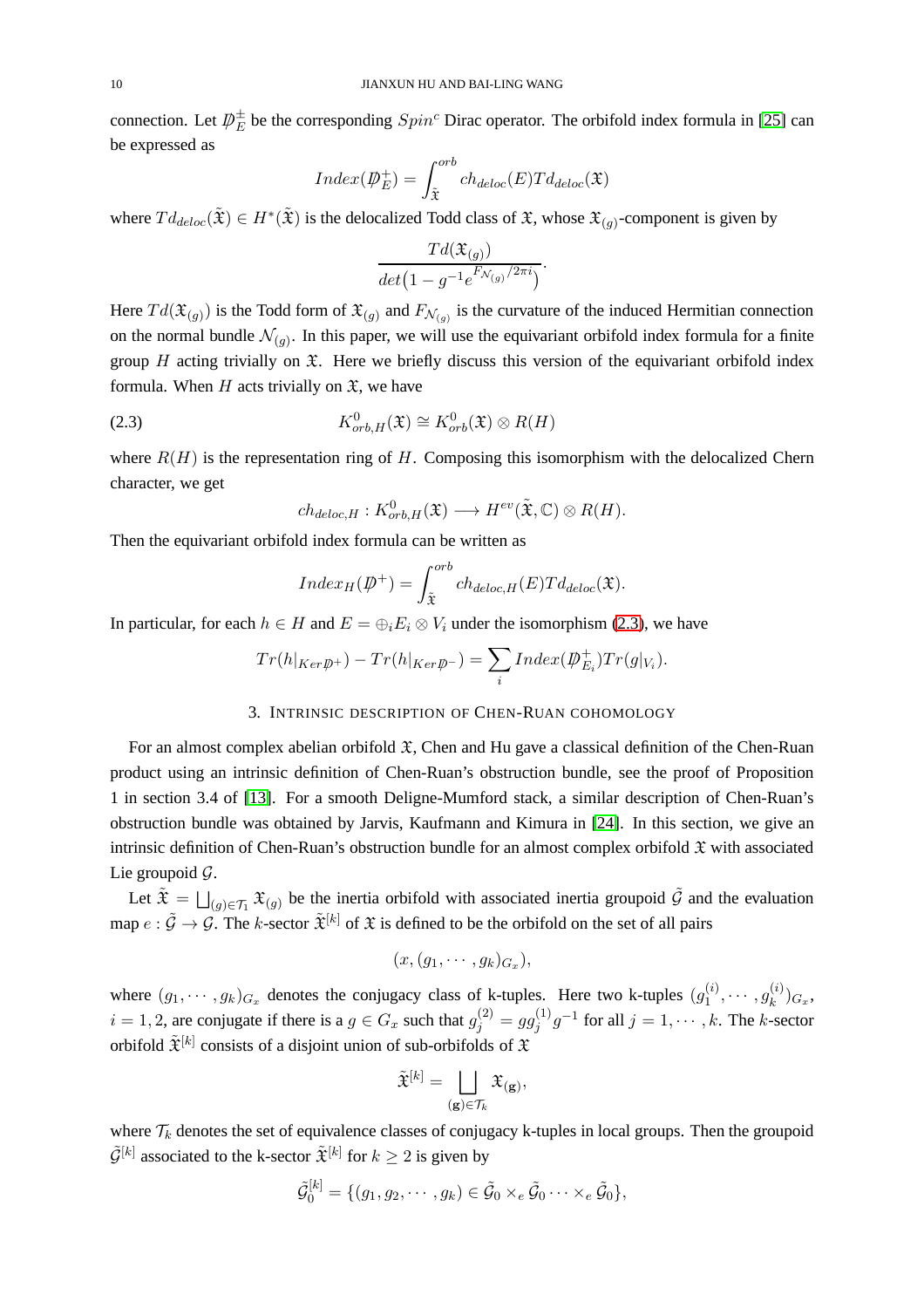and

$$
\tilde{\mathcal{G}}_1^{[k]} = \{ (g_1, g_2, \cdots, g_k, h) \in (\tilde{\mathcal{G}}_0^{[k]}, \mathcal{G}_1) | t(g_i) = s(h) \},\
$$

with the source map  $s(g_1, g_2, \dots, g_k, h) = (g_1, g_2, \dots, g_k)$  and the target map  $t(g_1, g_2, \dots, g_k, h) =$  $(h^{-1}g_1h, h^{-1}g_2h, \cdots, h^{-1}g_kh).$ 

As in [\[14\]](#page-29-0),  $\tilde{\mathcal{G}}^{[k]}$  can be identified with the orbifold moduli space of constant pseudo-holomorphic maps from an orbifold sphere with  $k + 1$  orbifold points to  $\mathfrak X$ . The obstruction bundle over the orbifold moduli space, given by the cokernel of the Cauchy-Riemann operator over the orbifold sphere coupled with the pull-back of the tangent bundle  $T\mathcal{G}$  of  $\mathcal{G}$ , defines a complex vector bundle  $E^{[k]}$  over the groupoid of k-sectors  $\tilde{\mathcal{G}}^{[k]}$ , for  $k\geq 2$ .

<span id="page-10-0"></span>**Definition 3.1.** Let E be any complex vector bundle with an automorphism  $\Phi$  of finite order over a proper étale groupoid G. Choose a Hermitian metric on E preserved by  $\Phi$ . Then E has an eigen-bundle decomposition

$$
E = \bigoplus_{m_i \in \mathbb{Q} \cap [0,1)} E(m_i)
$$

where  $\Phi$  acts on  $E(m_i)$  as multiplication by  $e^{2\pi\sqrt{-1}m_i}$  for  $m_i \in \mathbb{Q} \cap [0,1)$ . We define

$$
E_{\Phi} = \sum_{m_i \in \mathbb{Q} \cap (0,1)} m_i E(m_i),
$$
 and  $E_{\Phi^{-1}} = \sum_{m_i \in \mathbb{Q} \cap (0,1)} (1 - m_i) E(m_i)$ 

as a linear combination of vector bundles with rational coefficients, or an element in  $K^0(\mathcal{G})\otimes\mathbb{Q}$ .

Given an almost complex orbifold  $\mathfrak{X}$ , any orbifold complex vector bundle over a compact orbifold  $\mathfrak{X}$ , or equivalently any vector bundle over  $\tilde{G}$ , has an automorphism. Specifically, if E is a vector bundle over  $\tilde{G}$ , then the fiber  $E_g$  at  $g \in \tilde{G}_0$  has a linear isomorphism induced by the action of g. In particular,  $e^*T\mathcal{G}$  is a complex vector bundle over  $\tilde{G}$  with an automorphism  $\Phi$ , and  $T\tilde{\mathcal{G}}$  is a sub-bundle of  $e^*T\mathcal{G}$  on which  $\Phi$ acts trivially. Let  $\mathcal{N}_e$  be the normal bundle of the evaluation map e with the induced automorphism  $\Phi$ . We can choose a G-invariant Hermitian metric on G such that  $\Phi$  acts unitarily on  $\mathcal{N}_{e}$ . So the automorphism preserves the orthogonal decomposition

$$
e^*T\mathcal{G}=T\tilde{\mathcal{G}}\oplus \mathcal{N}_e.
$$

As a complex vector bundle over  $\tilde{G}$ ,  $\mathcal{N}_e$  admits an eigen-bundle decomposition

<span id="page-10-1"></span>
$$
\mathcal{N}_e = \bigsqcup_{(g)} \mathcal{N}_{(g)} = \bigsqcup_{(g)} \bigoplus_{\theta_{(g)}} \mathcal{N}(\theta_{(g)})
$$

where  $\Phi$  acts on  $\mathcal{N}(\theta_{(g)})$  as multiplication by  $e^{2\pi\sqrt{-1}\theta_{(g)}}$  with  $\theta_{(g)}\in(0,1)$ , as  $\Phi$  does not have eigenvalue 1 on  $\mathcal{N}_{e}$ .

Consider the following commutative diagram



Let N be the normal bundle to the map  $e \circ e_{12} = e \circ e_1 = e \circ e_2 : \tilde{\mathcal{G}}^{[2]} \to \mathcal{G}$ . Then N as a complex vector bundle over  $\tilde{G}^{[2]}$ , has three automorphisms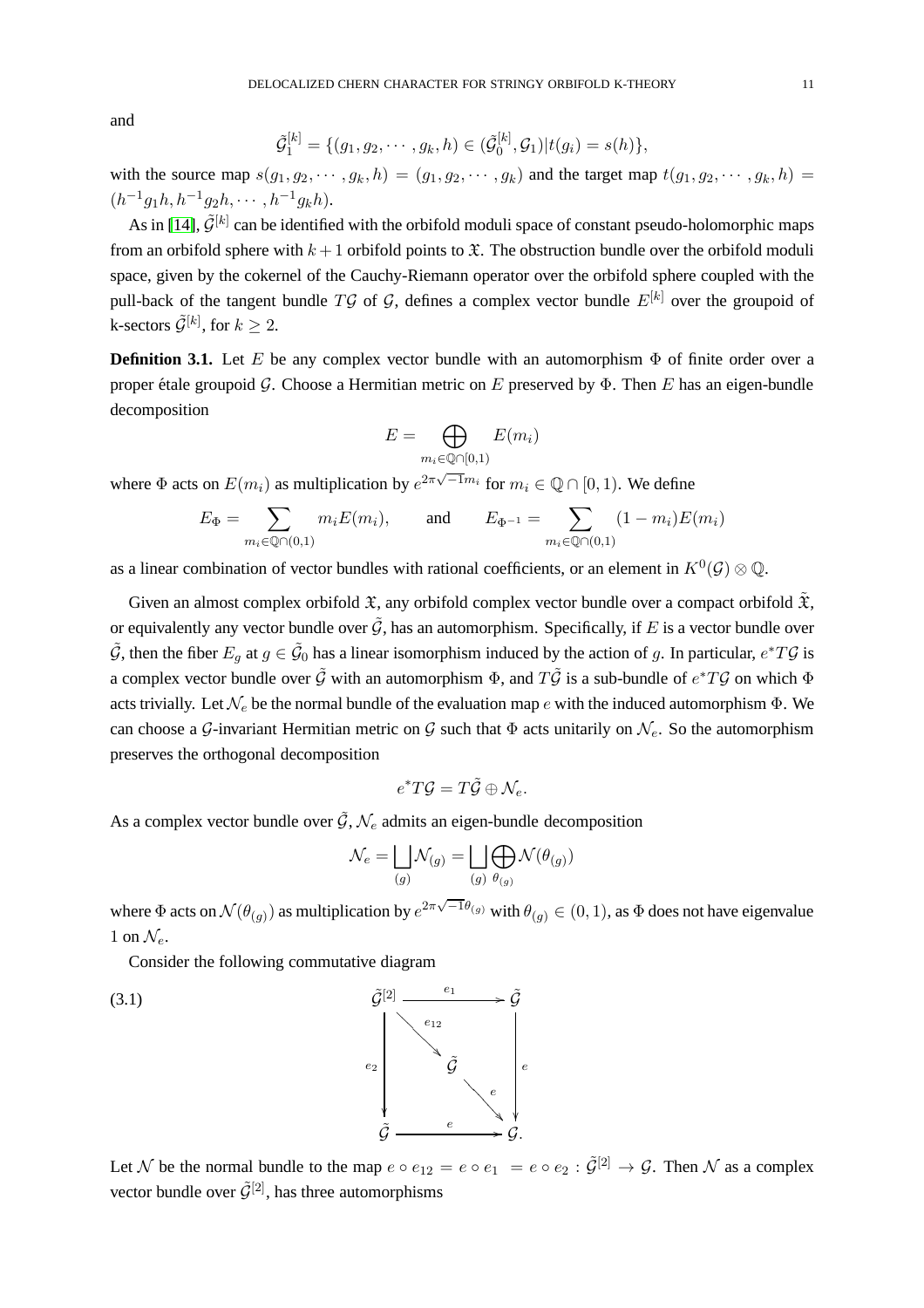(1)  $\mathcal{N} \cong \mathcal{N}_{e_1} \oplus e_1^* \mathcal{N}_e$  with an automorphism  $\Phi_1 = Id \oplus e_1^* \Phi$ , here  $\mathcal{N}_{e_1}$  is the normal bundle to the map  $e_1$ . Then  $\mathcal{N}_{\Phi_1}$ , by Definition [3.1,](#page-10-0) is given by

$$
\mathcal{N}_{\Phi_1} = e_1^* \mathcal{N}_{e, \Phi}.
$$

(2)  $\mathcal{N} \cong \mathcal{N}_{e_2} \oplus e_2^* \mathcal{N}_e$  with an automorphism  $\Phi_2 = Id \oplus e_2^* \Phi$ , here  $\mathcal{N}_{e_2}$  is the normal bundle to the map  $e_2$ . Then we have

$$
\mathcal{N}_{\Phi_2} = e_2^* \mathcal{N}_{e, \Phi}.
$$

(3)  $\mathcal{N} \cong \mathcal{N}_{e_{12}} \oplus e_{12}^* \mathcal{N}_e$  with an automorphism  $\Phi_{12} = Id \oplus e_{12}^* \Phi$ , here  $\mathcal{N}_{e_{12}}$  is the normal bundle to the map  $e_{12}$ . Then we have

$$
\mathcal{N}_{\Phi_{12}^{-1}} = e_{12}^* \mathcal{N}_{e, \Phi^{-1}}.
$$

When  $\mathfrak X$  is compact, all of these three automorphisms have finite order.

The main result of this section is the following intrinsic description of the obstruction bundle  $E^{[2]} \rightarrow$  $\tilde{\mathcal{G}}^{[2]}$  in the definition of the Chen-Ruan cohomology. This generalises the results of [\[13\]](#page-29-5) and [\[24\]](#page-29-1) to general almost complex orbifolds. Our proof using the orbifold index theorem was inspired by the proof in [\[13\]](#page-29-5) for abelian cases, and is simpler than the proof given in [\[24\]](#page-29-1) for smooth Deligne-Mumford stacks.

<span id="page-11-0"></span>**Theorem 3.2.** *The obstruction bundle*  $E^{[2]}$  *in the construction of the Chen-Ruan product satisfies the following identity*

$$
E^{[2]} \oplus \mathcal{N} = e_1^* \mathcal{N}_{e, \Phi} + e_2^* \mathcal{N}_{e, \Phi} + e_{12}^* \mathcal{N}_{e, \Phi^{-1}}
$$

 $in\ K^{0}(\tilde{\mathcal{G}}^{[2]})\otimes \mathbb{Q}.$ 

*Proof.* We first recall the definition of the obstruction bundle from Chapter 4.3 in [\[2\]](#page-28-2) and Section 4 in [\[14\]](#page-29-0). Identify  $\tilde{\mathcal{G}}^{[2]}$  as the moduli space of constant representable orbifold morphisms from the orbifold Riemann sphere  $S^2$  with three orbifold points to  $\mathfrak{X}$ . Given a point

$$
(g_1,g_2)\in\tilde{\mathcal{G}}_0^{[2]}
$$

with  $s(g_i) = t(g_i) = x$ , let N be a finite subgroup generated by  $g_1, g_2$  in the local group

$$
G_x = s^{-1}(x) \cap t^{-1}(x)
$$

By Lemma 4.5 in [\[2\]](#page-28-2), up to an isomorphism, N depends only on the connected component of  $\tilde{\mathfrak{X}}^{[2]}$ , the orbifold associated to  $\tilde{\mathcal{G}}^{[2]}$ . Let  $m_1, m_2$  and  $m_3$  be the order of  $g_1, g_2$  and  $g_1g_2$  respectively. There is a smooth compact Riemann surface  $\Sigma$  such that  $\Sigma/N$  is an orbifold Riemann sphere  $(S^2, (m_1, m_2, m_3))$ with three orbifold points of multiplicities  $(m_1, m_2, m_3)$ . Note that  $\Sigma$  is given by the quotient of the orbifold universal cover of  $(S^2,(m_1,m_2,m_3))$  by the kernel of the surjective homomorphism (Cf. (4.14) in [\[2\]](#page-28-2))

$$
\pi_1^{orb}(S^2, (m_1, m_2, m_3)) \to N.
$$

The constant orbifold morphism corresponding to  $(x, g_1, g_2)$  is represented by an ordinary constant map

$$
\tilde{f}_x:\Sigma\to \tilde{U}_x
$$

for an orbifold chart  $(\tilde{U}_x, G_x)$  at x. The elliptic complex for the obstruction bundle over the point  $(x, g_1, g_2)$  is the N-invariant part of the elliptic complex

$$
\bar{\partial}_{\Sigma} : \Omega^0(\Sigma, T_x \mathcal{G}) \longrightarrow \Omega^{0,1}(\Sigma, T_x \mathcal{G}).
$$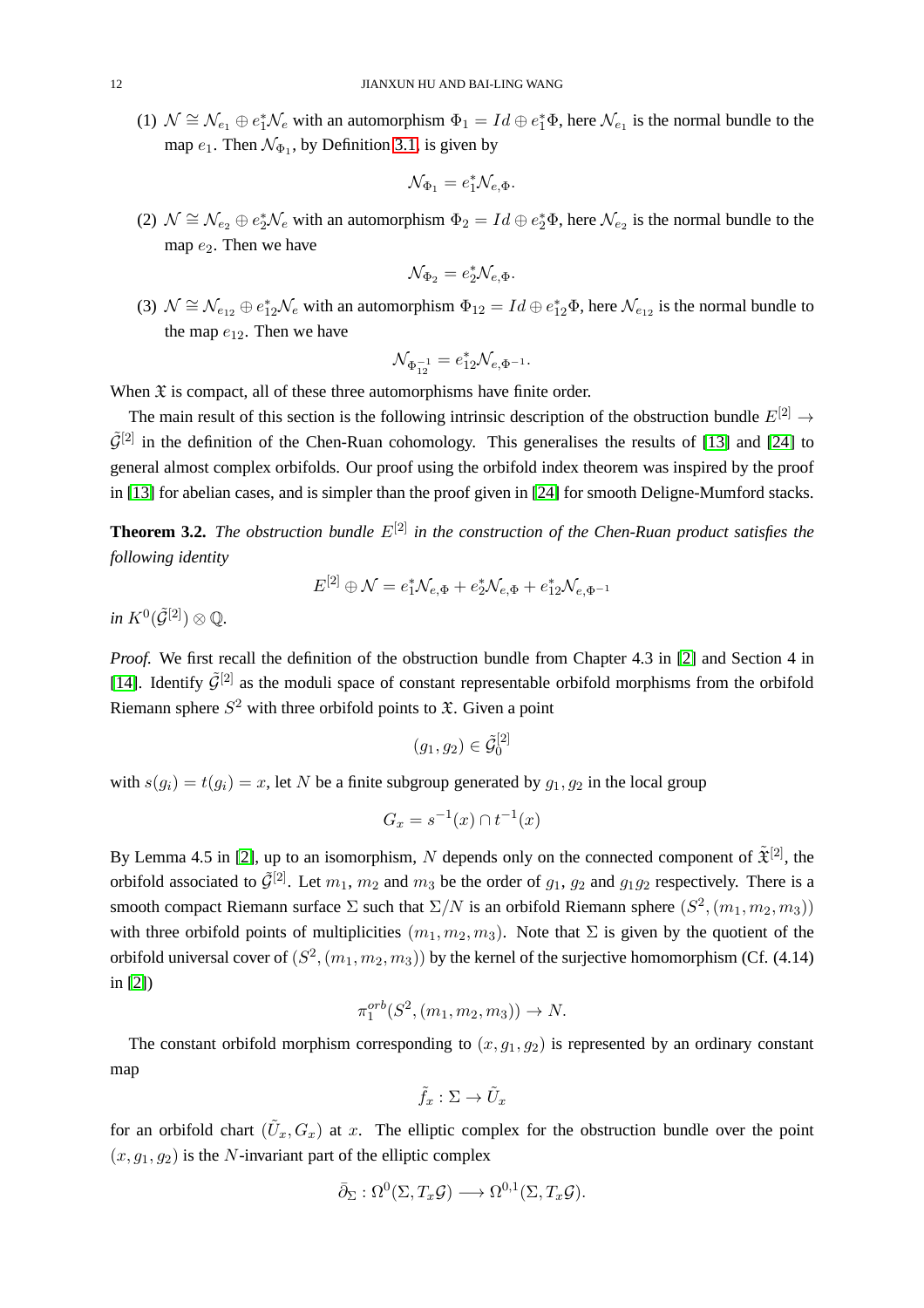So the tangent space of the moduli space  $\tilde{\mathcal{G}}^{[2]}$  at  $(g_1, g_2) \in \tilde{\mathcal{G}}_0^{[2]}$  $\int_0^{\lfloor 2 \rfloor}$  is given by

$$
(3.2) \t\t T_{(g_1,g_2)}\tilde{\mathcal{G}}^{[2]} = \left(H^0(\Sigma) \otimes T_x\mathcal{G}\right)^N
$$

and the obstruction bundle over the point  $(g_1, g_2) \in \tilde{\mathcal{G}}_0^{[2]}$  $\int_0^{\lfloor 2 \rfloor}$  is given by

<span id="page-12-0"></span>
$$
E^{[2]}_{(g_1,g_2)}=\big(H^{0,1}(\Sigma)\otimes T_x\mathcal{G}\big)^N,
$$

as  $Z_{G_x}(g_1) \cap Z_{G_x}(g_2)$ -representations. Here  $Z_{G_x}(g_1)$  and  $Z_{G_x}(g_2)$  are the centralizers of  $g_1$  and  $g_2$ respectively in the local group  $G_x$ .

Note that  $(e \circ e_{12})^*T_x \mathcal{G} = \mathcal{N}_{(g_1, g_2)} \oplus T_{(g_1, g_2)} \tilde{\mathcal{G}}^{[2]}$  and  $N$  acts on  $T_{(g_1, g_2)} \tilde{\mathcal{G}}^{[2]}$  trivially. We have

<span id="page-12-3"></span>
$$
(H^0(\Sigma)\otimes T_{(g_1,g_2)}\mathcal{G})^N = (H^0(\Sigma)\otimes T_{(g_1,g_2)}\tilde{\mathcal{G}}^{[2]})^N \oplus (H^0(\Sigma)\otimes \mathcal{N}_{(g_1,g_2)})^N = T_{(g_1,g_2)}\tilde{\mathcal{G}}^{[2]}\oplus (H^0(\Sigma)\otimes \mathcal{N}_{(g_1,g_2)})^N.
$$

Combining with [\(3.2\)](#page-12-0), this leads to

(3.3) 
$$
\left(H^0(\Sigma) \otimes \mathcal{N}_{(g_1,g_2)}\right)^N = 0.
$$

Applying the orbifold index formula (Proposition 4.2.2 of [\[14\]](#page-29-0)) to the N-invariant part of the elliptic complex

<span id="page-12-1"></span>
$$
\overline{\partial}_{\Sigma}|_{T_{(g_1,g_2)}\tilde{\mathcal{G}}^{[2]}}:\Omega^0(\Sigma,T_{(g_1,g_2)}\tilde{\mathcal{G}}^{[2]})\longrightarrow\Omega^{0,1}(\Sigma,T_{(g_1,g_2)}\tilde{\mathcal{G}}^{[2]}),
$$

we get

(3.4) 
$$
Index(\bar{\partial}_{\Sigma}|_{T_{(g_1,g_2)}\tilde{\mathcal{G}}^{[2]}})=\dim T_{(g_1,g_2)}\tilde{\mathcal{G}}^{[2]}-0.
$$

Here the contributions to the orbifold index formula from the three singular points are all zero due to the trivial action of N on  $T_{(q_1,q_2)}\tilde{\mathcal{G}}^{[2]}$ . As

$$
\begin{array}{lll} \quad Index(\bar{\partial}_{\Sigma}|_{T_{(g_1, g_2)}\tilde{\mathcal{G}}^{[2]}}) \\ = & \dim\big(H^0(\Sigma)\otimes T_{(g_1, g_2)}\tilde{\mathcal{G}}^{[2]}\big)^N - \dim\big(H^{0,1}(\Sigma)\otimes T_{(g_1, g_2)}\tilde{\mathcal{G}}^{[2]}\big)^N \\ = & \dim T_{(g_1, g_2)}\tilde{\mathcal{G}}^{[2]} - \dim\big(H^{0,1}(\Sigma)\otimes T_{(g_1, g_2)}\tilde{\mathcal{G}}^{[2]}\big)^N, \end{array}
$$

together with [\(3.4\)](#page-12-1), we obtain  $\left(H^{0,1}(\Sigma) \otimes T_{(g_1, g_2)} \tilde{\mathcal{G}}^{[2]}\right)^N = 0$ . Therefore,

<span id="page-12-2"></span>
$$
E_{(g_1,g_2)}^{[2]} = (H^{0,1}(\Sigma) \otimes T_{(g_1,g_2)} \tilde{\mathcal{G}}^{[2]})^N \oplus (H^{0,1}(\Sigma) \otimes \mathcal{N}_{(g_1,g_2)})^N
$$
  
= 
$$
(H^{0,1}(\Sigma) \otimes \mathcal{N}_{(g_1,g_2)})^N
$$

as  $Z_{G_x}(g_1) \cap Z_{G_x}(g_2)$ -representations, which can be glued together using the groupoid action to form a complex vector bundle  $E^{[2]}$  over the groupoid  $\tilde{\mathcal{G}}^{[2]}$ .

Let

$$
N_{(g_1,g_2)} = \bigoplus_{\lambda} V_{\lambda}
$$

be the decomposition into irreducible  $Z_{G_x}(g_1) \cap Z_{G_x}(g_2)$ -representations.

Note that the automorphisms  $\Phi_1$ ,  $\Phi_2$  and  $\Phi_{12}^{-1}$ , induced by the action of  $g_1$ ,  $g_2$  and  $(g_1g_2)^{-1}$  respectively, preserve each irreducible component  $V_{\lambda}$  in [\(3.5\)](#page-12-2), and commute with the action of N. Any eigen-subspace of  $V_\lambda$  of  $\Phi_1$ ,  $\Phi_2$  or  $\Phi_{12}^{-1}$  is also a representation of  $Z_{G_x}(g_1) \cap Z_{G_x}(g_2)$ . The irreducibility of  $V_{\lambda}$  implies that

- (1)  $(V_\lambda)_{\Phi_1} = \theta_1^{\lambda} V_\lambda$  where  $\Phi_1$  acts on  $V_\lambda$  as multiplication by  $e^{2\pi\sqrt{-1}\theta_1^{\lambda}}$  for  $\theta_1 \in (0,1) \cap \mathbb{Q}$ ,
- (2)  $(V_\lambda)_{\Phi_2} = \theta_2^{\lambda} V_\lambda$  where  $\Phi_2$  acts on  $V_\lambda$  as multiplication by  $e^{2\pi\sqrt{-1}\theta_2^{\lambda}}$  for  $\theta_2 \in (0,1) \cap \mathbb{Q}$ ,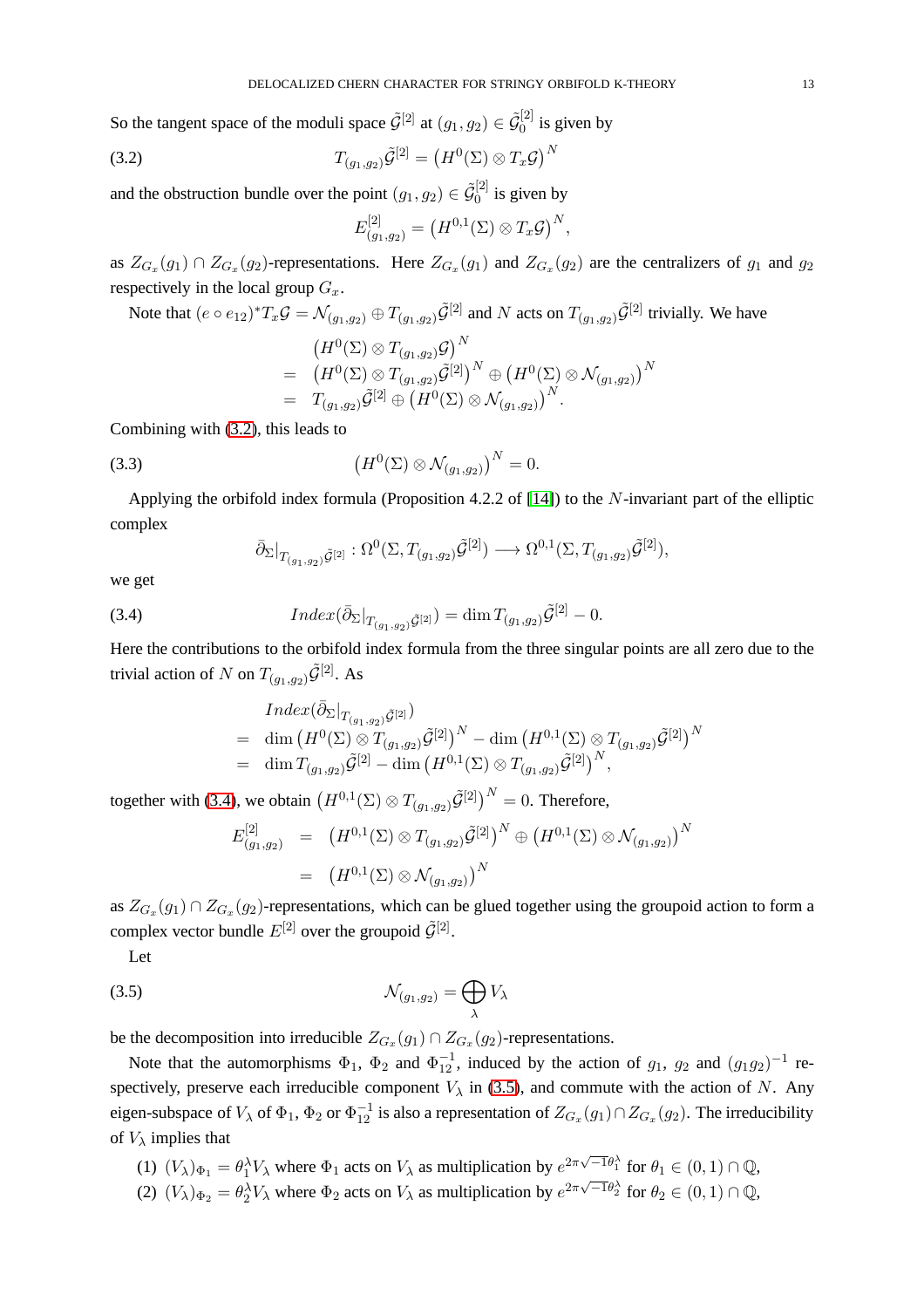(3)  $(V_\lambda)_{\Phi_{12}^{-1}} = \theta_{12}^{\lambda} V_\lambda$  where  $\Phi_{12}^{-1}$  acts on  $V_\lambda$  as multiplication by  $e^{2\pi\sqrt{-1}\theta_{12}^{\lambda}}$  for  $\theta_{12} \in (0,1) \cap \mathbb{Q}$ .

Note that  $Z_{G_x}(g_1) \cap Z_{G_x}(g_2)$  acts trivially the orbifold sphere  $(S^2, (m_1, m_2, m_3))$ . Applying the equivariant version of Kawasaki's orbifold index formula (See Remark [2.8\)](#page-8-1) to the N-invariant part of the elliptic complex

<span id="page-13-0"></span>
$$
\bar{\partial}_{\Sigma} : \Omega^{0}(\Sigma, V_{\lambda}) \longrightarrow \Omega^{0,1}(\Sigma, V_{\lambda}),
$$

we get, for  $g \in Z_{G_x}(g_1) \cap Z_{G_x}(g_2)$ ,

(3.6)  

$$
Tr(g|_{(H^0(\Sigma)\otimes V_\lambda)^N}) - Tr(g|_{(H^{0,1}(\Sigma)\otimes V_\lambda)^N})
$$

$$
= Tr(g|_{V_\lambda}) - (\theta_1^\lambda + \theta_2^\lambda + \theta_{12}^\lambda)Tr(g|_{V_\lambda}).
$$

From [\(3.3\)](#page-12-3), we get  $(H^0(\Sigma) \otimes V_\lambda)^N = 0$  for each irreducible representation  $V_\lambda$  in [\(3.5\)](#page-12-2). Then [\(3.6\)](#page-13-0) gives rise to

$$
Tr(g|_{(H^{0,1}(\Sigma)\otimes V_\lambda)^N}) + Tr(g|_{V_\lambda}) = (\theta_1^{\lambda} + \theta_2^{\lambda} + \theta_{12}^{\lambda}) Tr(g|_{V_\lambda}),
$$

for each  $g \in Z_{G_x}(g_1) \cap Z_{G_x}(g_2)$ . This implies that, as a representation of  $Z_{G_x}(g_1) \cap Z_{G_x}(g_2)$ ,

(3.7) 
$$
(H^{0,1}(\Sigma) \otimes V_{\lambda})^{N} \oplus V_{\lambda} = (V_{\lambda})_{\Phi_{1}} + (V_{\lambda})_{\Phi_{2}} + (V_{\lambda})_{\Phi_{12}^{-1}},
$$

after combining like terms. Taking the direct sum over  $\lambda$  as in [\(3.5\)](#page-12-2), we obtain

<span id="page-13-1"></span>
$$
(3.8) \qquad E_{(g_1,g_2)}^{[2]} \oplus \mathcal{N} = (e_1^* \mathcal{N}_{e,\Phi})_{(g_1,g_2)} + (e_2^* \mathcal{N}_{e,\Phi})_{(g_1,g_2)} + (e_1^* \mathcal{N}_{e,\Phi^{-1}})_{(g_1,g_2)}
$$

in the representation ring of  $Z_{G_x}(g_1) \cap Z_{G_x}(g_2)$  over the rational coefficients Q.

The normal bundle N is a complex vector bundle over the groupoid  $\tilde{\mathcal{G}}^{[2]}$  so the fiberwise identity [\(3.8\)](#page-13-1) leads to the identity

$$
E^{[2]} \oplus \mathcal{N} = e_1^* \mathcal{N}_{e, \Phi} + e_2^* \mathcal{N}_{e, \Phi} + e_{12}^* \mathcal{N}_{e, \Phi^{-1}}
$$

in  $K^0(\tilde{\mathcal{G}}^{[2]})\otimes\mathbb{Q}$ . This completes the proof of the theorem.

*Remark* 3.3*.* (1) One particular consequence of Theorem [3.2](#page-11-0) is that the linear combination of vector bundles with rational coefficients

$$
e_1^* \mathcal{N}_{e,\Phi} + e_2^* \mathcal{N}_{e,\Phi} + e_{12}^* \mathcal{N}_{e,\Phi^{-1}} - \mathcal{N},
$$

after combining like terms, is a complex vector bundle which can be identified with the obstruction bundle  $E^{[2]}$  in the construction of the Chen-Ruan product.

(2) In [\[22\]](#page-29-12), Hepworth also provides another description of the obstruction bundle. As remarked in the introduction of [\[22\]](#page-29-12), his description of the obstruction bundle involves the theory of orbifold Riemann surfaces to get certain inequalities regarding the degree shifting in the definition of the Chen-Ruan cohomology.

With this intrinsic description of the obstruction bundle, we can extend Chen-Hu's alternative definition of the Chen-Ruan cohomology ring for abelian orbifolds to general orbifolds by identifying

$$
H^*_{CR}(\mathfrak{X}) = H^{*-2\iota}(\tilde{\mathfrak{X}})
$$

with certain formal cohomology classes on  $\mathfrak{X}$ . We firstly recall the definition of the Chen-Ruan cohomology of an almost complex, compact orbifold. More details can be found in [\[14\]](#page-29-0).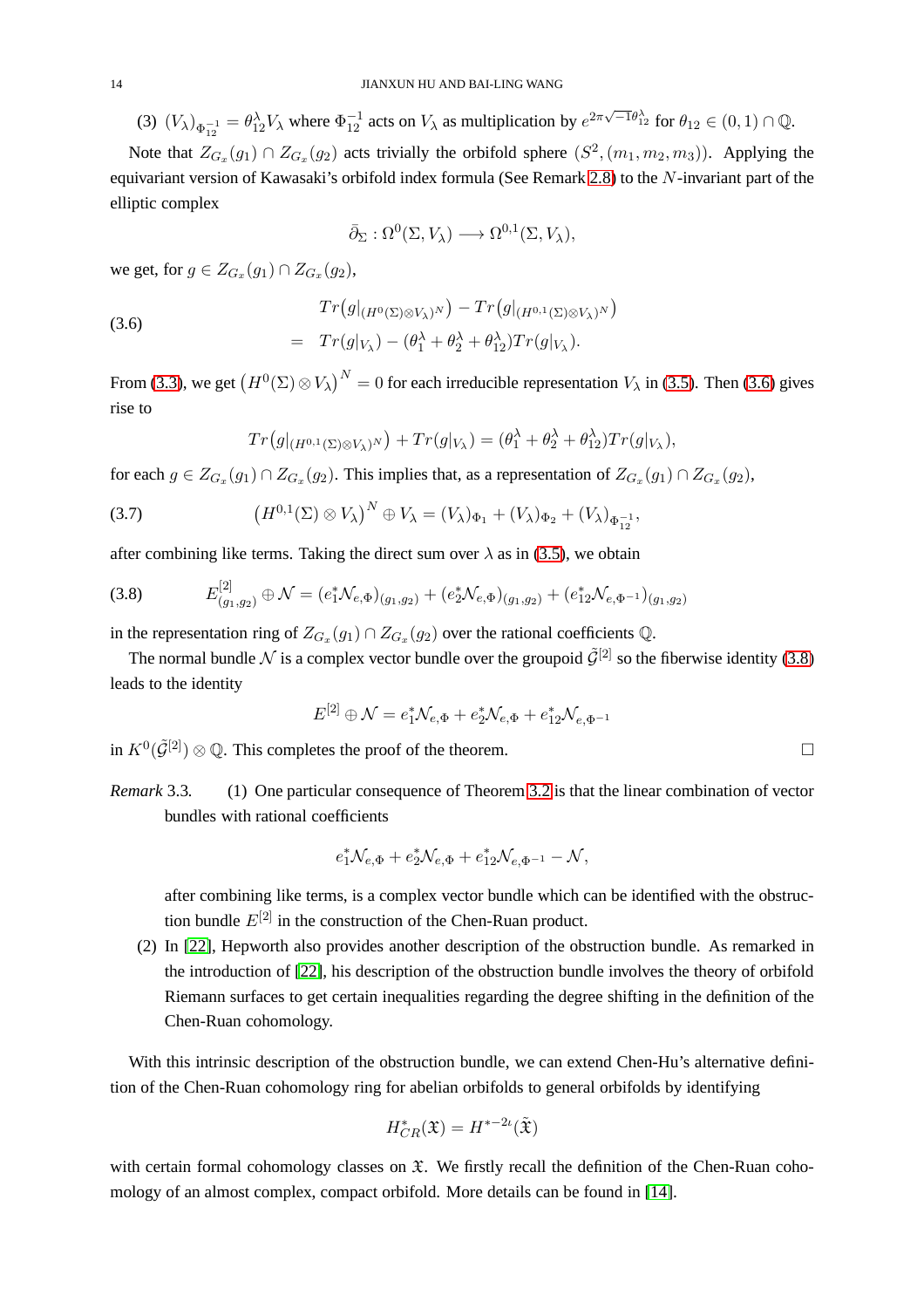<span id="page-14-2"></span>**Definition 3.4.** The Chen-Ruan cohomology  $(H^*_{CR}(\mathfrak{X}), *_{CR})$  of  $\mathfrak{X}$  is defined to be

$$
H_{CR}^d(\mathfrak{X}) = \bigoplus_{(g) \in \mathcal{T}_1} H^{d-2\iota_{(g)}}(\mathfrak{X}_{(g)}, \mathbb{C})
$$

with a degree shift and a new product  $*_{CR}$  given by the following formula, for  $\omega_1, \omega_2 \in H^*(\tilde{\mathfrak{X}}, \mathbb{C})$ ,

$$
\omega_1 *_{CR} \omega_2 = (e_{12})_* (e_1^* \omega_1 \cup e_2^* \omega_2 \cup e(E^{[2]})),
$$

where  $e(E^{[2]}) \in H^*(\tilde{\mathfrak{X}}^{[2]}, \mathbb{C})$  is the cohomological Euler class of the obstruction bundle  $E^{[2]}$ . The degree shifting number  $\iota : \bigsqcup_{(g) \in \mathcal{T}_1} \mathfrak{X}_{(g)} \to \mathbb{Q}$  is defined to be

$$
\iota_{(g)} = \sum_{\theta_{(g)}} rank_{\mathbb{C}}(\mathcal{N}(\theta_{(g)})) \theta_{(g)},
$$

a locally constant function on  $\mathfrak{X}$ .

*Remark* 3.5*.* The Chen-Ruan product can also be defined using the 3-point function as follows. Given  $(g_1, g_2) \in \mathcal{T}_2$ , let  $e_1, e_2$  and  $e_{12}$  be the orbifold embeddings in [\(3.1\)](#page-10-1). Denote

$$
e_3 = I \circ e_{12} : \mathfrak{X}_{(g_1, g_2)} \longrightarrow \mathfrak{X}_{(g_3)}
$$

where  $g_3 = (g_1g_2)^{-1}$  and  $I : \tilde{\mathfrak{X}} \to \tilde{\mathfrak{X}}$  is the involution defined by  $(x, (g)_{G_x}) \mapsto (x, (g^{-1})_{G_x})$ . Then for  $\omega_1 \in H^*(\mathfrak{X}_{(g_1)}, \mathbb{C})$  and  $\omega_2 \in H^*(\mathfrak{X}_{(g_2)}, \mathbb{C})$ , the Chen-Ruan product

$$
\omega_1 *_{CR} \omega_2 \in H^*(\mathfrak{X}_{(g_1g_2)}, \mathbb{C})
$$

is uniquely determined by the 3-point function

<span id="page-14-1"></span>(3.9) 
$$
\langle \omega_1 *_{CR} \omega_2, \omega_3 \rangle = \int_{\mathfrak{X}_{(g_1, g_2)}}^{orb} e_1^* \omega_1 \wedge e_2^* \omega_2 \wedge e_3^* \omega_3 \wedge e(E_{(g_1, g_1)}^{[2]})
$$

for any compactly supported  $\omega_3 \in H^*(\mathfrak{X}_{(g_3)}, \mathbb{C}).$ 

Given an oriented real orbifold vector bundle V over  $\mathfrak{X}$ , or equivalently, an oriented vector bundle V over G, there is a compactly supported differential form  $\Theta_V$  of V such that

$$
\int_{V}^{orb} \alpha \wedge \Theta_V = \int_{\mathfrak{X}}^{orb} i^* \alpha,
$$

for any differential form  $\alpha$  on V, and  $i : \mathfrak{X} \to V$  is the inclusion map defined by the zero section. Such a differential form defines the Thom class  $\Theta(V)$  of V.

Denote by

<span id="page-14-0"></span>
$$
\Theta(\mathcal{N}_e) = (\cdots, \Theta(\mathcal{N}_{e_{(g)}}), \cdots) \in \bigoplus_{(g)\in \mathcal{T}_1} H^*(\mathcal{N}_{(g)})
$$

the Thom class of the normal bundle  $\mathcal{N}_e$  over  $\tilde{\mathfrak{X}} = \bigsqcup_{(g) \in \mathcal{T}_1} \mathfrak{X}_{(g)}$  for the evaluation map  $e : \tilde{\mathfrak{X}} \to \mathfrak{X}$ . Note that the degree of  $\Theta(N_{(g)})$  is  $2n_{(g)}$ , where  $n_{(g)}$  is the complex codimension of  $\mathfrak{X}_{(g)}$  in  $\mathfrak{X}$ . The homomorphism

(3.10) 
$$
H^*(\tilde{\mathfrak{X}}) = \bigoplus_{(g) \in \mathcal{T}_1} H^*(\mathfrak{X}_{(g)}) \longrightarrow \bigoplus_{(g) \in \mathcal{T}_1} H^{*+2n_{(g)}}(\mathcal{N}_{(g)})
$$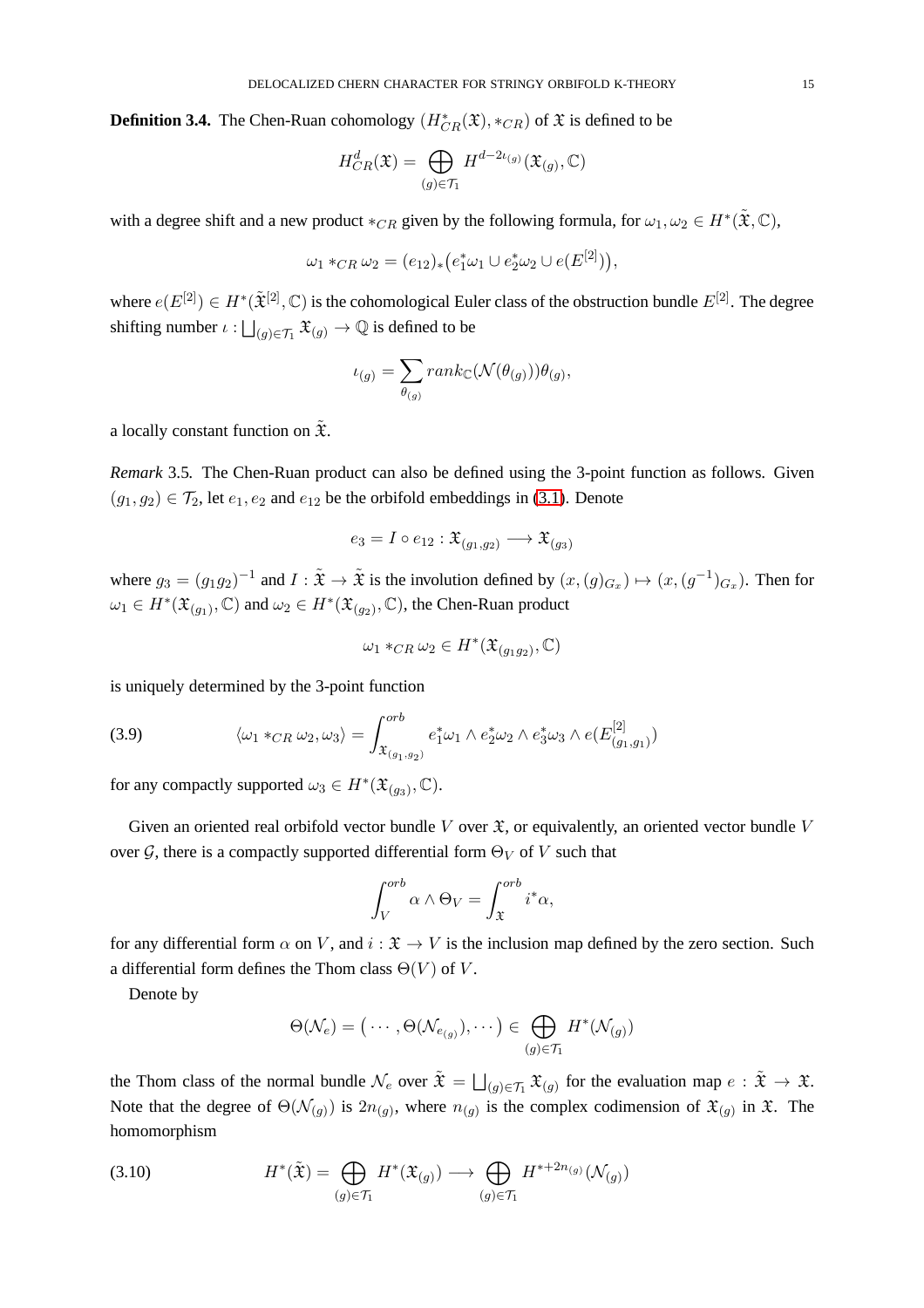sending  $\omega_{(g)} \in H^*(\tilde{\mathfrak{X}}_{(g)})$  to  $\pi_{(g)}^* \omega_{(g)} \wedge \Theta(\mathcal{N}_{(g)})$ , is the Thom isomorphism. Here  $\pi_{(g)} : \mathcal{N}_{e_{(g)}} \to \mathfrak{X}_{(g)}$ is the bundle projection. Identifying a neighbourhood of the zero section in  $\mathcal{N}_{e(q)}$  containing the support of  $\Theta(\mathcal{N}_{e(g)})$ , with the orbifold neighbourhood of  $\tilde{\mathfrak{X}}_{(g)}$  in  $\mathfrak{X}$ , we obtain the push-forward map

$$
e_*: H^*(\tilde{\mathfrak{X}}) = \bigoplus_{(g) \in \mathcal{T}_1} H^*(\mathfrak{X}_{(g)}) \longrightarrow \bigoplus_{(g) \in \mathcal{T}_1} H^{*+2n_{(g)}}(\mathfrak{X}).
$$

As before, let

$$
\mathcal{N}_e = \bigsqcup_{(g) \in \mathcal{T}_1} \bigoplus_{\theta(g)} \mathcal{N}(\theta(g)) \longrightarrow \bigsqcup_{(g)} \mathfrak{X}_{(g)}
$$

be the eigen-bundle decomposition for the automorphism Φ.

**Definition 3.6.** The fractional Thom class of the normal bundle  $(\mathcal{N}_{(g)}, \Phi)$  over  $\mathfrak{X}_{(g)}$  is defined by the formal wedge product

$$
\Theta(\mathcal{N}_{(g)}, \Phi) = \bigwedge_{\theta_{(g)}} \left( \Theta(\mathcal{N}(\theta_{(g)}) \right)^{\theta_{(g)}},
$$

of formal degree  $2\iota_{(g)} = \sum_{\theta(g)} \theta_{(g)}$ , with compact support in a neighborhood of  $\mathfrak{X}_{(g)}$  in  $\mathfrak{X}$ .

For each  $(g) \in \mathcal{T}_1$ , denote by  $H_{\Phi}^{*+2\iota(g)}$  $\Phi_{\Phi}^{*+2\iota_{(g)}}(\mathfrak{X})$  the set of formal wedge products

$$
H_{\Phi}^{*+2\iota_{(g)}}(\mathfrak{X}) = \{ \omega \wedge \Theta(\mathcal{N}_{(g)}, \Phi) | \omega \in H^*(\mathfrak{X}) \}.
$$

Elements in  $H_{\Phi}^{*+2\iota_{(g)}}$  $\Phi_{\Phi}^{*+2\ell(g)}(\mathfrak{X})$ , called formal cohomology classes, can be represented by formal products of closed differential forms on  $\mathfrak X$  and a formal fraction of differential forms for the fractional Thom class. These formal differential forms and their formal cohomology classes have the wedge product obtained from the formal product. We use the convention that integration of a formal differential form over  $\mathfrak X$ vanishes unless its formal degree agrees with the dimension of X.

The fractional Thom class  $\Theta(\mathcal{N}_e, \Phi)$  can be employed to define a formal push-forward map

(3.11) 
$$
e^{\Phi}_*: H^*(\tilde{\mathfrak{X}}) = \bigoplus_{(g) \in \mathcal{T}_1} H^*(\mathfrak{X}_{(g)}) \longrightarrow \bigoplus_{(g) \in \mathcal{T}_1} H_{\Phi}^{*+2\iota_{(g)}}(\mathfrak{X})
$$

obtained from the Thom isomorphism [\(3.10\)](#page-14-0) with the usual Thom class replaced by the corresponding fractional Thom class. It is clear from the definition that  $e_*^{\Phi}$ ∗ is injective.

Similarly, we can define another formal push-forward map

$$
(3.12) \qquad e_*^{\Phi^{-1}} : H^*(\tilde{\mathfrak{X}}) = \bigoplus_{(g) \in \mathcal{T}_1} H^*(\mathfrak{X}_{(g)}) \longrightarrow \bigoplus_{(g) \in \mathcal{T}_1} H_{\Phi^{-1}}^{*+2n_{(g)}-2\iota_{(g)}}(\mathfrak{X})
$$

with the fractional Thom class  $\Theta(\mathcal{N}_{(g)}, \Phi)$  replaced by

$$
\Theta(\mathcal{N}_{(g)}, \Phi^{-1}) = \bigwedge_{\theta_{(g)}} (\Theta(\mathcal{N}(\theta_{(g)}))^{1-\theta_{(g)}}).
$$

The following lemma explains the role of these two formal push-forward maps.

**Lemma 3.7.** *The Thom class of the normal bundle*  $\mathcal{N}_{(g)} \to \mathfrak{X}_{(g)}$  *is given by*  $\Theta(\mathcal{N}_{(g)}, \Phi) \wedge \Theta(\mathcal{N}_{(g)}, \Phi^{-1})$ . *Moreover, For*  $\alpha \in H^*(\mathfrak{X}_{(g)})$  and  $\beta \in H^*(\mathfrak{X}_{(g^{-1})})$ , we have

$$
\int_{\mathfrak{X}}^{orb} e_*^{\Phi}(\alpha) \wedge e_*^{\Phi^{-1}}(I^*\beta) = \int_{\mathfrak{X}_{(g)}}^{orb} \alpha \wedge I^*\beta.
$$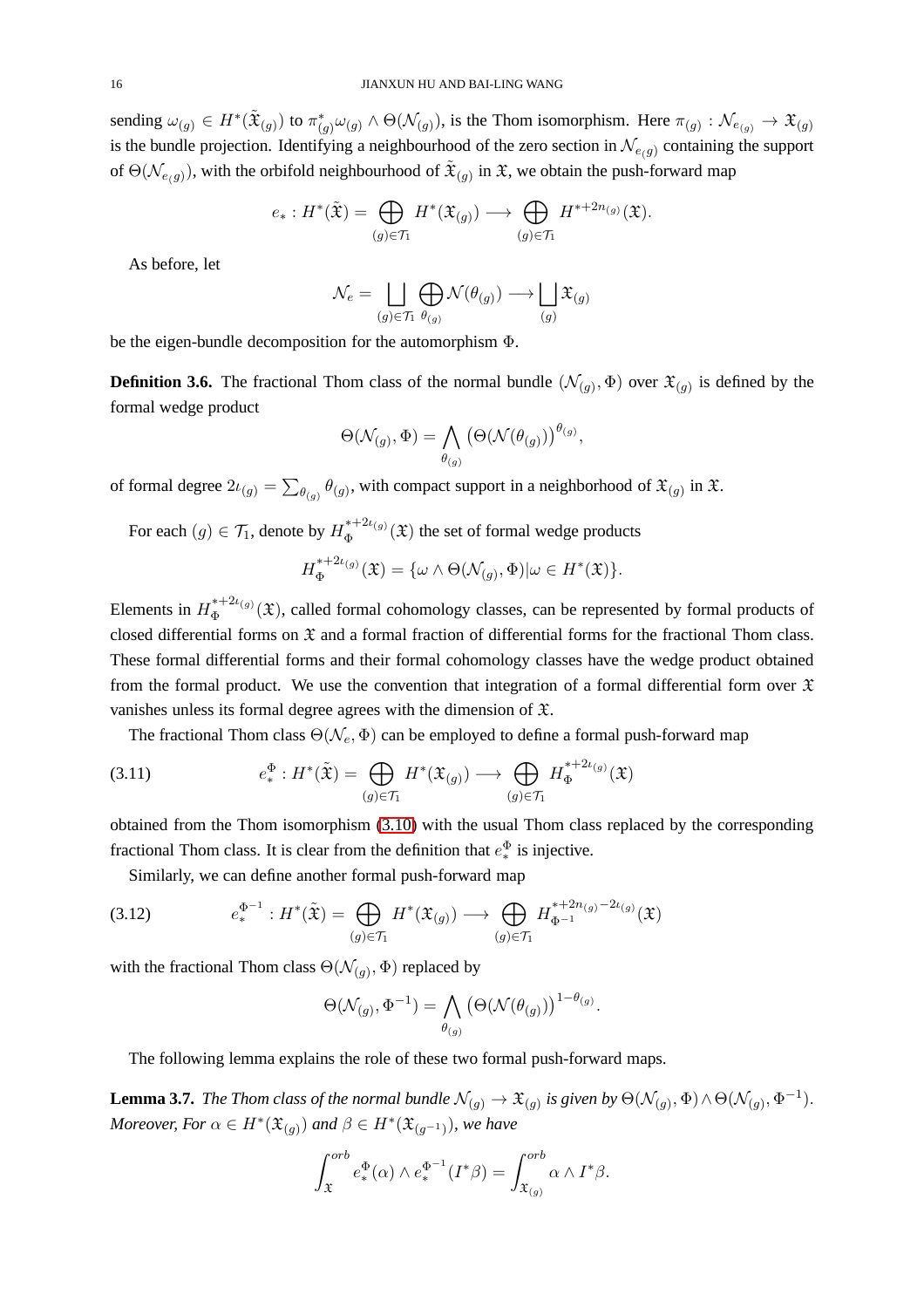*Proof.* Note that  $\mathcal{N}_{(g)} = \bigoplus_{\theta_{(g)}} \mathcal{N}(\theta_{(g)})$ , from which we get

$$
\Theta(\mathcal{N}_{(g)}, \Phi) = \bigwedge_{\theta_{(g)}} (\Theta(\mathcal{N}(\theta_{(g)}))^{(\theta_{(g)})}, \qquad \Theta(\mathcal{N}_{(g)}, \Phi^{-1}) = \bigwedge_{\theta_{(g)}} (\Theta(\mathcal{N}(\theta_{(g)}))^{1-\theta_{(g)}}).
$$

Hence,  $\Theta(\mathcal{N}_{(g)}, \Phi) \wedge \Theta(\mathcal{N}_{(g)}, \Phi^{-1}) = \bigwedge_{\theta} (\Theta(\mathcal{N}_{e})) = \Theta(\mathcal{N}_{e})$ . From the definition of orbifold integration, we have

$$
\int_{\mathfrak{X}}^{orb} e^{\Phi}_{*}(\alpha) \wedge e^{ \Phi^{-1} }_{*} (I^{*} \beta)
$$
\n
$$
= \int_{\mathcal{N}_{(g)}}^{orb} \pi_{(g)}^{*} \alpha \wedge \pi_{(g)}^{*} I^{*} \beta \wedge \Theta(\mathcal{N}_{(g)}, \Phi) \wedge \Theta(\mathcal{N}_{(g)}, \Phi^{-1})
$$
\n
$$
= \int_{\mathcal{N}_{(g)}}^{orb} \pi_{(g)}^{*} \alpha \wedge \pi_{(g)}^{*} I^{*} \beta \wedge \Theta(\mathcal{N}_{(g)})
$$
\n
$$
= \int_{\mathfrak{X}_{(g)}}^{orb} \alpha \wedge I^{*} \beta.
$$

Here  $\pi_{(g)} : \mathcal{N}_{e_{(g)}} \to \mathfrak{X}_{(g)}$  is the bundle projection and  $\mathcal{N}_{e_{(g)}}$  is identified with a neighbourhood of  $\mathfrak{X}_{(g)}$ in  $\mathfrak{X}.$ 

**Theorem 3.8.** *Under the formal push-forward map*

$$
e^{\Phi}_{*} : H^{*}(\tilde{\mathfrak{X}}) \longrightarrow \bigoplus_{(g) \in \mathcal{T}_{1}} H_{\Phi}^{*+2\iota_{(g)}}(\mathfrak{X}),
$$

the Chen-Ruan product becomes the wedge product. That is, for  $\alpha, \beta \in H^*(\tilde{\mathfrak{X}})$ ,

$$
e_*^{\Phi}(\alpha *_{CR} \beta) = e_*^{\Phi}(\alpha) \wedge e_*^{\Phi}(\beta).
$$

*Proof.* From the definition of the wedge product,  $e^{\Phi}_{*}$  $_{*}^{\Phi}(\alpha) \wedge e_{*}^{\Phi}$  $(\mathcal{B})$  is supported near  $\tilde{\mathfrak{X}}^{[2]}$ , or near the 0-section of the normal bundle  $\mathcal N$  over  $\tilde{\mathfrak X}^{[2]}$ .

Given  $(g_1, g_2) \in \mathcal{T}_2$ , let  $e_1, e_2$  and  $e_3$  be the orbifold embeddings of  $\mathfrak{X}_{(g_1,g_2)}$  in  $\mathfrak{X}_{(g_1)}$ ,  $\mathfrak{X}_{(g_2)}$  and  $\mathfrak{X}_{(g_3)}$ respectively, where  $g_3 = (g_1g_2)^{-1}$ . Let  $\pi_{(g)}$  be the projection  $\mathcal{N}_{(g)} \to \tilde{\mathfrak{X}}_{(g)}$ . From Theorem [3.2,](#page-11-0) we know that the Thom class  $\Theta(E_{\alpha}^{[2]})$  $\binom{q_1}{g_1,g_2}$  satisfies

$$
\Theta(E_{g_1}^{[2]}) \wedge \Theta(\mathcal{N}) = \Theta(\mathcal{N}_{(g_1)}, \Phi) \wedge \Theta(\mathcal{N}_{(g_2)}, \Phi) \wedge \Theta(\mathcal{N}_{(g_3)}, \Phi),
$$

as a formal cohomology class supported near a neighbourhood of  $\mathfrak{X}_{(a)}^{[2]}$  $\lim_{(g_1,g_2)}$  in  $\mathfrak{X}$ . For  $\alpha \in H^*(\mathfrak{X}_{(g_1)}),$  $\beta \in H^*(\mathfrak{X}_{(g_2)})$  and  $\gamma \in H^*_c(\mathfrak{X}_{(g_3)})$ , near  $\mathfrak{X}_{(g_1,g_2)}$  we have

$$
\int_{\mathfrak{X}}^{orb} e_*^{\Phi}(\alpha) \wedge e_*^{\Phi}(\beta) \wedge e_*^{\Phi}(\gamma)
$$
\n
$$
= \int_{\mathfrak{X}}^{orb} \pi_{(g_1)}^*(\alpha) \wedge \pi_{(g_2)}^*(\beta) \wedge \pi_{(g_3)}^*(\gamma) \wedge \Theta(\mathcal{N}_{(g_1)}, \Phi) \wedge \Theta(\mathcal{N}_{(g_2)}, \Phi) \wedge \Theta(\mathcal{N}_{(g_3)}, \Phi)
$$
\n
$$
= \int_{\mathfrak{X}}^{orb} \pi_{(g_1)}^*(\alpha) \wedge \pi_{(g_2)}^*(\beta) \wedge \pi_{(g_3)}^*(\gamma) \wedge \Theta(E_{(g_1, g_2)}^{[2]}) \wedge \Theta(\mathcal{N})
$$
\n
$$
= \int_{\mathfrak{X}_{(g_1, g_2)}}^{orb} e_1^*(\alpha) \wedge e_2^*(\beta) \wedge e_3^*(\gamma) \wedge e(E_{(g_1, g_2)}^{[2]}).
$$

By Poincáre duality for orbifolds and the 3-point function [\(3.9\)](#page-14-1) for the Chen-Ruan product, we get

$$
e^{\Phi}_*(\alpha *_{CR} \beta) = e^{\Phi}_*(\alpha) \wedge e^{\Phi}_*(\beta).
$$

 $\Box$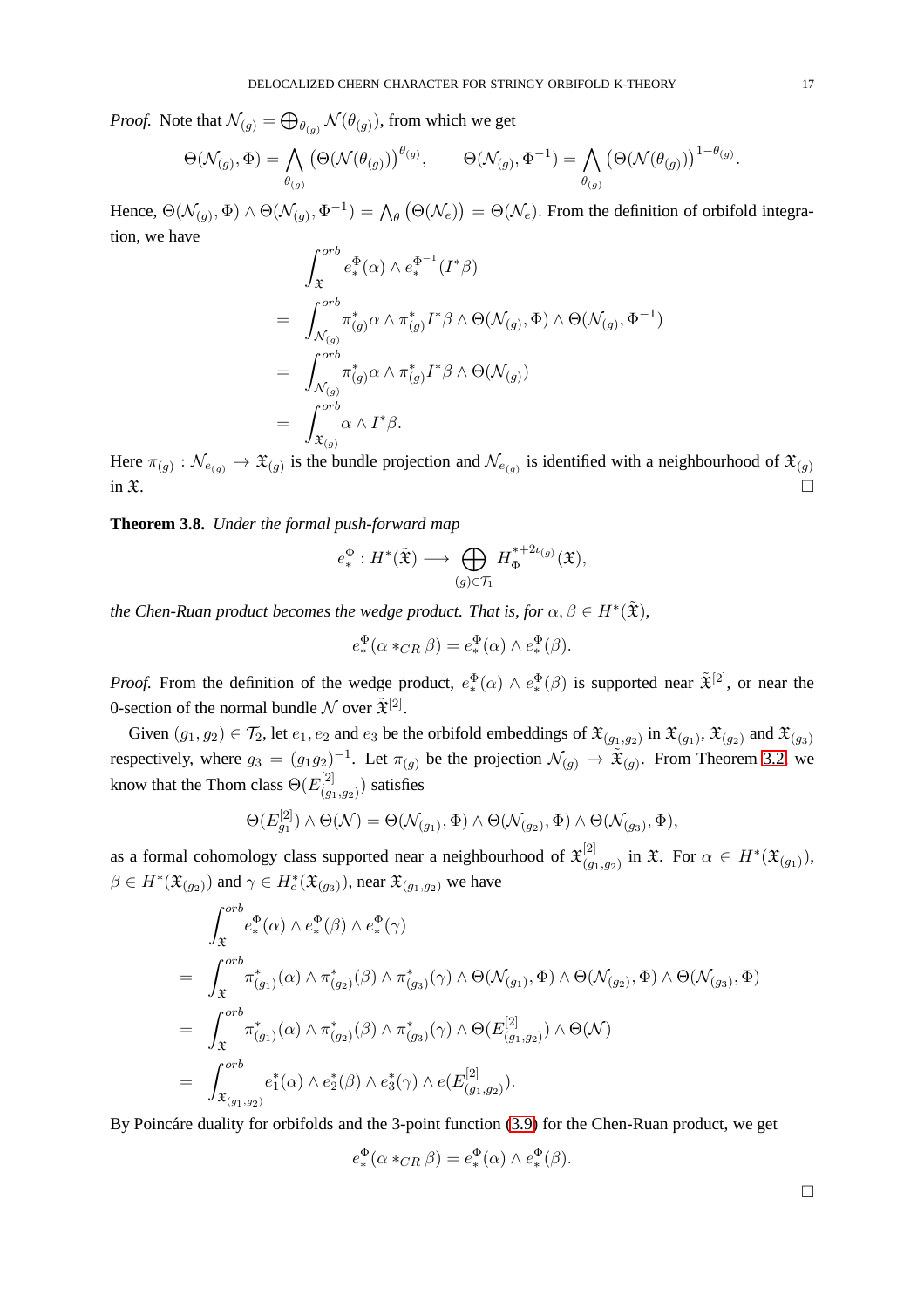### 4. STRINGY PRODUCT ON THE ORBIFOLD K-THEORY

In this section, we will define a stringy product on the orbifold K-theory of an almost compact orbifold  $\mathfrak{X}$ , and establish a ring isomorphism between the orbifold K-theory of  $\mathfrak{X}$  and the Chen-Ruan cohomology ring using a modified version of the delocalized Chern character. We first recall the definition of the delocalized Chern character and its properties. Then we give a geometric definition of a stringy product on  $K^*_{orb}(\mathfrak{X})\otimes\mathbb{C}$  itself and show that this product agrees with the Chen-Ruan product under a modified version of the delocalized Chern character.

<span id="page-17-0"></span>4.1. **Review of the Adem-Ruan-Zhang stringy product.** In [\[4\]](#page-28-0), Adem, Ruan and Zhang defined a stringy product on the twisted K-theory of the inertia orbifold  $\mathfrak X$  of a compact, almost complex orbifold  $\mathfrak X$ . This product will be called the Adem-Ruan-Zhang product, denoted by  $\bullet$ <sub>ARZ</sub>. To simplify the construction, we first discuss the untwisted case for a presentable, compact, almost complex orbifold  $\mathfrak{X}$ .

The Adem-Ruan-Zhang product on the orbifold K-theory of the inertia orbifold  $\tilde{\mathfrak{X}}$ , under the canonical isomorphism for a presentable orbifold  $\mathfrak X$ 

$$
K^*_{orb}(\tilde{\mathfrak{X}}) \cong K^*(\tilde{\mathcal{G}}),
$$

is given by the formula

(4.1) 
$$
\alpha \bullet_{ARZ} \beta = (e_{12})_* (e_1^* \alpha \cdot e_2^* \beta \cdot \lambda_{-1}(E^{[2]})),
$$

for  $\alpha, \beta \in K^*(\tilde{\mathcal{G}})$ , where  $\lambda_{-1}(E^{[2]}) = [\Lambda_{\mathbb{C}}^{even} E^{[2]}] - [\Lambda_{\mathbb{C}}^{odd} E^{[2]}] \in K^*(\tilde{\mathcal{G}}^{[2]})$  is the K-theoretical Euler class of the obstruction bundle  $E^{[2]}$ . We recall here that the push-forward map

$$
(e_{12})_*: K^*(\tilde{\mathcal{G}}^{[2]}) \longrightarrow K^*(\tilde{\mathcal{G}})
$$

is given by the composition of the Thom isomorphism

$$
K^*(\tilde{\mathcal{G}}^{[2]}) \cong K_c^*(\mathcal{N}_{e_{12}})
$$

and the natural extension homomorphism  $K_c^*(\mathcal{N}_{e_{12}}) \to K^*(\tilde{\mathcal{G}})$  obtained by identifying the normal bundle  $\mathcal{N}_{e_{12}}$  as a (component-wise) tubular neighbourhood of  $\tilde{\mathcal{G}}^{[2]}$  in  $\tilde{\mathcal{G}}$ . Under the decomposition

$$
K_{orb}^*(\tilde{\mathfrak{X}}) = \bigoplus_{(g)} K_{orb}^*(\mathfrak{X}_{(g)}),
$$

for  $\alpha_1 \in K^*_{orb}(\mathfrak{X}_{(g_1)})$  and  $\alpha_2 \in K^*_{orb}(\mathfrak{X}_{(g_2)})$  we have

$$
\alpha_1 \bullet_{ARZ} \alpha_2 \in K^*_{orb}(\mathfrak{X}_{(g_1g_2)}).
$$

For an abelian almost complex orbifold  $\mathfrak X$  obtained from a compact action of an abelian Lie group on a compact manifold, Becerra and Uribe in [\[10\]](#page-29-2) established a ring homomorphism

$$
(K^*_{orb}(\tilde{\mathfrak{X}}), \bullet_{ARZ}) \longrightarrow (H^*_{dR}(\tilde{\mathfrak{X}}, \mathbb{C}), *_{CR}),
$$

by modifying the usual Chern character as in [\[24\]](#page-29-1). The decomposition theorem of Adem-Ruan (Theorem 5.1 in [\[3\]](#page-28-4)) implies that this ring homomorphism is not an isomorphism in general.

Now we briefly recall the definition of twisted K-theory for orbifolds. A twisting on an orbifold groupoid  $\mathcal G$  is a generalized morphism

$$
\sigma : \mathcal{G} \longrightarrow PU(H)
$$

where  $PU(H)$ , viewed as a groupoid with the unit space  $\{e\}$ , is the projective unitary group  $PU(H)$  of an infinite dimensional separable complex Hilbert space H, with the norm topology. A twisting  $\sigma$  gives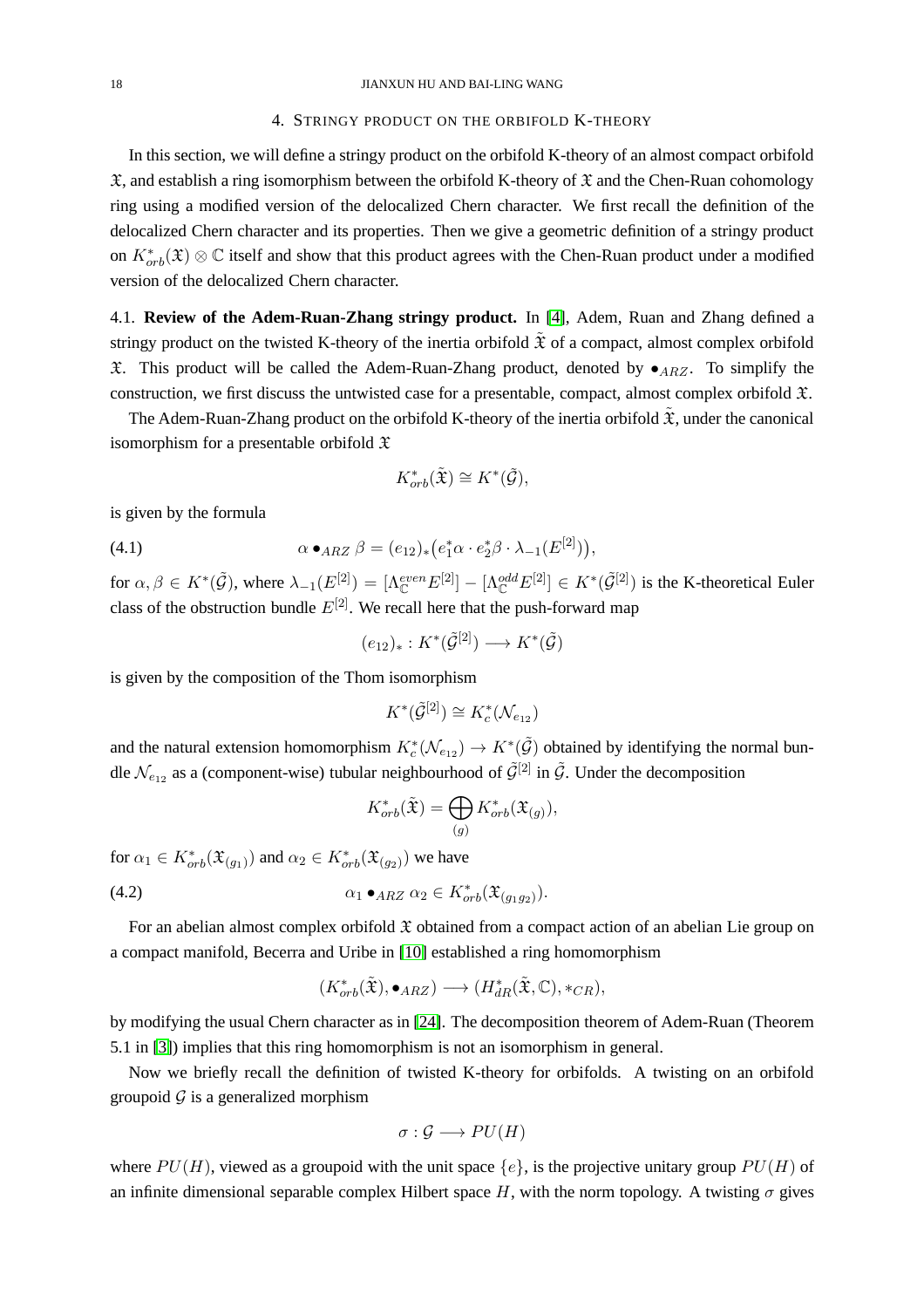rise to a principal  $PU(H)$ -bundle  $\mathcal{P}_{\sigma}$  over  $\mathcal{G}$ . Two twistings are called equivalent if their associated  $PU(H)$ -bundles are isomorphic.

*Remark* 4.1*.* It was argued in [\[6\]](#page-28-5) that it is not desirable to use the norm topology on the structure group  $PU(H)$ , particularly in dealing with equivariant twisted K-theory. For orbifolds and orbifold groupoids, it suffices to consider  $PU(H)$  with the norm topology in the definition of twistings and twisted K-theory just as in the non-equivariant case. The main reason is that the underlying groupoid for any orbifold is proper and ´etale, so locally it is given by the transformation groupoid for a finite group action. As pointed out in [\[6\]](#page-28-5), the structure group  $PU(H)$  with the norm topology works fine for an almost free action of a compact Lie group, where the underlying orbifold is presentable.

Let  $\mathcal{K}(H)$  be space of compact operators on H endowed with the norm topology, and let  $Fred(H)$ be the space of Fredholm operators endowed with the  $*$ -strong topology and  $Fred<sup>1</sup>(H)$  be the space of self-adjoint elements in  $Fred(H)$ . Consider the associated bundles

$$
Fredi(\mathcal{P}_{\sigma}) = \mathcal{P}_{\sigma} \times_{PU(H)} Fredi(H)
$$

over the groupoid G. The  $\sigma$ -twisted K-theory of G, denoted  $K^i(G, \sigma)$  for  $i = 0, 1$ , is defined to be the set of homotopy classes of compactly supported sections of  $Fred<sup>i</sup>(P<sub>\sigma</sub>)$ . For any orbifold  $\mathfrak{X} = (X, \mathcal{U})$ , the twisted K-theory of  $\mathfrak X$  is defined to be the twisted K-theory of the associated proper étale groupoid  $\mathcal G[\mathcal U]$ . Then the twisted orbifold  $K$ -theory is a module over the ordinary orbifold  $K$ -theory and satisfies the Mayer-Vieroris sequence and the Thom isomorphism for complex orbifold vector bundles. Moreover, the twisted orbifold  $K$ -theory admits the multiplicative operation

<span id="page-18-0"></span>(4.3) 
$$
K_{orb}^*(\mathfrak{X}, \sigma_1) \otimes K_{orb}^*(\mathfrak{X}, \sigma_2) \longrightarrow K_{orb}^*(\mathfrak{X}, \sigma_1 + \sigma_2)
$$

where the addition  $\sigma_1 + \sigma_2$  is the new twisting from the group homomorphism  $PU(H) \times PU(H) \rightarrow$  $PU(H)$  induced by the Hilbert space tensor product  $H \cong H \otimes H$ . See [\[44\]](#page-30-2) [\[27\]](#page-29-10) [\[43\]](#page-30-3) for more detailed discussions.

Given a twisting  $\tilde{\sigma}$  on  $\tilde{\mathcal{G}}$ , Adem, Ruan and Zhang defined a product on  $K^*_{orb}(\mathfrak{X}, \tilde{\sigma})$  by

(4.4) 
$$
\alpha \bullet_{ARZ} \beta = (e_{12})_* (e_1^* \alpha \cdot e_2^* \beta \cdot \lambda_{-1}(E^{[2]})),
$$

for  $\alpha, \beta \in K^*_{orb}(\tilde{\mathfrak{X}}, \tilde{\sigma}) = K^*(\tilde{\mathcal{G}}, \tilde{\sigma})$ . Here applying the multiplicative operation [\(4.3\)](#page-18-0) and the  $K^*_{orb}(\tilde{\mathfrak{X}})$ module structure,

<span id="page-18-1"></span>
$$
e_1^*\alpha \cdot e_2^*\beta \cdot \lambda_{-1}(E^{[2]})
$$

is an element in  $K^*_{orb}(\tilde{\mathcal{G}}^{[2]}, e_1^*\tilde{\sigma} + e_2^*\tilde{\sigma})$ , and

$$
(e_{12})_*: K^*_{orb}(\tilde{\mathcal{G}}^{[2]}, e_{12}^*\tilde{\sigma}) \longrightarrow K^*_{orb}(\tilde{\mathcal{G}}, \tilde{\sigma})
$$

is the push-forward map for (component-wise) orbifold embeddings obtained by the composition of the Thom isomorphism in twisted  $K$ -theory and the natural extension homomorphism for open embeddings. To make sense of the expression [\(4.4\)](#page-18-1), we need a canonical identification

$$
K^*_{orb}(\tilde{\mathcal{G}}^{[2]}, e_1^*\tilde{\sigma}+e_2^*\tilde{\sigma})\cong K^*_{orb}(\tilde{\mathcal{G}}^{[2]}, e_{12}^*\tilde{\sigma})
$$

which is guaranteed by the transgressive property of the twisting  $\tilde{\sigma}$ , see [\[4\]](#page-28-0) for details.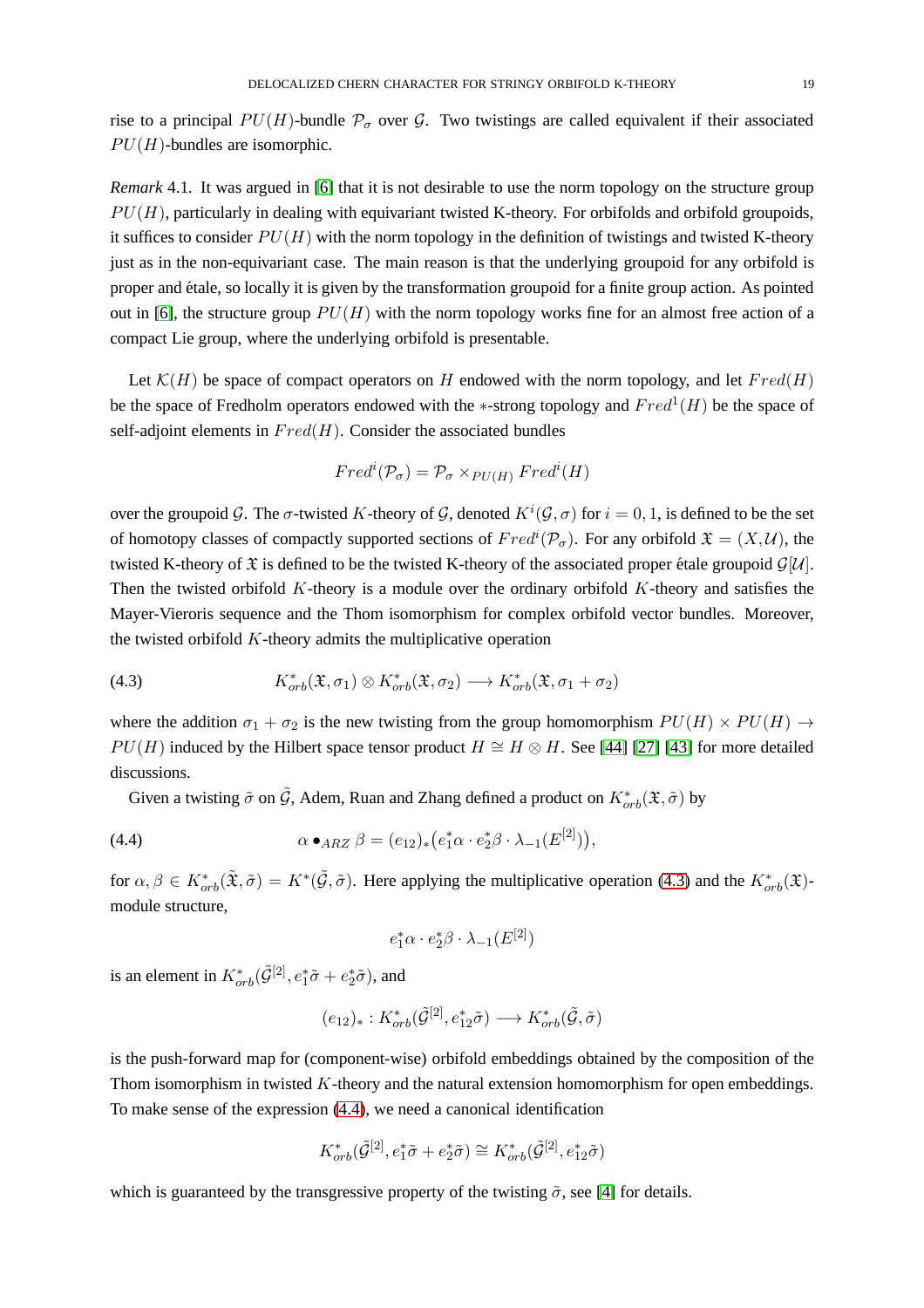<span id="page-19-5"></span>4.2. **Stringy product on orbifold K-theory.** Let  $\mathfrak{X}$  be an almost complex compact orbifold, and  $\tilde{\mathfrak{X}} =$  $\bigcup_{(g)} \mathfrak{X}_{(g)}$  be its inertia orbifold. Let G and  $\tilde{\mathcal{G}}$  be their presenting proper étale groupoids. The evaluation map  $e = \sqcup_{(g)} e_{(g)} : \bigsqcup_{(g)} \mathfrak{X}_{(g)} \to \mathfrak{X}$  is presented by the map  $e : \tilde{\mathcal{G}} \to \mathcal{G}$ .

<span id="page-19-1"></span>**Proposition 4.2.** There exists a canonical ring homomorphism

<span id="page-19-0"></span>
$$
ch_{\Phi}: K^*_{orb}(\tilde{\mathfrak{X}}) \longrightarrow H^*(\tilde{\mathfrak{X}}, \mathbb{C})
$$

such that the following diagram

(4.5) 
$$
K_{orb}^{*}(\tilde{\mathfrak{X}}) \xrightarrow{ch_{\Phi}} H^{*}(\tilde{\mathfrak{X}}, \mathbb{C})
$$

$$
e^{*} \downarrow \qquad \qquad ch_{deloc}
$$

$$
K_{orb}^{*}(\mathfrak{X})
$$

commutes.

*Proof.* Any complex orbifold vector bundle  $\mathcal E$  over the inertia orbifold  $\tilde{\mathfrak X}$  admits an automorphism  $\Phi$ . In terms of the associated complex vector bundle E over the canonical proper étale groupoid  $\tilde{G}$ , the action of  $\Phi$  on each fiber  $E_g$  over the point  $g \in \tilde{G}_0$  is given by the action of g. We have an eigen-bundle decomposition of  $\mathcal E$ 

$$
\mathcal{E}=\bigoplus_{\theta\in\mathbb{Q}\cap[0,1)}\mathcal{E}_{\theta}
$$

where  $\mathcal{E}_{\theta}$  is a complex vector bundle over  $\tilde{\mathcal{G}}$ , on which  $\Phi$  acts as multiplication by  $e^{2\pi\sqrt{-1}\theta}$ . Then

$$
ch_{\Phi}(\mathcal{E}) = \sum_{\theta} e^{2\pi\sqrt{-1}\theta} ch(\mathcal{E}_{\theta}) \in H^{ev}(\tilde{\mathcal{G}}, \mathbb{C}) \cong H^{ev}(\tilde{\mathfrak{X}}, \mathbb{C})
$$

defines a homomorphism

<span id="page-19-4"></span>
$$
ch_{\Phi}: K^0_{orb}(\tilde{\mathfrak{X}}) \longrightarrow H^{ev}(\tilde{\mathfrak{X}}, \mathbb{C}).
$$

From the definition of the delocalized Chern character, we get  $ch_{deloc} = ch_{\Phi} \circ e^*$ . Hence, the diagram  $(4.5)$  commutes.

Proposition [4.2](#page-19-1) implies the following commutative diagram

(4.6)  
\n
$$
K_{orb}^*(\tilde{\mathfrak{X}}) \otimes \mathbb{C} \xrightarrow{ch_{\Phi}} H^*(\tilde{\mathfrak{X}}, \mathbb{C})
$$
  
\n $e^*\Bigg|_{K_{orb}^*(\tilde{\mathfrak{X}}) \otimes \mathbb{C}}$ 

where  $ch_{deloc}$  is an isomorphism.

For any element  $\tilde{\alpha} \in Im(e^*) \cap Ker(ch_{\Phi})$ , there exists  $\alpha \in K^*_{orb}(\tilde{\mathfrak{X}}) \otimes \mathbb{C}$  such that  $\tilde{\alpha} = e^*(\alpha)$  and  $ch_{\Phi}(\tilde{\alpha}) = 0$ . These imply that  $ch_{deloc}(\alpha) = 0$ . Hence  $\alpha = 0$  as  $ch_{deloc}$  is an isomorphism. Then  $\tilde{\alpha} = e^*(\alpha) = e^*(0) = 0$ . Then we obtain

<span id="page-19-3"></span>(4.7) 
$$
K_{orb}^*(\tilde{\mathfrak{X}}) \otimes \mathbb{C} \cong Im(e^*) \oplus Ker(ch_{\Phi}).
$$

Hence, each element  $\tilde{\alpha} \in K^*_{orb}(\tilde{\mathfrak{X}}) \otimes_{\mathbb{Z}} \mathbb{C}$  can be uniquely written as

<span id="page-19-2"></span>
$$
\tilde{\alpha} = e^* \alpha + \beta
$$

for a unique element  $\alpha \in K^*_{orb}(\mathfrak{X}) \otimes_{\mathbb{Z}} \mathbb{C}$  and  $\beta \in Ker(ch_{\Phi})$ . Define

(4.9) 
$$
e_{\#}: K^*_{orb}(\tilde{\mathfrak{X}}) \otimes_{\mathbb{Z}} \mathbb{C} \longrightarrow K^*_{orb}(\mathfrak{X}) \otimes_{\mathbb{Z}} \mathbb{C},
$$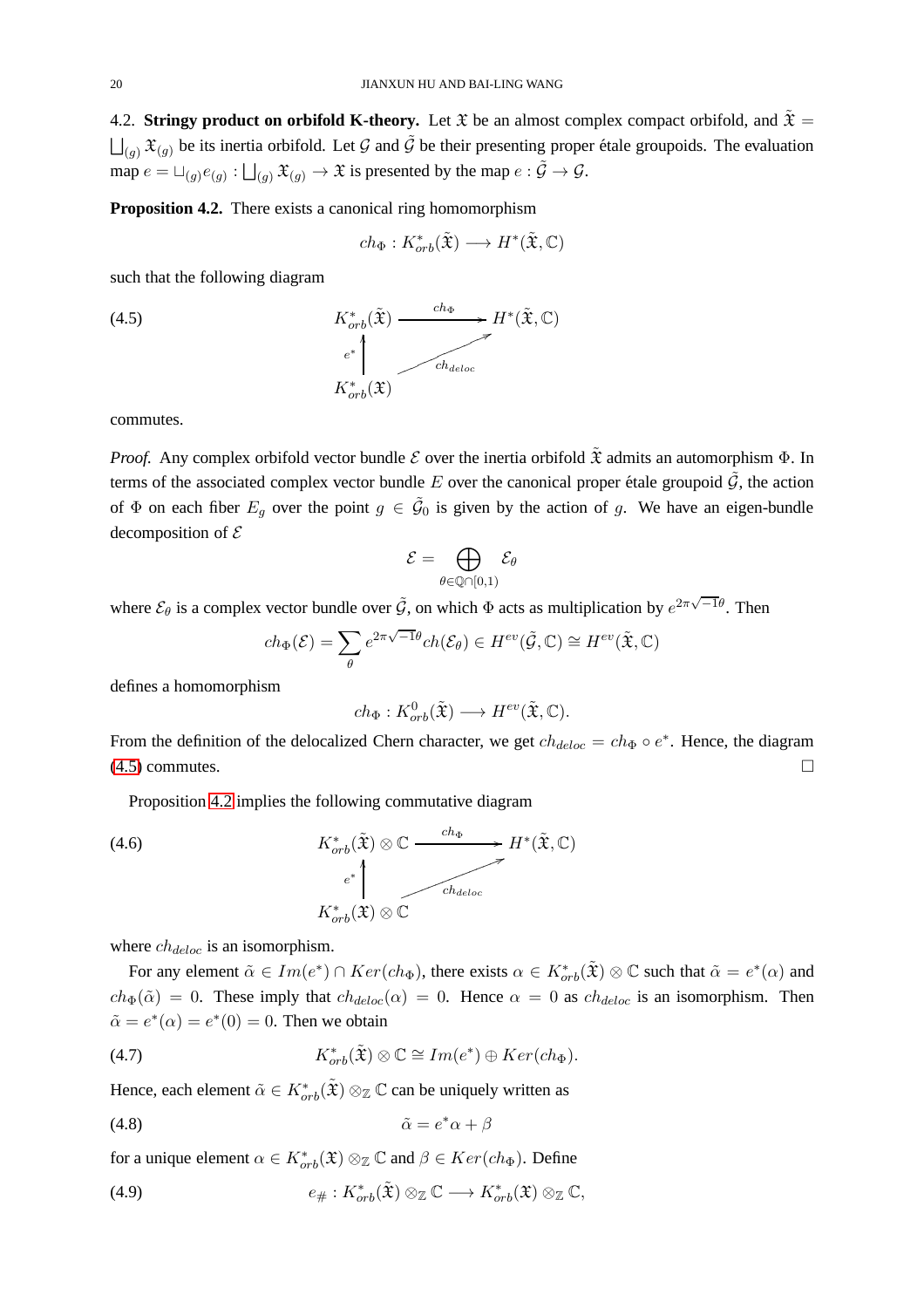sending  $\tilde{\alpha} = e^* \alpha + \beta$  as in [\(4.8\)](#page-19-2) to  $\alpha$ . Then one can check that  $e_{\#}$  is a left inverse of  $e^*$  such that

(4.10) 
$$
(ch_{deloc} \circ e_{\#})(\tilde{\alpha}) = ch_{\Phi}(\tilde{\alpha})
$$

for any  $\tilde{\alpha} \in K^*_{orb}(\tilde{\mathfrak{X}}) \otimes_{\mathbb{Z}} \mathbb{C}$ .

With these preparations, we now can define the stringy product on the orbifold K-theory of a compact almost complex orbifold  $\mathfrak{X}$ . For simplicity, we will denote  $K^*_{orb}(\mathfrak{X}) \otimes_{\mathbb{Z}} \mathbb{C}$  and  $K^*_{orb}(\tilde{\mathfrak{X}}) \otimes_{\mathbb{Z}} \mathbb{C}$  by  $K^*_{orb}(\mathfrak{X}, \mathbb{C})$  and  $K^*_{orb}(\tilde{\mathfrak{X}}, \mathbb{C})$  respectively.

<span id="page-20-0"></span>**Definition 4.3.** Let  $\mathfrak X$  be an almost complex compact orbifold, and  $\tilde{\mathfrak X} = \bigsqcup_{(g)} \mathfrak X_{(g)}$  be its inertia orbifold. The stringy product  $\circ$  on  $K^*_{orb}(\mathfrak{X}, \mathbb{C})$  is defined by

<span id="page-20-1"></span>
$$
\alpha_1 \circ \alpha_2 = e_{\#}(e^* \alpha_1 \bullet_{ARZ} e^* \alpha_2)
$$

for  $\alpha_1, \alpha_2 \in K^*_{orb}(\mathfrak{X}, \mathbb{C})$ . Here  $e^* \alpha_1 \bullet_{ARZ} e^* \alpha_2$  is the Adem-Ruan-Zhang stringy product on  $K^*_{orb}(\tilde{\mathfrak{X}}, \mathbb{C})$ and  $e_{\#}$  is the left inverse of  $e^*$ .

Next, we define a modified version of the delocalized Chern character

$$
\widetilde{ch}_{deloc}: K^*_{orb}(\mathfrak{X}) \longrightarrow H^*(\tilde{\mathfrak{X}}, \mathbb{C}).
$$

For a complex vector bundle  $\mathcal E$  over a compact manifold  $M$ , there is a well-known Chern character defect for Thom isomorphisms in K-theory and cohomology theory, for example see Chapter III.12 in [\[26\]](#page-29-13), such that the following diagram

$$
K^*(M, \mathbb{C}) \xrightarrow{\text{Thom}} K_c^*(\mathcal{E}, \mathbb{C})
$$
\n
$$
ch(-) \wedge \mathfrak{T}(\mathcal{E}) \downarrow \qquad ch \downarrow
$$
\n
$$
H^*(M, \mathbb{C}) \xrightarrow{\text{Thom}} H_c^*(\mathcal{E}, \mathbb{C})
$$

commutes. Here  $\mathfrak{T}(\mathcal{E})$  is a characteristic class of  $\mathcal E$ 

$$
\mathfrak{T}(\mathcal{E}) = \frac{ch(\lambda_{-1}(\mathcal{E}))}{e(\mathcal{E})} \in H^*(M, \mathbb{C}),
$$

associated to the formal power series

$$
\mathfrak{T}(x) = \frac{1 - e^x}{x}
$$

.

That is, if we formally split the total Chern class as  $c(\mathcal{E}) = \prod_{i=1}^{n} (1 + x_i)$ , then

$$
\mathfrak{T}(\mathcal{E}) = \prod_i \frac{1 - e^{x_i}}{x_i}.
$$

Given an orbifold complex vector bundle over the inertia orbifold  $\tilde{\mathfrak{X}}$ , let

$$
\mathcal{E}=\bigoplus_{m_i\in \mathbb{Q}\cap[0,1)}\mathcal{E}_{m_i}
$$

be the eigen-bundle decomposition of the canonical automorphism  $\Phi$ , where  $\Phi$  acts on  $\mathcal{E}_{m_i}$  as multiplication by  $e^{2\pi\sqrt{-1}m_i}$ . Define a cohomology class

(4.11) 
$$
\mathfrak{T}(\mathcal{E},\Phi)=\prod_{m_i}\mathfrak{T}(\mathcal{E}_{m_i})^{m_i}\in H^*(\tilde{\mathfrak{X}},\mathbb{C}),
$$

where  $\mathfrak{T}(\mathcal{E}_{m_i})^{m_i}$  is the characteristic class associated to the formal power series  $\left(\frac{1-e^{x_i}}{x_i}\right)$  $\boldsymbol{x}$  $\binom{m}{k}$ . Then  $\mathfrak{T}(\mathcal{E}, \Phi)$  is an invertible element in  $H^*(\tilde{\mathfrak{X}}, \mathbb{C})$  as the degree zero component is 1.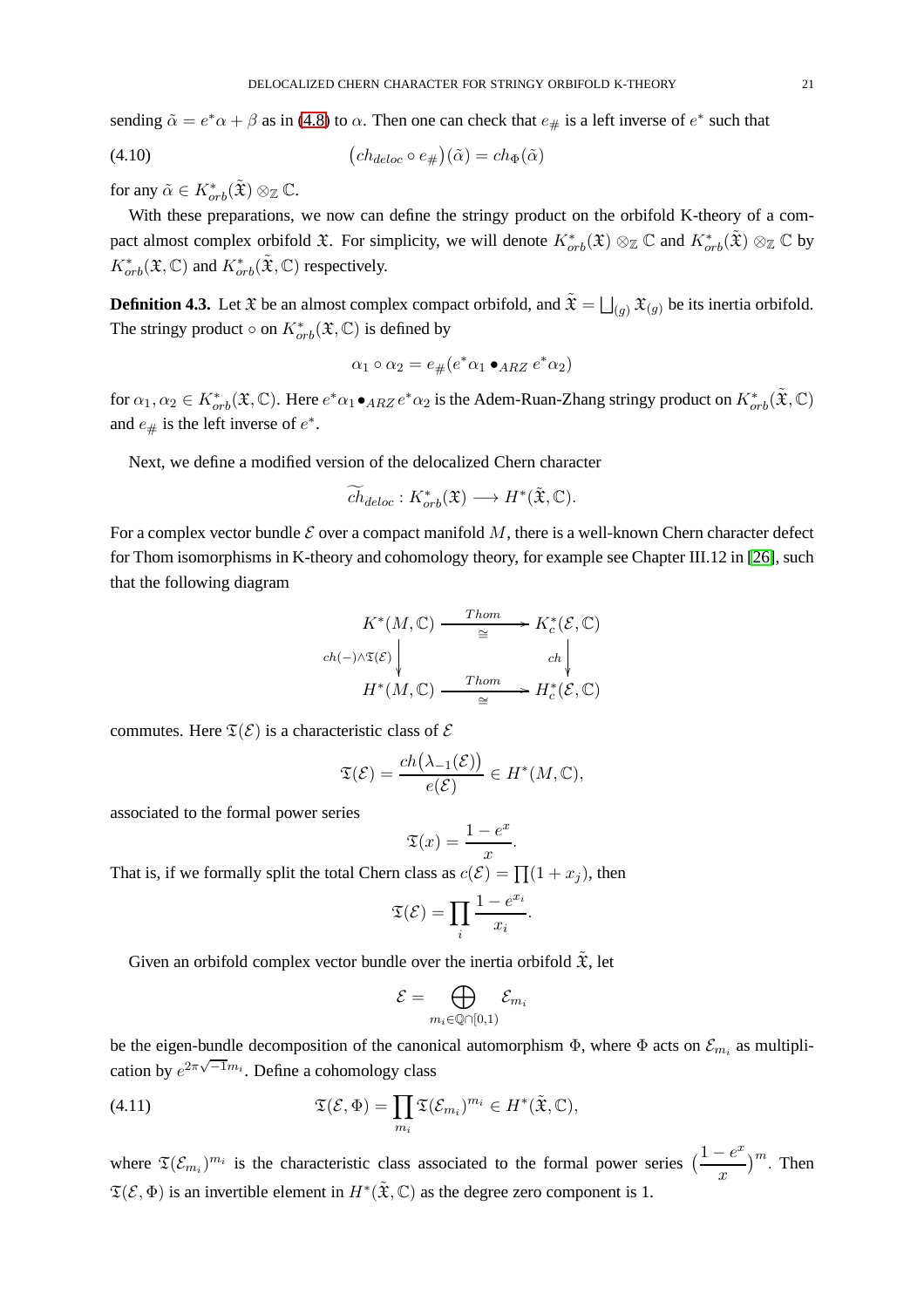Associated to the normal bundle

$$
\mathcal{N}_e = \bigsqcup_{(g) \in \mathcal{T}_1} \mathcal{N}_{(g)}
$$

over  $\tilde{\mathfrak{X}}=\bigsqcup_{(g)}\mathfrak{X}_{(g)},$  we have the cohomology class  $\mathfrak{T}(\mathcal{N}_e,\Phi)$  in  $H^*(\tilde{\mathfrak{X}})$  whose component in  $H^*(\mathfrak{X}_{(g)},\mathbb{C})$ is given by  $\mathfrak{T}(\mathcal{N}_{(g)},\Phi)$ . The intrinsic description of the obstruction bundles over  $\tilde{\mathfrak{X}}^{[2]}$  in Theorem [3.2](#page-11-0) gives rise to the following identity

<span id="page-21-1"></span>(4.12) 
$$
\mathfrak{I}(E_{(g_1,g_2)}^{2]} \oplus \mathcal{N}_{(g_1,g_2)}) \wedge e_{12}^* \mathfrak{I}(\mathcal{N}_{(g_1g_2)},\Phi) = e_1^* \mathfrak{I}(\mathcal{N}_{(g_1)},\Phi) \wedge e_2^* \mathfrak{I}(\mathcal{N}_{(g_2)},\Phi)
$$

in  $H^*(\mathfrak{X}_{(g_1,g_2)},\mathbb{C})$  for any connected component  $\mathfrak{X}_{(g_1,g_2)}$  of  $\tilde{\mathfrak{X}}_{[2]}$ . Here  $\mathcal{N}_{(g_1,g_2)}$  is the normal bundle for the orbifold embedding  $e_{12} : \mathfrak{X}_{(g_1,g_2)} \to \mathfrak{X}_{(g_1g_2)}$ .

<span id="page-21-3"></span>**Definition 4.4.** The modified delocalized Chern character on the orbifold K-theory  $K^*_{orb}(\mathfrak{X}) \cong K^*(\mathcal{G})$ is defined to be

$$
\widetilde{ch}_{deloc} = \mathfrak{T}(\mathcal{N}_e, \Phi) \wedge ch_{deloc} : K^*_{orb}(\mathfrak{X}) \longrightarrow H^*(\tilde{\mathfrak{X}}, \mathbb{C})
$$

Now we can prove the main result of this paper.

<span id="page-21-2"></span>**Theorem 4.5.** *Let* X *be a compact, almost complex, effective orbifold. The modified delocalized Chern character*

$$
\widetilde{ch}_{deloc}: (K^*_{orb}(\mathfrak{X}, \mathbb{C}), \circ) \longrightarrow (H^*(\tilde{\mathfrak{X}}, \mathbb{C}), *_{CR}),
$$

*is a ring isomorphism between two*  $\mathbb{Z}_2$ -graded multiplicative cohomology theories.

*Proof.* By the definition of stringy product (Definition [4.3\)](#page-20-0) and [\(4.7\)](#page-19-3)-[\(4.10\)](#page-20-1), we get

<span id="page-21-0"></span>(4.13)  
\n
$$
\begin{aligned}\n&= (ch_{deloc}(\alpha_1 \circ \alpha_2)) \\
&= (ch_{deloc} \circ e_{\#}) \left( e^* \alpha_1 \bullet_{ARZ} e^* \alpha_2 \right) \\
&= ch_{\Phi} \left( e^* \alpha_1 \bullet_{ARZ} e^* \alpha_2 \right) \\
&= ch_{\Phi} \left[ (e_{12})_* \left( e_1^* e^* \alpha_1 \cdot e_2^* e^* \alpha_2 \cdot \lambda_{-1}(E^{[2]}) \right) \right]\n\end{aligned}
$$

for  $\alpha_1, \alpha_2 \in K^*_{orb}(\mathfrak{X}, \mathbb{C})$ . As  $e^* = \bigoplus_{(g)} e^*_{(g)}$ , the  $\mathfrak{X}_{(g)}$ - component of  $ch_{deloc}(\alpha_1 \circ \alpha_2)$  in [\(4.13\)](#page-21-0) is given by

$$
(4.14) \qquad \qquad \sum_{\{(g_1,g_2):(g_1g_2)=(g)\}} ch_{\Phi}\big[(e_{12})_{*}\big(e_1^{*}e_{(g_1)}^{*}\alpha_1 \cdot e_2^{*}e_{(g_2)}^{*}\alpha_2 \cdot \lambda_{-1}(E_{(g_1,g_2)}^{[2]})\big)\big].
$$

Here the pushforward map  $(e_{12})_* : K_{orb}(\mathfrak{X}_{(g_1,g_2)}, \mathbb{C}) \to K_{orb}(\mathfrak{X}_{(g_1,g_2)}, \mathbb{C})$  is obtained by the composition of the Thom isomorphism for the normal bundle  $\mathcal{N}_{(g_1,g_2)}$  of  $e_{12} : \mathfrak{X}_{(g_1,g_2)} \to \mathfrak{X}_{(g_1,g_2)}$  and the natural extension for open embeddings. Using the fact that the automorphism on the Thom class of  $\mathcal{N}_{(g_1, g_2)}$  is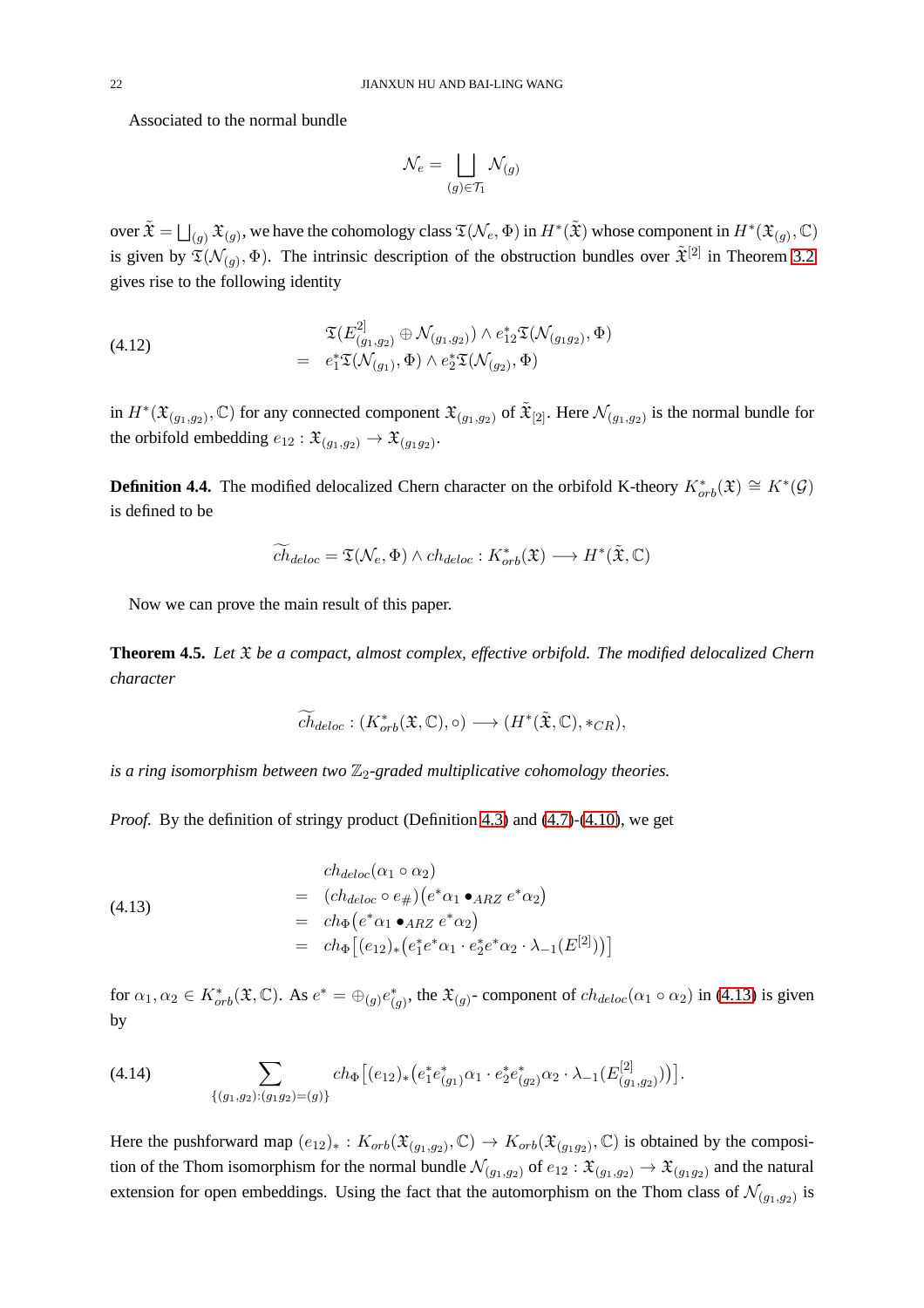trivial, we obtain

$$
\tilde{ch}_{deloc}(\alpha_{1} \circ \alpha_{2})
$$
\n=  $ch_{deloc}(\alpha_{1} \circ \alpha_{2}) \wedge \mathfrak{T}(\mathcal{N}_{e}, \Phi)$   
\n=  $\sum_{\{(g_{1},g_{2})\}} ch_{\Phi} [(e_{12})_{*} (e_{1}^{*} e_{(g_{1})}^{*} \alpha_{1} \cdot e_{2}^{*} e_{(g_{2})}^{*} \alpha_{2} \cdot \lambda_{-1} (E_{(g_{1},g_{2})}^{[2]}))] \wedge \mathfrak{T}(\mathcal{N}_{(g_{1}g_{2})}, \Phi)$   
\n=  $\sum_{\{(g_{1},g_{2})\}} (e_{12})_{*} [e_{1}^{*} ch_{\Phi} (e_{(g_{1})}^{*} \alpha_{1}) \wedge e_{2}^{*} ch_{\Phi} (e_{(g_{2})}^{*} \alpha_{2}) \wedge ch(\lambda_{-1} (E_{(g_{1},g_{2})}^{[2]})$   
\n $\wedge \mathfrak{T}(\mathcal{N}_{(g_{1},g_{2})})] \wedge \mathfrak{T}(\mathcal{N}_{(g_{1}g_{2})}, \Phi)$   
\n=  $\sum_{\{(g_{1},g_{2})\}} (e_{12})_{*} [e_{1}^{*} ch_{\Phi} (e_{(g_{1})}^{*} \alpha_{1}) \wedge e_{2}^{*} ch_{\Phi} (e_{(g_{2})}^{*} \alpha_{2}) \wedge e(E_{(g_{1},g_{2})}^{[2]})$   
\n $\wedge \mathfrak{T} (E_{(g_{1},g_{2})}^{[2]} \oplus \mathcal{N}_{(g_{1},g_{2})}) \wedge e_{12}^{*} \mathfrak{T}(\mathcal{N}_{(g_{1}g_{2})}, \Phi)]$   
\n=  $\sum_{\{(g_{1},g_{2})\}} (e_{12})_{*} [e_{1}^{*} ch_{\Phi} (e_{(g_{1})}^{*} \alpha_{1}) \wedge e_{2}^{*} ch_{\Phi} (e_{(g_{2})}^{*} \alpha_{2}) \wedge e(E_{(g_{1},g_{2})}^{[2]})$   
\n $e_{1}^{*} \mathfrak{T}(\mathcal{N}_{(g_{1})}, \Phi) \wedge e_{2}^{*} \mathfrak$ 

Here we apply the identity [\(4.12\)](#page-21-1). This implies that  $ch_{deloc}$  is a ring homomorphism.

From Proposition [2.7,](#page-8-2) we know that  $ch_{deloc}$ :  $K^*_{orb}(\mathfrak{X}) \otimes \mathbb{C} \to H^*_{CR}(\mathfrak{X}, \mathbb{C})$  is an isomorphism of complex vector spaces. As the degree zero component of  $\mathfrak{T}(\mathcal{N}_e, \Phi)$  is 1,  $\mathfrak{T}(\mathcal{N}_e, \Phi)$  is an invertible element of the ring  $H^*_{CR}(\mathfrak{X}, \mathbb{C})$ . So  $\widetilde{ch}_{deloc}$  is also an isomorphism of complex vector spaces. Hence  $ch_{deloc}$  is a ring isomorphism.

<span id="page-22-0"></span>*Remark* 4.6. Note that  $K^*_{orb}(\tilde{\mathfrak{X}}) = \bigoplus_{(g)} K^*_{orb}(\mathfrak{X}_{(g)}), H^*(\tilde{\mathfrak{X}}, \mathbb{C}) = \bigoplus_{(g)} H^*(\mathfrak{X}_{(g)}, \mathbb{C})$ , and

$$
ch_{\Phi}: \bigoplus_{(g)} K_{orb}^*(\mathfrak{X}_{(g)}, \mathbb{C}) \longrightarrow \bigoplus_{(g)} H^*(\mathfrak{X}_{(g)}, \mathbb{C})
$$

preserves the decompositions. This decomposition preserving homomorphism motivates the following alternative definition of stringy product which might simplify computation when applying Theorem [4.5.](#page-21-2)

The isomorphism  $ch_{deloc}: K^*_{orb}(\mathfrak{X}, \mathbb{C}) \longrightarrow \bigoplus_{(g)} H^*_{orb}(\mathfrak{X}_{(g)}, \mathbb{C})$  induces the decomposition

(4.15) 
$$
K_{orb}^*(\mathfrak{X}, \mathbb{C}) = \bigoplus_{(g)} K_{orb}^*(\mathfrak{X}, (g))
$$

such that  $ch_{deloc}$  preserves the decomposition. Then the commutative traingle [\(4.6\)](#page-19-4) immediately implies the following identities

(4.16) 
$$
ch_{\Phi}(e_{(h)}^{*}\omega_{(g)}) = \begin{cases} ch_{deloc}(\omega_{(g)}) & \text{if } (g) = (h) \\ 0 & \text{otherwise} \end{cases}
$$

for any  $\omega_{(g)} \in K^*_{orb}(\mathfrak{X}, (g))$ , and where  $e_{(h)} : \mathfrak{X}_{(h)} \to \mathfrak{X}$  denotes the orbifold embedding. Define

$$
\overline{e}^* = \bigoplus_{(g)} e^*_{(g)} : K^*_{orb}(\mathfrak{X}, \mathbb{C}) = \bigoplus_{(g)} K^*_{orb}(\mathfrak{X}, (g)) \longrightarrow K^*_{orb}(\widetilde{\mathfrak{X}}, \mathbb{C}) = \bigoplus_{(g)} K^*_{orb}(\mathfrak{X}_{(g)}, \mathbb{C})
$$

by sending  $\alpha_{(g)} \in K^*_{orb}(\mathfrak{X}, (g))$  to  $e^*_{(g)}\alpha_{(g)} \in K^*_{orb}(\mathfrak{X}_{(g)}, \mathbb{C})$ . It is straightforward to check that  $\bar{e}^*$  is a ring homomorphism preserving the decomposition. Moreover, the homomorphism  $\bar{e}^*$  satisfies

$$
ch_{deloc} = ch_{\Phi} \circ \bar{e}^*
$$

 $\Box$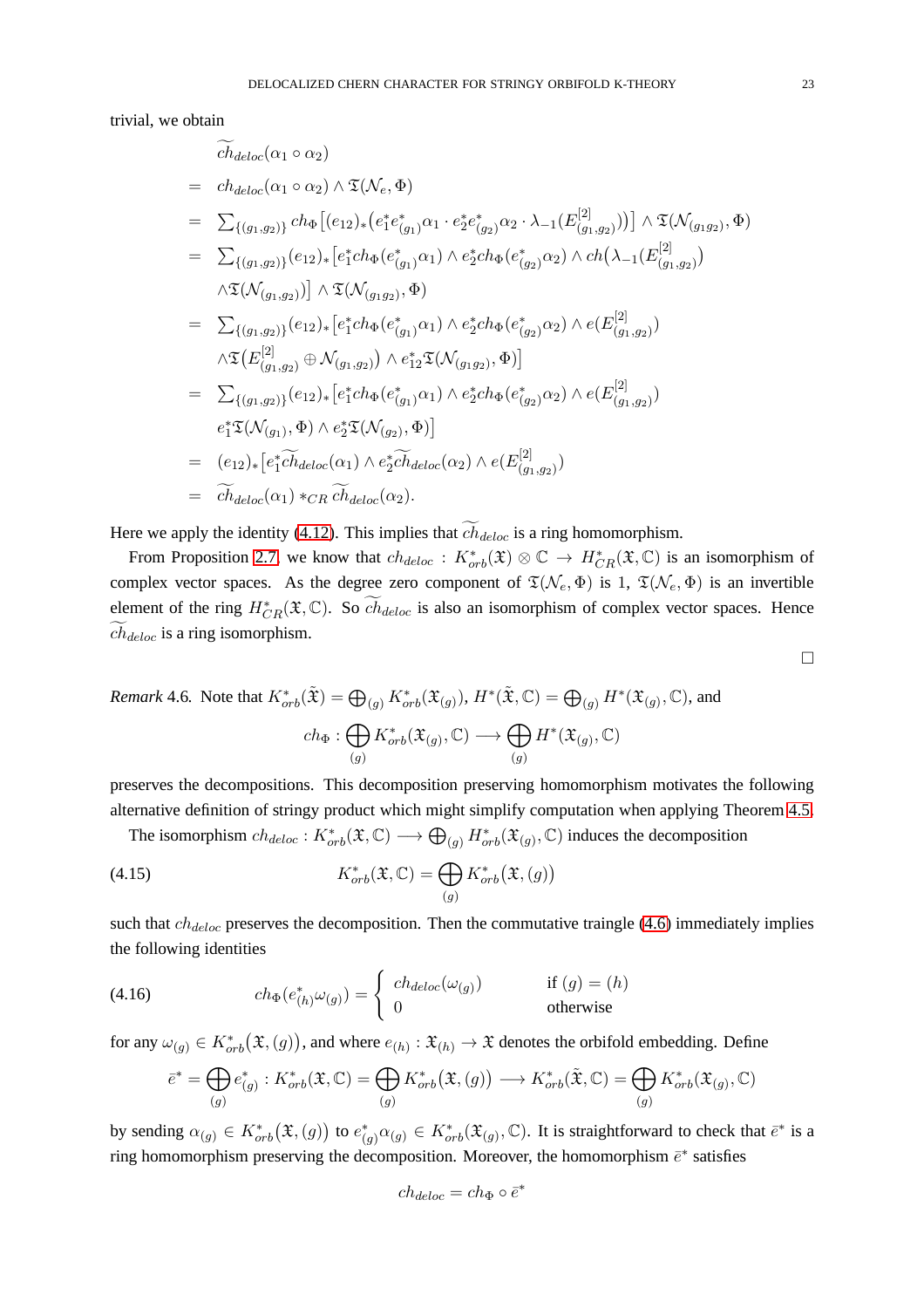and has a canonical left inverse  $\bar{e}_{\#}$  defined in a similar way as in [\(4.8\)](#page-19-2) - [\(4.10\)](#page-20-1). We can check that the stringy product in Definition [4.3](#page-20-0) can be written as

$$
\alpha_1 \circ \alpha_2 = \bar{e}_{\#}(\bar{e}^* \alpha_1 \bullet_{ARZ} \bar{e}^* \alpha_2)
$$

for  $\alpha_1, \alpha_2 \in K^*_{orb}(\mathfrak{X}, \mathbb{C})$ . In particular, if  $\alpha_1 \in K^*_{orb}(\mathfrak{X}, (g_1))$  and  $\alpha_2 \in K^*_{orb}(\mathfrak{X}, (g_2))$ , then

$$
\alpha_1 \circ \alpha_2 \in K^*_{orb}(\mathfrak{X}, (g_1g_2)).
$$

<span id="page-23-0"></span>**Example 4.7.** The first example is the orbifold  $[\{pt\}/G]$  given by a point  $\{pt\}$  with a trivial action of a finite group G. The groupoid G associated to  $[\{pt\}/G]$  is the action groupoid  $G \rightrightarrows \{pt\}$  with the conjugation action groupoid  $G \times G \rightrightarrows G$  as its inertia groupoid  $\mathcal{G}$ .

The Chen-Ruan cohomology ring of  $\{pt\}/G$  is isomorphic to the center  $Z(\mathbb{C}[G])$  of the group algebra  $\mathbb{C}[G]$ , see [\[14\]](#page-29-0) or [\[2\]](#page-28-2). Alternatively,  $H^*(\tilde{\mathcal{G}}, \mathbb{C})$  can be identified with the vector space of  $\mathbb{C}$ -valued G-conjugation invariant functions (also called class functions) on G. Let  $\mathcal{C}(G)$  be the vector space of C-valued class functions on G. The ordinary cup product on  $H^*(\tilde{\mathcal{G}}, \mathbb{C})$  is the point-wise multiplication on  $\mathcal{C}(G)$ . As complex vector spaces,  $\mathcal{C}(G)$  is isomorphic to the center  $Z(\mathbb{C}[G])$  of the group algebra  $\mathbb{C}[G]$ . The Chen-Ruan product on  $Z(\mathbb{C}[G])$  induces the convolution product on  $\mathcal{C}(G)$ 

(4.18) 
$$
(\chi_1 * \chi_2)(g) = \sum_{\{g_1, g_2 \in G : g_1 g_2 = g\}} \chi_1(g_1) \chi(g_2)
$$

for  $\chi_1, \chi_2 \in \mathcal{C}(G)$ , and  $g \in G$ . This means

$$
\big(H^*_{CR}([\{pt\}/G],\mathbb{C}),\ast_{CR}\big)\cong (\mathcal{C}(G),\ast).
$$

The stringy product on the orbifold K-theory of the inertia orbifold was described in [\[4\]](#page-28-0). Here we consider the stringy product on  $K_G({pt})$ , the orbifold K-theory of the orbifold  $[{pt}]/G$  itself. Note that

$$
K_G(\{pt\}) \cong R(G),
$$

the representation ring of G. The odd equivariant K-theory of a point vanishes. Let  $\rho_V : G \to GL(V)$ be a representation of G. Then from the definition,  $ch_{deloc}([V, \rho_V])$  is a class function on G given by the character of the representation  $\rho_V$ 

$$
ch_{deloc}([V, \rho])(g) = Tr(\rho_V(g)), \quad \text{for} \quad g \in G.
$$

that is,  $ch_{deloc}: R(G) \to \mathbb{C}$  is a  $\mathbb{C}$ -valued class function on G. Then

$$
ch_{deloc}: R(G) \otimes \mathbb{C} \longrightarrow \mathcal{C}(G)
$$

a ring isomorphism, where the ring structure on  $R(G) \otimes \mathbb{C}$  is given by the tensor product of representations, and the ring structure on  $\mathcal{C}(G)$  is the standard point-wise multiplication.

Let  $\rho_V : G \to GL(V)$  and  $\rho_W : G \to GL(W)$  be two representations of G. We compute the Adem-Ruan-Zhang product

$$
e^*[V,\rho_V] \bullet_{ARZ} e^*[W,\rho_W] = (e_{12})_* \big(e_1^* e^*[V,\rho_V] \otimes e_2^* e^*[W,\rho_W]\big)
$$

represented by a  $G$ -equivariant vector bundle over  $G$ , since there are no normal bundles involved in this case. As a vector bundle over  $\tilde{G}$ , its fiber over  $q \in G$  is

$$
\bigoplus_{\{g_1,g_2\in G: g_1g_2=g\}} V_{g_1}\otimes W_{g_2}
$$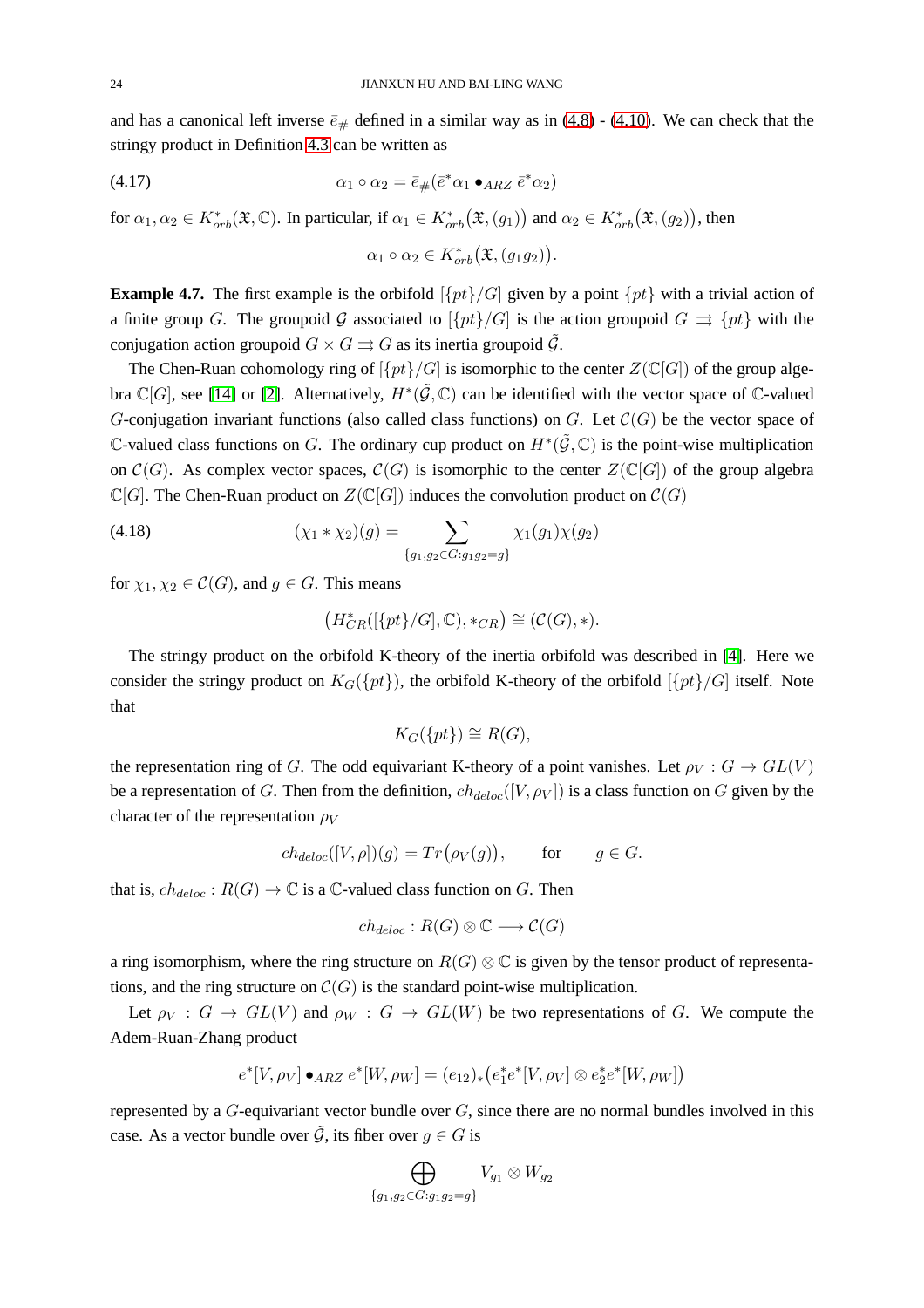where  $V_{g_1} = V$  and  $W_{g_2} = W$ . The automorphism  $\Phi$  on the fiber over g is given by

$$
\bigoplus_{\{g_1,g_2\in G: g_1g_2=g\}} \rho_V(g_1)\otimes \rho_W(g_2).
$$

By a direct calculation, we get

$$
ch_{\Phi}(e^*[V, \rho_V] \bullet_{ARZ} e^*[W, \rho_W]) = ch_{deloc}([V, \rho_V]) * ch_{deloc}([W, \rho_W])
$$

where  $*$  is the convolution product on  $C(G)$ . Therefore, the stringy product on  $K_{orb}(\lbrace pt \rbrace/G], \mathbb{C})$  agrees with the convolution product on  $C(G)$  under the delocalized Chern character. Therefore, we get the ring isomorphism

$$
(K^*_{orb}([\{pt\}/G]) \otimes \mathbb{C}, \circ) \cong (H^*_{CR}([\{pt\}/G], \mathbb{C}), *_{CR}).
$$

In summary, for the orbifold  $[\{pt\}/G]$ , the orbifold K-theory  $K^*_{orb}([\{pt\}/G]) \cong R(G)$  is isomorphic to the singular cohomology of its inertia orbifold over the complex coefficients under the delocalized Chern character. There are two products on  $K^*_{orb}([\{pt\}/G], \mathbb{C})$ .

- (1) One is given by the tensor product, under the delocalized Chern character, corresponding to the point-wise product on  $C(G)$ .
- (2) The other is the stringy product, under the delocalized Chern character, corresponding to the convolution product on  $\mathcal{C}(G)$ .

**Example 4.8.** The orbifold is  $[G/G]$ , obtained by the conjugation action of a finite group G on itself. The groupoid G for  $[G/G]$  is the action groupoid of the G-conjugation action on G. Its inertia groupoid  $\tilde{\mathcal{G}}$  is the action groupoid of the G-conjugation action on

$$
\tilde{G} = \{ (g, h) \in G \times G | gh = hg \},\
$$

the set of pairs of commuting elements in G.

Additively,  $K^*_{orb}([G/G])$ , the orbifold K-theory of  $[G/G]$ , is isomorphic to

$$
K_G(G) \cong \bigoplus_{\{(g): \text{conjugacy classes of } G\}} R(Z_G(g)),
$$

where  $Z_G(g)$  is the centralizer of g in G, see [\[4\]](#page-28-0). An element in  $K_G(G)$  is represented by a collection of finite dimensional complex vector spaces  $\{(V_g, \rho_g)\}_{g \in G}$ , where  $\rho_g : Z_G(g) \to GL(V_g)$  is a group homomorphism, such that there is a linear G-action on  $\bigoplus_g V_g$  intertwining with the  $\bigoplus \rho_g$ -representation in the following sense:

- (1) for any  $k \in G$ , there is a linear isomorphism  $\phi_V(k) : V_q \to V_{k_0k^{-1}}$  satisfying  $\phi_V(k_1k_2) =$  $\phi_V(k_1) \circ \phi_V(k_2)$  for  $k_1, k_2 \in G$ ,
- (2)  $\phi_V(h) = \rho_q(h)$  for  $h \in Z_G(g)$ ,
- <span id="page-24-0"></span>(3) the following diagram commutes

(4.19) 
$$
V_g \xrightarrow{\rho_g(h)} V_g
$$

$$
\phi_V(k) \downarrow \cong \qquad \cong \qquad \phi_V(k)
$$

$$
V_{kgk^{-1}} \xrightarrow{\rho_{kgk^{-1}}(khk^{-1})} V_{kgk^{-1}}
$$

for any 
$$
h \in Z_G(g)
$$
.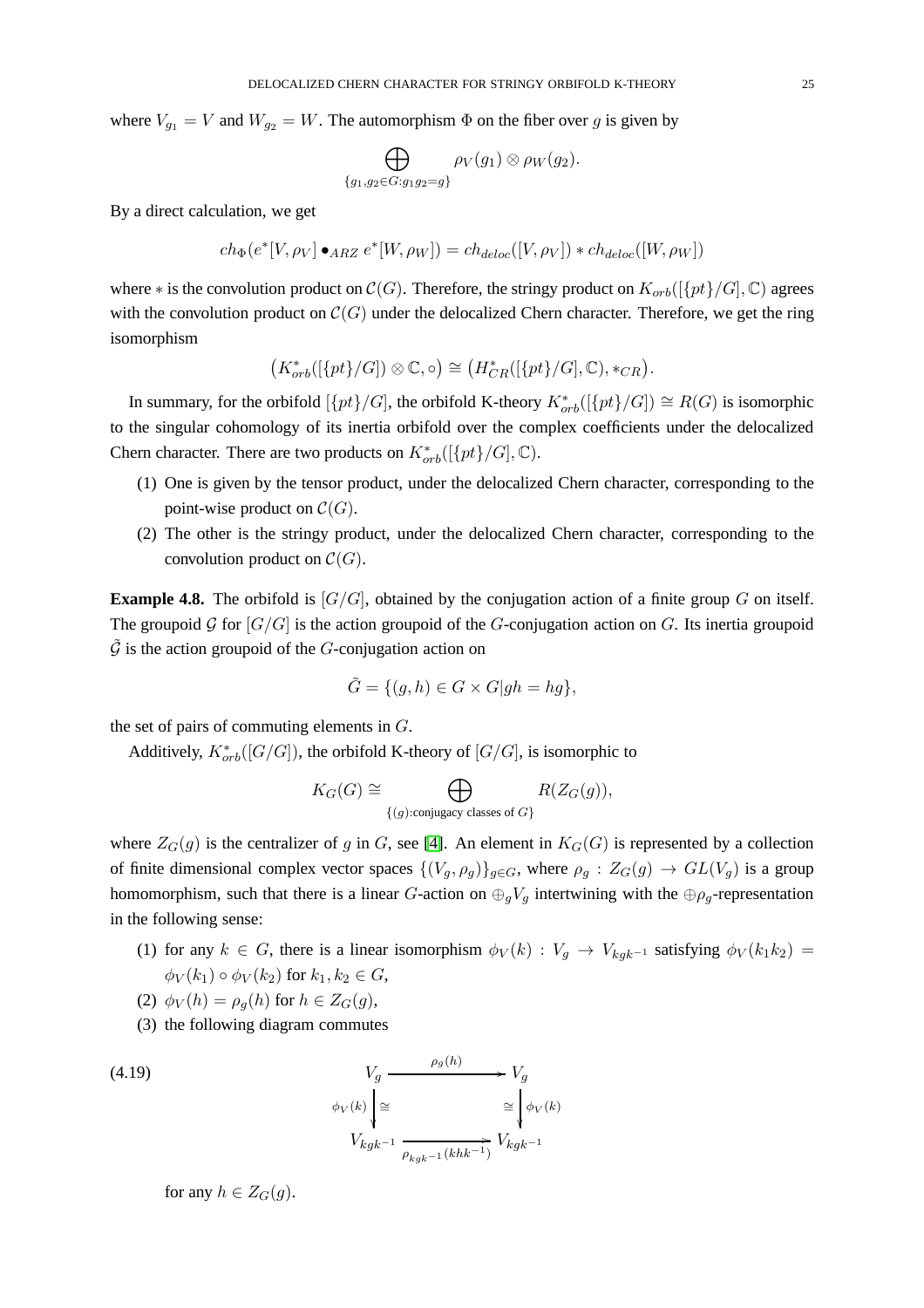The diagram [\(4.19\)](#page-24-0) implies that for  $(g, h) \in \tilde{G}$ 

$$
Tr(\rho_g(h)) = Tr(\rho_{kgk^{-1}}(khk^{-1}).
$$

Hence the function  $\chi_{\{(V_g,\rho_g)\}_{g\in G}: (g,h)\mapsto Tr(\rho_g(h))$  is a G-invariant function on  $\tilde{G}$ . Let  $\mathcal{C}_G(\tilde{G})$  be the space of  $\mathbb C$ -valued  $G$ -invariant functions on  $\tilde{G}$ . Then the delocalized Chern character

$$
ch_{deloc}: K_G(G) \longrightarrow \mathcal{C}_G(\tilde{G})
$$

is given by sending  $\{(V_g, \rho_g)\}_{g \in G}$  to  $\chi_{\{(V_g, \rho_g)\}_{g \in G}}$ .

There are three different products on  $K_G(G) \otimes_{\mathbb{Z}} \mathbb{C}$  described as follows.

(1) The first one is given by the usual tensor product  $\otimes_G$  of G-equivariant vector bundles over G. The delocalized Chern character

$$
ch_{deloc}: (K_G(G)\otimes \mathbb{C}, \otimes_G)\longrightarrow (\mathcal{C}_G(\tilde{G}), \cdot)
$$

is a ring isomorphism for the point-wise product  $\cdot$  on  $\mathcal{C}_G(\tilde{G})$ .

(2) The second one is the Pontryagin product  $\bullet$ <sub>G</sub> given by

$$
\bullet_G: K_G(G) \times K_G(G) \xrightarrow{\pi_1^* \times \pi_2^*} K_G(G \times G) \xrightarrow{m_*} K_G(G),
$$

where  $\pi_1, \pi_2 : G \times G \to G$  are the obvious projections and  $m : G \times G \to G$  is the group multiplication. This product  $\bullet_G$  agrees with the Adem-Ruan-Zhang product  $\bullet_{ARZ}$  on the orbifold K-theory of the inertia orbifold of  $[\{pt\}/G]$ . The ring  $(K_G(G), \bullet_G)$ , or its complexification, is the fusion ring for the three-dimensional topological quantum field theory associated to the finite gauge group  $G$ , see [\[18\]](#page-29-14) and [\[19\]](#page-29-15).

Explicitly, given two elements

$$
V = \bigoplus_{(g)} [V_{(g)}], W = \bigoplus_{(g)} [W_{(g)}]
$$

in  $K_G(G) = \bigoplus_{(g)} R(Z_G(g))$ , the Pontryagin product is given by

$$
\left\{(V \bullet_G W)_g = \bigoplus_{g_1, g_2 \in G: g_1 g_2 = g} V_{g_1} \otimes W_{g_2}\right\}_{g \in G}
$$

with the diagonal G-action

$$
\bigoplus \phi_V(k) \otimes \phi_W(k) : (V \bullet_G W)_g \longrightarrow (V \bullet_G W)_{kgk^{-1}}
$$

for any  $k \in G$ . The delocalized Chern character

$$
ch_{deloc}: K_G(G) \otimes {\Bbb C} \longrightarrow \mathcal{C}_G(\tilde{G})
$$

is a linear isomorphism of vector spaces. For an abelian group  $G, \tilde{G} = G \times G$ . Then the Pontryagin product  $\bullet_G$  induces the convolution product on  $\mathcal{C}_G(\tilde{G})$  in the first variable

$$
(f_1 *_1 f_2)(g, h) = \sum_{\{g_1, g_2 \in G : g_1 g_2 = g\}} f_1(g_1, h) f_2(g_2, h).
$$

(3) The third one is the stringy product  $\circ$  on the orbifold K-theory of the orbifold [ $G/G$ ] itself defined in Definition [4.3.](#page-20-0) Given two elements

$$
V=\oplus_{(g)}[V_{(g)}], W=\oplus_{(g)}[W_{(g)}]
$$

in  $K^*_{orb}([G/G], \mathbb{C}) \cong \bigoplus_{(g)} R(Z_G(g)) \otimes \mathbb{C}$ , the stringy product on  $[G/G]$  is given by

$$
V \circ W = \bigoplus_{(g)} [V_{(g)} \circ_{Z_G(g)} W_{(g)}],
$$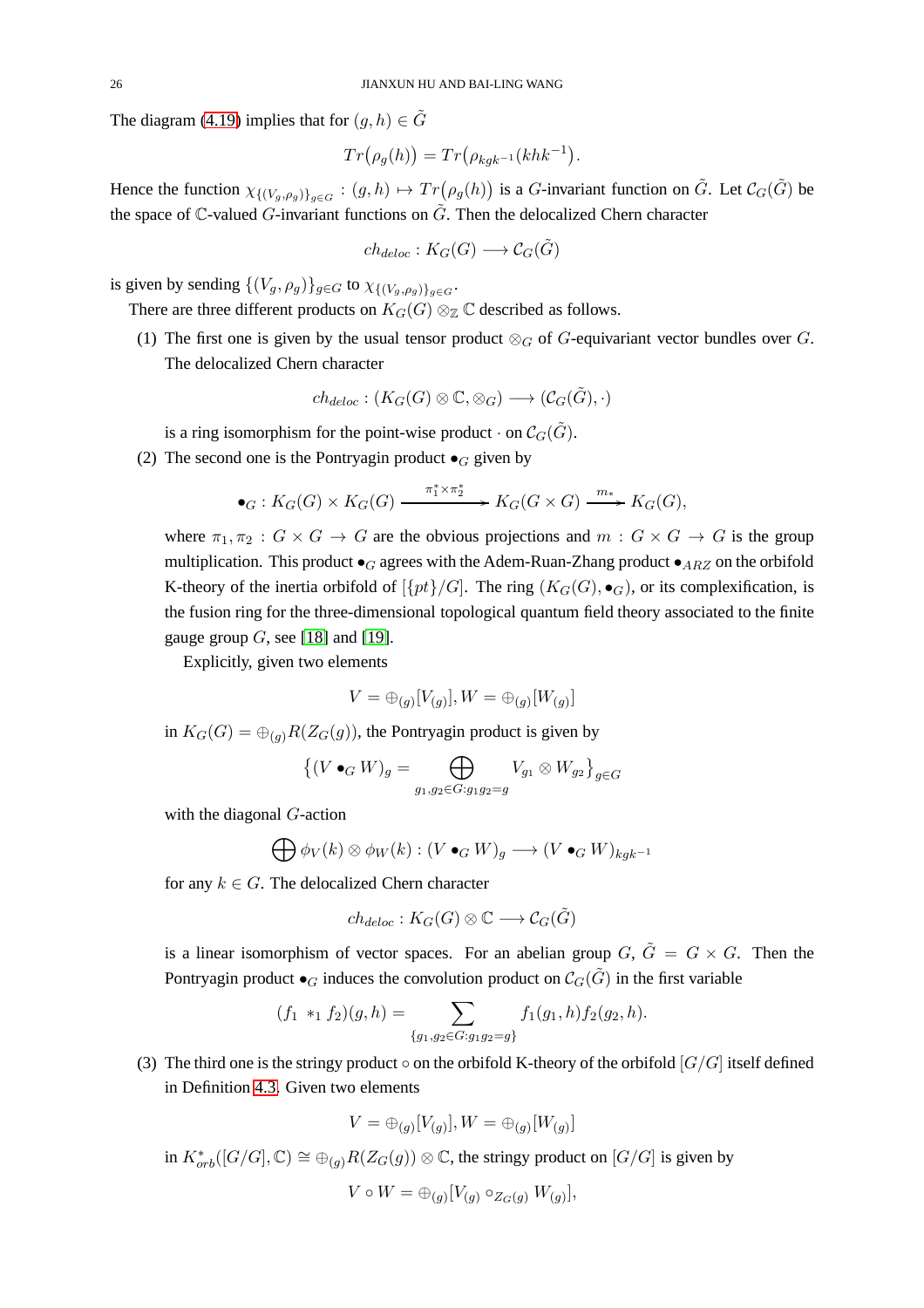where  $V_{(g)} \circ_{Z_G(g)} W_{(g)}$  is the stringy product on  $K^*_{orb}([\{pt\}/Z_G(g)], \mathbb{C})$  discussed in Example [4.7.](#page-23-0)

The delocalized Chern character

$$
\mathit{ch}_{\mathit{deloc}} : (\mathit{K}_G(G) \otimes \mathbb{C}, \circ) \longrightarrow (\mathcal{C}_G(\tilde{G}), *_2)
$$

is a ring isomorphism, where the product  $*_2$  on  $C_G(\tilde{G})$  is given by

(4.20) 
$$
(f_1 *_{2} f_2)(g, h) = \sum_{\{h_1, h_2 \in Z_G(g): h_1h_2 = h\}} f_1(g, h_1) f_2(g, h_2).
$$

For an abelian group G, \*2 is the convolution product on  $\mathcal{C}_G(\tilde{G})$  in the second variable

$$
(f_1 *_{2} f_2)(g, h) = \sum_{\{h_1, h_2 \in G: h_1 h_2 = h\}} f_1(g, h_1) f_2(g, h_2).
$$

A simple example like  $G = \mathbb{Z}_2$  shows that these three products are indeed different.

**Corollary 4.9.** For any finite group G, there is a ring isomorphism

$$
(H_{CR}([G/G], \mathbb{C}), *_{CR}) \cong (\mathcal{C}_G(\tilde{G}), *_{2}).
$$

**Example 4.10.** (Weighted projective spaces) Consider the weighted projective space  $W\mathbb{P}(p,q)$ , where p and q are coprime integers, which can be presented as the quotient of the unit sphere  $S^3 \subset \mathbb{C}^2$  by the  $S^1$ -action

$$
e^{i\theta}(z_1, z_2) = (e^{ip\theta}z_1, e^{iq\theta}z_2).
$$

As an orbisphere,  $W\mathbb{P}(p,q)$  can be covered by two orbifold charts at singular points  $x = [1,0]$  and  $y = [0, 1]$  with isotropy groups  $\mathbb{Z}_p$  and  $\mathbb{Z}_q$  respectively. Here  $\mathbb{Z}_{w_i}$  is the cyclic subgroup of  $S^1$  generated by the primitive  $w_i$ -th root of unity.

The orbifold K-theory of  $W\mathbb{P}(p,q)$  over  $\mathbb C$  was given in [\[3\]](#page-28-4) as

$$
K^*_{orb}(W\mathbb{P}(p,q),\mathbb{C})\cong \mathbb{C}[u]/\langle (1-u)^2\rangle \oplus \mathbb{C}(\zeta_p)\oplus \mathbb{C}(\zeta_q)
$$

where  $\mathbb{C}(\zeta_p)$  and  $\mathbb{C}(\zeta_q)$  are the p-th and q-th cyclotomic fields over  $\mathbb{C}$ .

We can apply Theorem [4.5,](#page-21-2) Remark [4.6](#page-22-0) and Example 4.28 in [\[2\]](#page-28-2) to find the stringy product on  $K^*_{orb}(W\mathbb{P}(p,q),\mathbb{C})$ . Let

$$
\alpha_p \in \mathbb{C} \oplus \mathbb{C}(\zeta_p) \qquad \beta_q \in \mathbb{C} \oplus \mathbb{C}(\zeta_q)
$$

be elements such that the delocalized Chern characters correspond to the constant function 1 on the twisted sectors corresponding to generators of  $\mathbb{Z}_p$  and  $\mathbb{Z}_q$  respectively. Then we have

$$
\alpha_p^p = \beta_q^q = 1 - u, \alpha_p^{p+1} = \beta_q^{q+1} = 0.
$$

## <span id="page-26-0"></span>5. TWISTED CASES

As explained in Section [4.1,](#page-17-0) the Adem-Ruan-Zhang stringy product is defined for twisted K-theory of the inertia orbifold of a compact, almost complex orbifold. In this section, we explain how the constructions in Section 4 can be carried over to torsion twisted cases.

A twisting  $\sigma$  over an orbifold  $\mathfrak X$  is a principal  $PU(H)$ -bundle over  $\mathfrak X$ . Then there exists an orbifold atlas such that  $\sigma$  is represented by an  $U(1)$ -central extension of the canonically associated groupoid  $\mathcal{G}[\mathcal{U}] = (\mathcal{G}_1 \rightrightarrows \mathcal{G}_0)$ . This central extension

$$
(5.1) \tU(1) \longrightarrow \mathcal{R} \longrightarrow \mathcal{G}_1 \rightrightarrows \mathcal{G}_0,
$$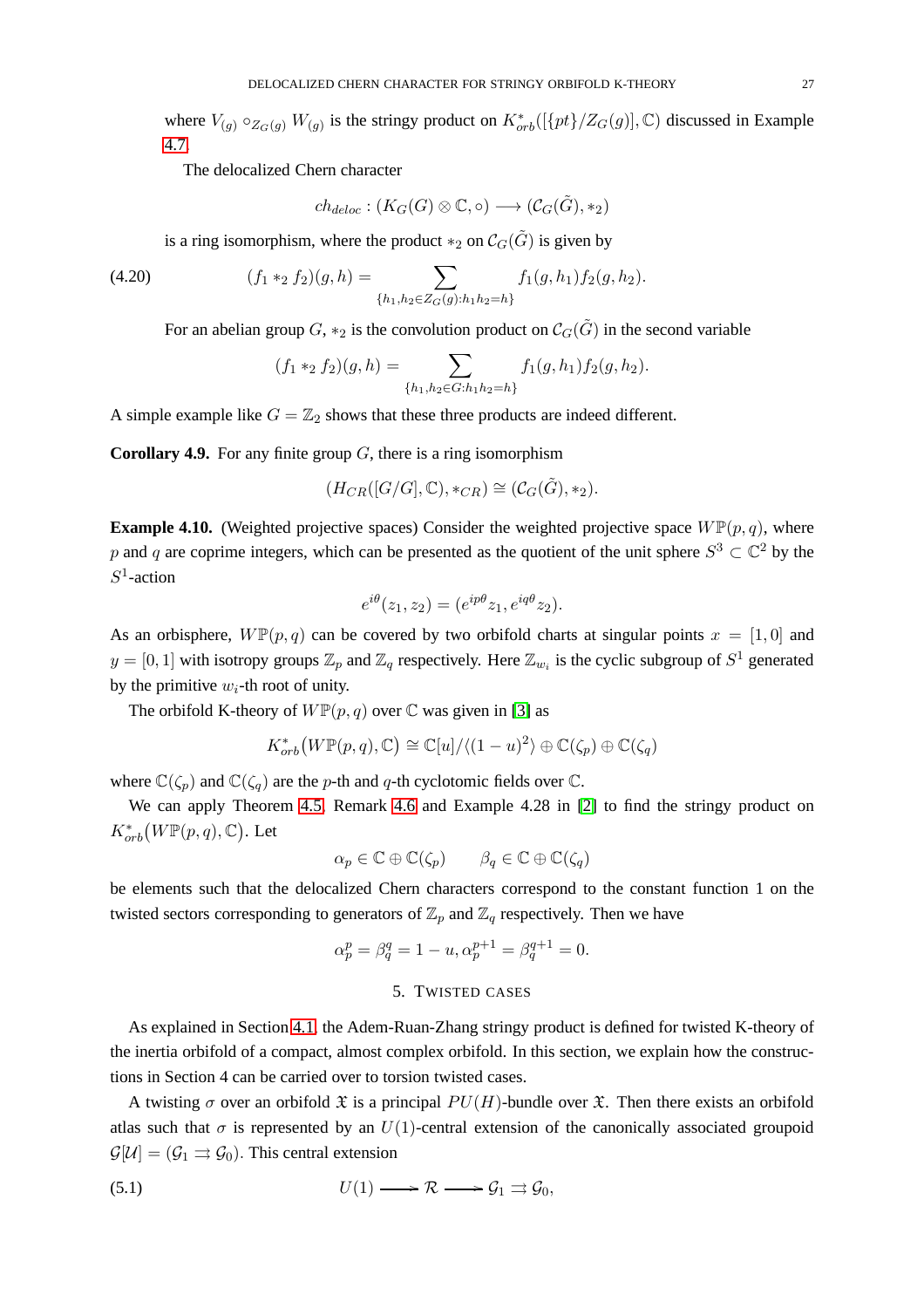called a  $U(1)$ -gerbe over  $(\mathcal{G}_1 \Rightarrow \mathcal{G}_0)$ , is obtained from the  $PU(H)$ -valued cocycle on  $\mathcal{G}[U]$  and the  $U(1)$ -central extension of  $PU(H)$ . Note that a gerbe connection is a connection  $\theta$  on the  $U(1)$ -bundle  $\mathcal R$ which is compatible with the groupoid multiplication on R. A curving for the connection  $\theta$  is a 2-form B on  $\mathcal{G}_0$  such that the curvature of  $\theta$ 

(5.2) 
$$
F_{\theta} = s^*B - t^*B \in \Omega^2(\mathcal{G}_1).
$$

Then  $dB \in \Omega^3(\mathcal{G}_0)$  satisfies the property

<span id="page-27-0"></span>
$$
s^*(dB) - t^*(dB) = 0.
$$

Hence, the 3-form dB defines a closed 3-form  $\Omega$  on the orbifold  $\mathfrak{X}$ , called the gerbe curvature of the gerbe R with a gerbe connection  $\theta$  and a curving B. A twisting  $\sigma$  is called torsion if its associated gerbe is flat, that is, it has a gerbe connection and a curving whose gerbe curvature vanishes. By a standard construction (Proposition 3.6 in [\[43\]](#page-30-3)), taking a refined orbifold atlas if necessary, the gerbe [\(5.1\)](#page-26-0) always admits a gerbe connection and a curving.

The central extension [\(5.1\)](#page-26-0) defines a complex line bundle over  $G_1$ . Restricted to the inertia groupoid  $\tilde{G}$ , we get a complex line bundle over the inertia groupoid, denoted by

(5.3) 
$$
\mathcal{L}_{\sigma} = \sqcup_{(g) \in \mathcal{T}_1} \mathcal{L}_{(g)} \longrightarrow \sqcup_{(g) \in \mathcal{T}_1} \mathfrak{X}_{(g)}.
$$

When the gerbe is equipped with a gerbe connection and curving, the property [\(5.2\)](#page-27-0) implies that the induced connection on the complex line bundle  $\mathcal{L}_{\sigma}$  is flat. Hence,  $\mathcal{L}_{\sigma} = {\{\mathcal{L}_{(g)}\}}_{(g)\in\mathcal{T}_1}$  is an inner local system defined in [\[34\]](#page-29-16) and [\[39\]](#page-29-17). Recall that an inner local system over an orbifold is a flat complex orbifold line bundle

$$
\mathcal{L}_\sigma = \sqcup_{(g) \in \mathcal{T}_1} \mathcal{L}_{(g)} \longrightarrow \sqcup_{(g) \in \mathcal{T}_1} \mathfrak{X}_{(g)}
$$

satisfying the following compatibility conditions

- (1)  $\mathcal{L}_{(1)}$  is a trivial orbifold line bundle with a fixed trivialization.
- (2) There is a non-degenerate pairing  $\mathcal{L}_{(g)} \otimes I^* \mathcal{L}_{(g^{-1})} \to \mathcal{L}_{(1)}$ .
- (3) There is an associative multiplication

$$
e^*_{(g_1)}\mathcal{L}_{(g_1)} \otimes e^*_{(g_2)}\mathcal{L}_{(g_2)} \longrightarrow e^*_{(g_1g_2)}\mathcal{L}_{(g_1g_2)}
$$

over  $\mathfrak{X}_{(g_1,g_2)}$  for  $(g_1,g_2) \in \mathcal{T}_2$ . Here  $e_3 = I \circ e_{12}$ .

Given an inner local system  $\mathcal{L}_{\sigma}$  on an almost complex, compact orbifold  $\mathfrak{X}$ , the  $\mathcal{L}_{\sigma}$ -twisted Chen-Ruan cohomology is defined to be

(5.4) 
$$
H^*_{CR}(\mathfrak{X}, \mathcal{L}_{\sigma}) = \bigoplus_{(g) \in \mathcal{T}_1} H^{d-2\iota_{(g)}}(\mathfrak{X}_{(g)}, \mathcal{L}_{(g)})
$$

with the twisted Chen-Ruan product given by the same expression as in Definition [3.4.](#page-14-2) The properties of the inner local system ensures that the Poincaré pairing

$$
\langle \omega_1, \omega_2 \rangle = \int_{\mathfrak{X}_{(g)}}^{orb} \omega_1 \wedge I^* \omega
$$

for  $\omega_1 \in H^*(\mathfrak{X}_{(g)}, \mathcal{L}_{(g)})$  and  $\omega_2 \in H^*(\mathfrak{X}_{(g^{-1})}, \mathcal{L}_{(g^{-1})})$  is non-degenerate, and the twisted Chen-Ruan product is determined by the the 3-point function

$$
\langle \omega_1 *_{CR} \omega_2, \omega_3 \rangle = \int_{\mathfrak{X}_{(g_1, g_2)}}^{orb} e_1^* \omega_1 \wedge e_2^* \omega_2 \wedge e_3^* \omega_3 \wedge e(E_{(g_1, g_1)}^{[2]}),
$$

 $\text{for } \omega_1 \in H^*(\mathfrak{X}_{(g_1)}, \mathcal{L}_{(g_1)}), \omega_2 \in H^*(\mathfrak{X}_{(g_2)}, \mathcal{L}_{(g_2)}) \text{ and } \omega_3 \in H^*(\mathfrak{X}_{(g_3)}, \mathcal{L}_{(g_3)}) \text{ with } g_3 = (g_1g_2)^{-1}.$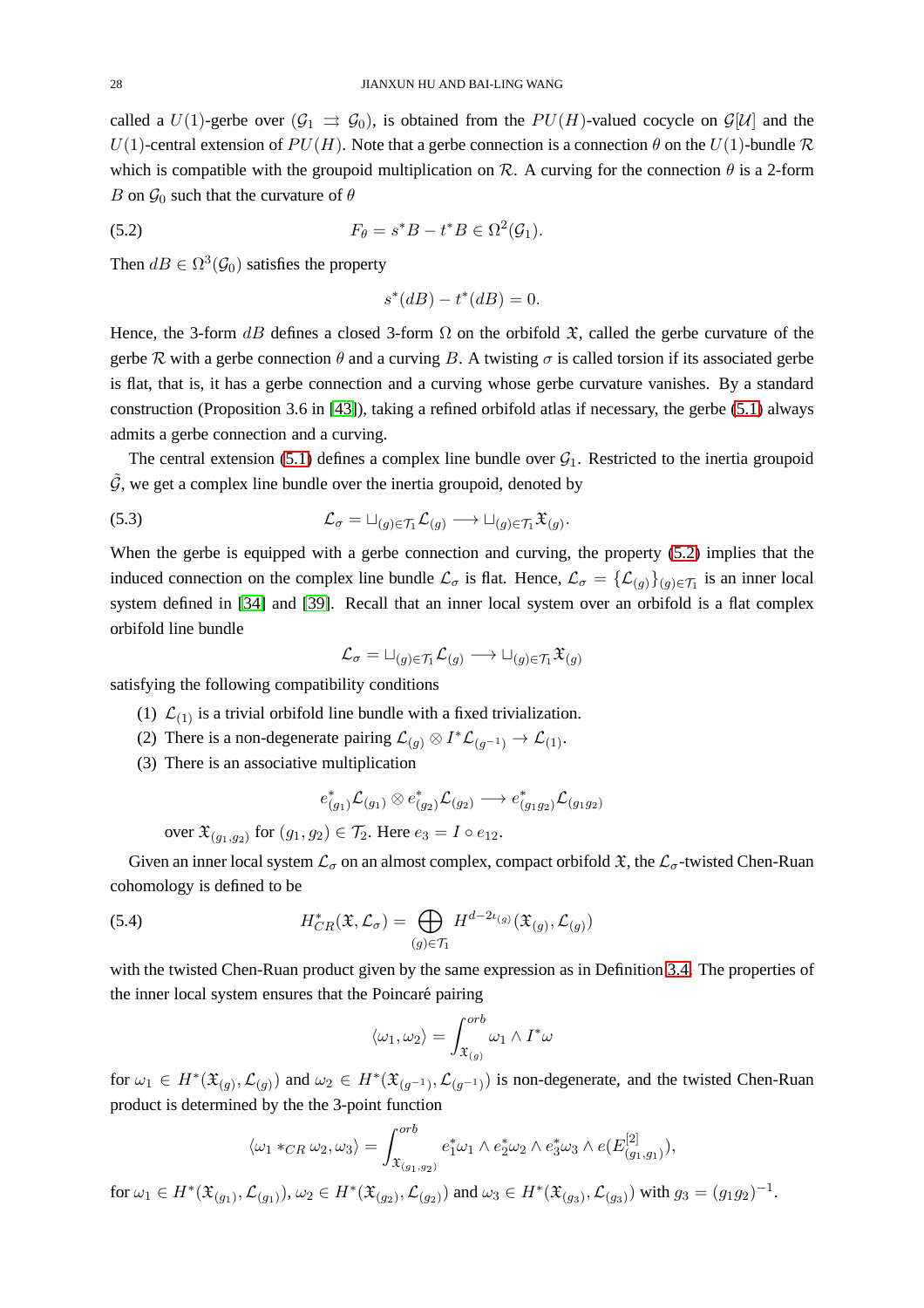Let  $\sigma$  be a torsion twisting on an almost complex compact orbifold  $\mathfrak{X}$ . We assume that the twisted orbifold K-theory defined by the Grothendieck group of  $\mathcal{R}$ -twisted vector bundles over  $\mathfrak X$  agrees with the twisted K-theory defined in Section [4.1.](#page-17-0) Let  $\check{\sigma}$  be the gerbe associated to  $\sigma$  with a gerbe connection and curving. Note that if the gerbe curvature of  $\check{\sigma}$  is zero, then the twisted Chern character on the twisted orbifold K-theory  $K^*_{orb}(\mathfrak{X}, \sigma)$  constructed in [\[43\]](#page-30-3)

<span id="page-28-6"></span>(5.5) 
$$
ch_{\tilde{\sigma}}: K^*_{orb}(\mathfrak{X}, \sigma) \otimes \mathbb{C} \longrightarrow H^*(\tilde{\mathfrak{X}}, \mathcal{L}_{\sigma}) = \bigoplus_{(g) \in \mathcal{T}_1} H^*(\mathfrak{X}_{(g)}, \mathcal{L}_{(g)})
$$

is an isomorphism of vector spaces over the complex coefficients. Geometrically, this twisted Chern character is constructed as follows. Let E be an R-twisted vector bundle over  $\mathcal{G}_0$ . Then the pull-back vector bundle  $e^*E$  over  $\tilde{G}_0$  admits a bundle isomorphism  $\Phi$  defined by an element in  $End(e^*E) \otimes \mathcal{L}_\sigma$ . With respect to a locally constant trivialization, the Chern character  $ch_{\Phi}$  as in Section [4.2](#page-19-5) can be extended to the twisted case to define a homomorphism

$$
ch_{\Phi,\sigma}: K^*_{orb}(\tilde{\mathfrak{X}},e^*\sigma) \longrightarrow H^*(\tilde{\mathfrak{X}},\mathcal{L}_\sigma)
$$

such that the following diagram commutes

(5.6) 
$$
K_{orb}^{*}(\tilde{\mathfrak{X}}, e^{*}\sigma) \otimes \mathbb{C} \xrightarrow{ch_{\Phi,\sigma}} H^{*}(\tilde{\mathfrak{X}}, \mathcal{L}_{\sigma}).
$$

$$
K_{orb}^{*}(\tilde{\mathfrak{X}}, \sigma) \otimes \mathbb{C}
$$

If  $e^*\sigma$  is transgressive, then we can apply the Adem-Ruan-Zhang product on  $K^*_{orb}(\tilde{x}, e^*\sigma)$  to define a stringy product on  $K^*_{orb}(\mathfrak{X}, \sigma) \otimes \mathbb{C}$ . Modifying the twisted Chern character in [\(5.5\)](#page-28-6) as in Definition [4.4](#page-21-3) and Theorem [4.5,](#page-21-2) we expect that  $K^*_{orb}(\mathfrak{X}, \sigma) \otimes \mathbb{C}$  with this string product is isomorphic to the twisted Chen-Ruan cohomogy  $H^*(\tilde{\mathfrak{X}},\mathcal{L}_{\sigma})$  using the Mayer-Vietoris exact sequence. We leave the details of the proof of this isomorphism to interested readers.

**Acknowledgments** The authors would like to thank Yongbin Ruan for many invaluable discussions during the course of this work. This work is partly supported the NSFC Grant 10825105 (Hu) and the ARC Discovery Grant (Wang). Hu thanks MSI of Australian National University and Wang thanks Sun Yat-Sen University for their hospitality during part of the writing of this paper. The authors like to thank the referee for valuable suggestions to improve the expositions and Alex Amenta for his comments.

### **REFERENCES**

- <span id="page-28-2"></span>[1] A. Adem, M. Kalus, *Lectures on Orbifolds and Group Cohomology* Advanced Lectures in Mathematics 16 (L.Ji and S-T Yau, editors), Transformation Groups and Moduli Spaces of Curves (2010), 1-17.
- <span id="page-28-4"></span>[2] A. Adem, J. Leida, Y. Ruan, *Orbifolds and stringy topology,* Cambridge Tracts in Mathematics **171**, Cambridge University Press, 2007.
- <span id="page-28-0"></span>[3] A. Adem, Y. Ruan, *Twisted orbifold K-theory,* Comm. Math. Phys. **237** (2003), no. 3, 533-556
- <span id="page-28-3"></span>[4] A. Adem, Y. Ruan, B. Zhang, *A stringy product on twisted orbifold K-theory.* Morfismos (10th Anniversary Issue), **11**, no. 2 (2007), 33-64. ArXiv:0605534.
- <span id="page-28-5"></span>[5] M. F. Atiyah, R. Bott, *A Lefschetz fixed point formula for elliptic complexes, I.* Ann. of Math. (2), **86** (1968), 546-604.
- [6] M. F. Atiyah, G. Segal, *Twisted K-theory*. Ukr. Math. Bull. 1 (2004), no. 3, 291-334.
- <span id="page-28-1"></span>[7] P. Baum, A. Connes, Geometric K-theory for Lie groups and foliations. Enseign. Math. (2), **46** (2000), no. 1-2, 3-42.
- [8] P. Baum, A. Connes, *K-theory for discrete groups,* in Operator Algebras and Applications, (D. Evans and M. Takesaki, editors), Cambridge University Press, 1989, 1- 20.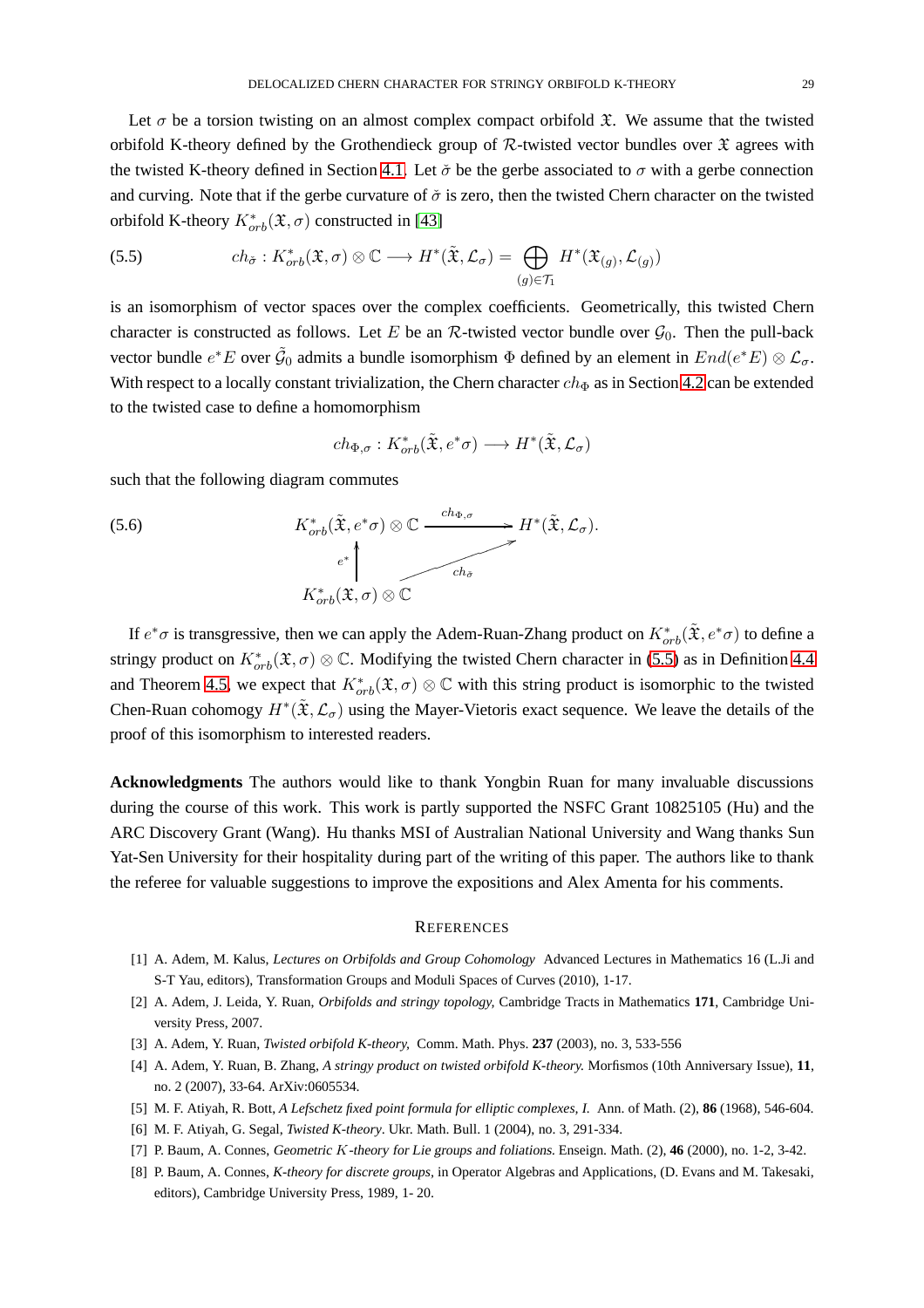- [9] V. Batyrev, *Birational Calabi-Yau* n*-folds have the equal betti numbers,* New trends in algebraic geometry (Warwick, 1996), London Math. Soc. Lecture Note Ser., 264, Cambridge Univ. Press, Cambridge, 1999, pp. 1-11. [math.AG/9710020.](http://arxiv.org/abs/math/9710020)
- <span id="page-29-2"></span>[10] E. Becerra, B. Uribe, *Stringy product on twisted orbifold K-theory for abelian quotients.* Trans. Amer. Math. Soc. **361** (2009), no. 11, 5781-5803.
- <span id="page-29-4"></span>[11] J.-L. Brylinski, *Loop Spaces, Characteristic Classes and Geometric Quantization.* Progr. Math., vol. 107, Boston, MA, 1993.
- <span id="page-29-5"></span>[12] J.-L. Brylinski, V. Nistor, *Cyclic cohomology of étale groupoids*, K-Theory **8** (1994), 341-365.
- <span id="page-29-0"></span>[13] B. Chen, S. Hu, *A deRham model for Chen-Ruan cohomology ring of abelian orbifolds.* Math. Ann., **336** (2006), no. 1, 51-71. [math.SG/0408265.](http://arxiv.org/abs/math/0408265)
- <span id="page-29-11"></span>[14] W. Chen, Y. Ruan, *A new cohomology theory of orbifold,* Comm. Math. Phys. **248** (2004), no.1, 1-31.
- [15] A. Connes, *Noncommutative geometry.* Academic Press Inc., San Diego, CA, 1994.
- [16] D. Edidin, T. Jarvis, T. Kimura, *Logarithmic trace and orbifold products.* Duke Math. J. **153** (2010), no. 3, 427-473.
- <span id="page-29-14"></span>[17] B. Fantechi, L. Göttsche, *Orbifold cohomology for global quotients*. Duke Math. J. 117 (2003), no. 219-227.
- <span id="page-29-15"></span>[18] D. S. Freed, *Higher algebraic structures and quantization*, Commun. Math. Phys. **159** (1994), 343-398.
- <span id="page-29-3"></span>[19] D. S. Freed, K*-theory in quantum field theory,* in Current developments in mathematics, Int. Press, Somerville, MA, 2001, pp. 41-87,
- [20] R. Goldin, M. Harada, T. S. Holm, T. Kimura, *The full orbifold K-theory of abelian symplectic quotients,* [arXiv:0812.4964v](http://arxiv.org/abs/0812.4964)2. To appear in Journal of K-theory.
- <span id="page-29-12"></span>[21] A. Henriques, D. S. Metzler, *Presentations of non effective orbifolds,* Trans. Amer. Math. Soc., **356** (2004), no. 6, 2481-2499.
- [22] R. Hepworth, *The age grading and the Chen-Ruan cup product.* Bull. Lond. Math. Soc. **42** (2010), no. 5, 868-878.
- <span id="page-29-1"></span>[23] M. Hilsum, G. Skandalis, *Morphismes K-orientés d'espaces de feuilles et fonctorialité en théorie de Kasparov (d'après une conjecture d'A. Connes)*, Ann. Sci. École Norm. Sup. (4), **20** (1987), no. 3, 325-390.
- <span id="page-29-6"></span>[24] T. Jarvis, R. Kaufmann, T. Kimura, *Stringy K-theory and the Chern character,* Invent. Math. **168** (2007), no. 1, 23-81. [ArXiv:math/0502280.](http://arxiv.org/abs/math/0502280)
- <span id="page-29-13"></span>[25] T. Kawasaki, *The index of elliptic operators on V -manifolds.* Nagoya Math. J. , **9** (1981), 135-157.
- <span id="page-29-10"></span>[26] B. Lawson, M-L, Michelsohn, *Spin geometry*. Princeton Mathematical Series, 38. Princeton University Press, Princeton, NJ, 1989.
- <span id="page-29-7"></span>[27] E. Lupercio, B. Uribe, *Gerbes over orbifolds and twisted K-theory,* Comm. Math. Phys. **245** (2004), no. 3, 449-489.
- [28] I. Moerdijk, *Orbifolds as groupoids: An introduction.* In Orbifolds in mathematics and physics (Madison, WI, 2001), Contemp. Math., **301** (2002), 205-222.
- <span id="page-29-8"></span>[29] I. Moerdijk, J. Mrun, *Introduction to foliations and Lie groupoids,* Cambridge Studies in Advanced Mathematics. vol. 91, Cambridge University Press, Cambridge, 2003.
- <span id="page-29-9"></span>[30] I. Moerdijk, D. A. Pronk, *Orbifolds, sheaves and groupoids,* K-Theory **12** (1997), no. 1, 3-21.
- [31] I. Moerdijk, D. A. Pronk, *Simplcial cohomolgy of orbifolds*, Indag. Math. (N.S.) **10** (1999), no. 2, 269-293.
- [32] M. K. Murray, *Bundle Gerbes.* J. Lond. Math. Soc. **54**(1996), no. 2, 403-416.
- <span id="page-29-16"></span>[33] M. K. Murray, D. Stevenson, *Bundle Gerbes. Stable isomorphism and local theory.* J. Lond. Math. Soc. **62** (2007), no. 2, 925-937.
- [34] J. Z. Pan, Y. B. Ruan, X. Q. Yin, *Gerbes and twisted orbifold quantum cohomology.* Sci. China Ser. A **51** (2008), no. 6, 995-1016.
- [35] D. Quillen, *Elementary proofs of some results of cobordism theory using Steenrod operations*, Advances in Math. **7** (1971), 29-56.
- [36] Y. Ruan, *Stringy geometry and topology of orbifolds,* in **Contemp. Math.,** 312, Amer. Math. Soc., Providence, RI, 2002, pp. 187-233.
- [37] Y. Ruan, *Stringy orbifolds.* in **Orbifolds in mathematics and physics** (Madison, WI, 2001), Contemp. Math., 310, Amer. Math. Soc., Providence, RI, 2002, pp. 259-299.
- <span id="page-29-17"></span>[38] Y. Ruan, *The cohomology ring of crepant resolutions of orbifolds,* in Gromov-Witten theory of spin curves and orbifolds, Contemp. Math., vol. 403, Amer. Math. Soc., Providence, RI, 2006, pp. 117-126.
- [39] Y. Ruan, *Discrete torsion and twisted orbifold cohomology*. J. Symplectic Geom. **2** (2003), no. 1 1- 24.